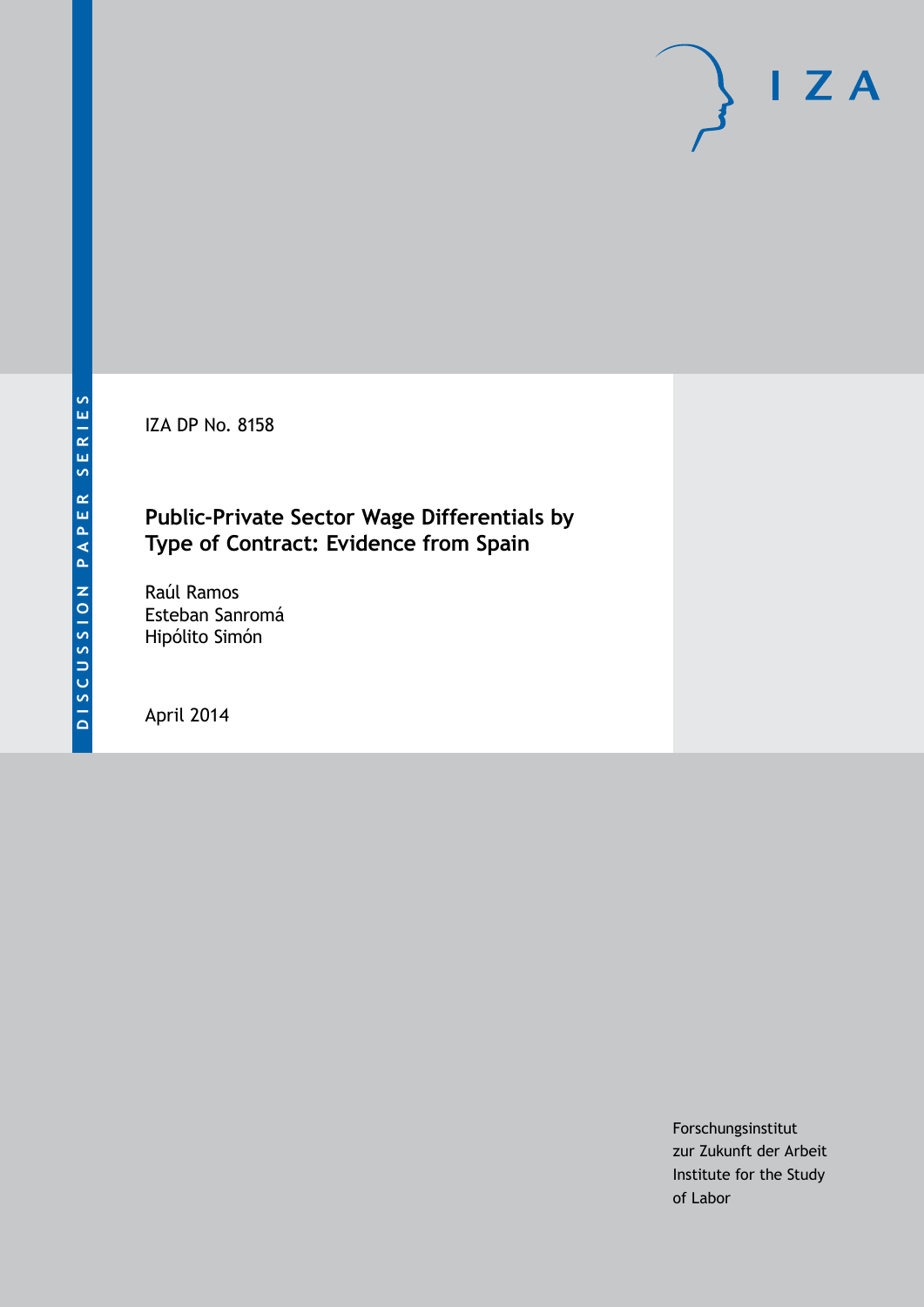# **Public-Private Sector Wage Differentials by Type of Contract: Evidence from Spain**

## **Raúl Ramos**

*AQR-IREA, Universitat de Barcelona and IZA*

### **Esteban Sanromá**

*IEB, Universitat de Barcelona*

### **Hipólito Simón**

*Universidad de Alicante-IEI-IEB*

Discussion Paper No. 8158 April 2014

IZA

P.O. Box 7240 53072 Bonn Germany

Phone: +49-228-3894-0 Fax: +49-228-3894-180 E-mail: [iza@iza.org](mailto:iza@iza.org)

Any opinions expressed here are those of the author(s) and not those of IZA. Research published in this series may include views on policy, but the institute itself takes no institutional policy positions. The IZA research network is committed to the IZA Guiding Principles of Research Integrity.

The Institute for the Study of Labor (IZA) in Bonn is a local and virtual international research center and a place of communication between science, politics and business. IZA is an independent nonprofit organization supported by Deutsche Post Foundation. The center is associated with the University of Bonn and offers a stimulating research environment through its international network, workshops and conferences, data service, project support, research visits and doctoral program. IZA engages in (i) original and internationally competitive research in all fields of labor economics, (ii) development of policy concepts, and (iii) dissemination of research results and concepts to the interested public.

<span id="page-1-0"></span>IZA Discussion Papers often represent preliminary work and are circulated to encourage discussion. Citation of such a paper should account for its provisional character. A revised version may be available directly from the author.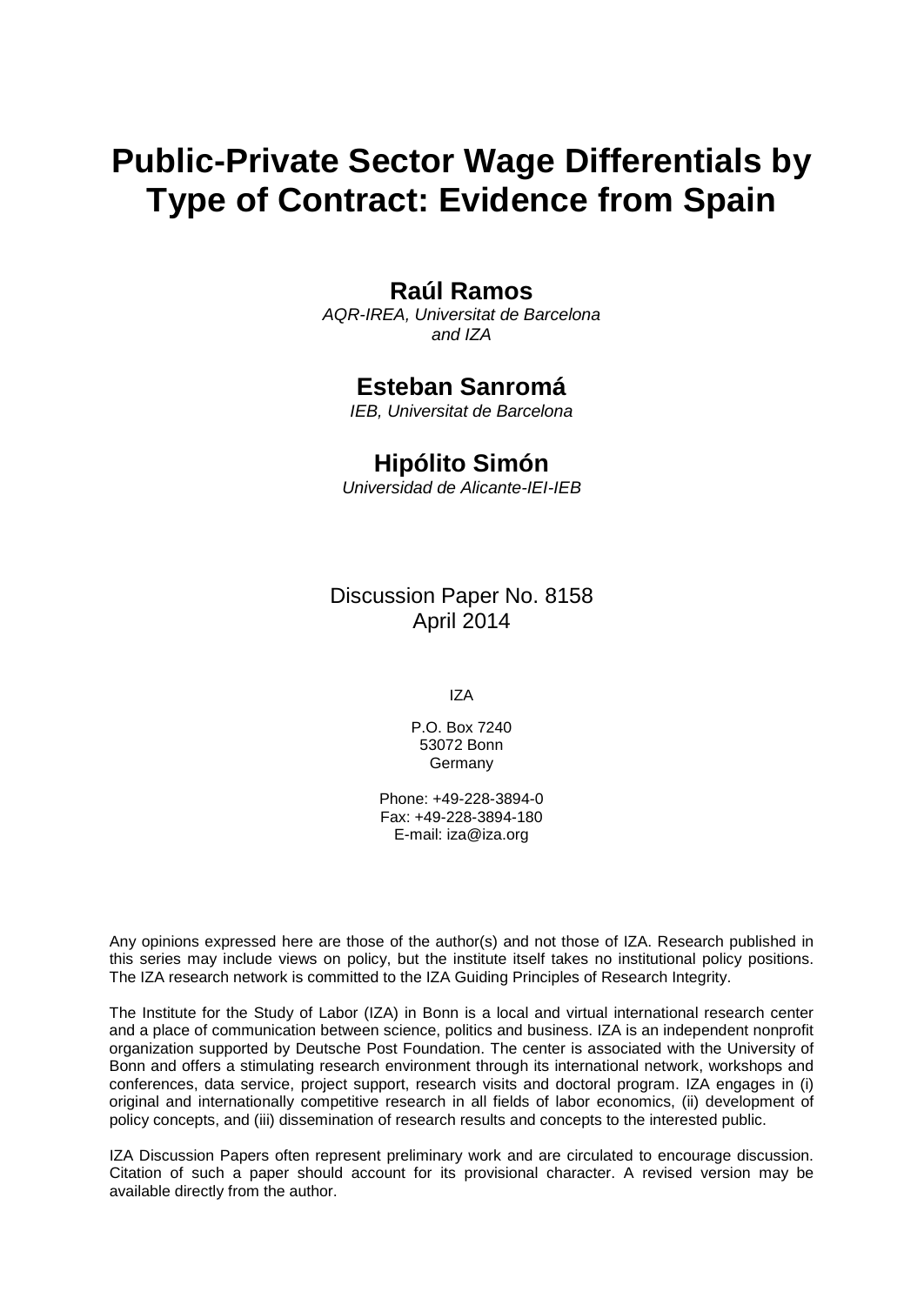IZA Discussion Paper No. 8158 April 2014

## **ABSTRACT**

## **Public-Private Sector Wage Differentials by Type of Contract: Evidence from Spain[\\*](#page-1-0)**

The article examines public-private sector wage differentials in Spain using microdata from the Structure of Earnings Survey (*Encuesta de Estructura Salarial*). When applying various decomposition techniques, we find that it is important to distinguish by gender and type of contract. Our results also highlight the presence of a positive wage premium for public sector workers that can be partially explained by their better endowment of characteristics, in particular by the characteristics of the establishment where they work. The wage premium is greater for female and fixed-term employees and falls across the wage distribution, being negative for more highly skilled workers.

JEL Classification: C2, E3, J3, J4

Keywords: public-private sector wage gap, wage distribution, matched employer-employee data, decomposition methods

Corresponding author:

Raúl Ramos AQR-IREA, Universitat de Barcelona Departament d'Econometria, Estadística i Economia Espanyola Av. Diagonal 690 08034 Barcelona **Spain** E-mail: [rramos@ub.edu](mailto:rramos@ub.edu)

This study received financial support from research projects ECO2010-16006, ECO2010-16934 and CSO2011-29943-C03-02.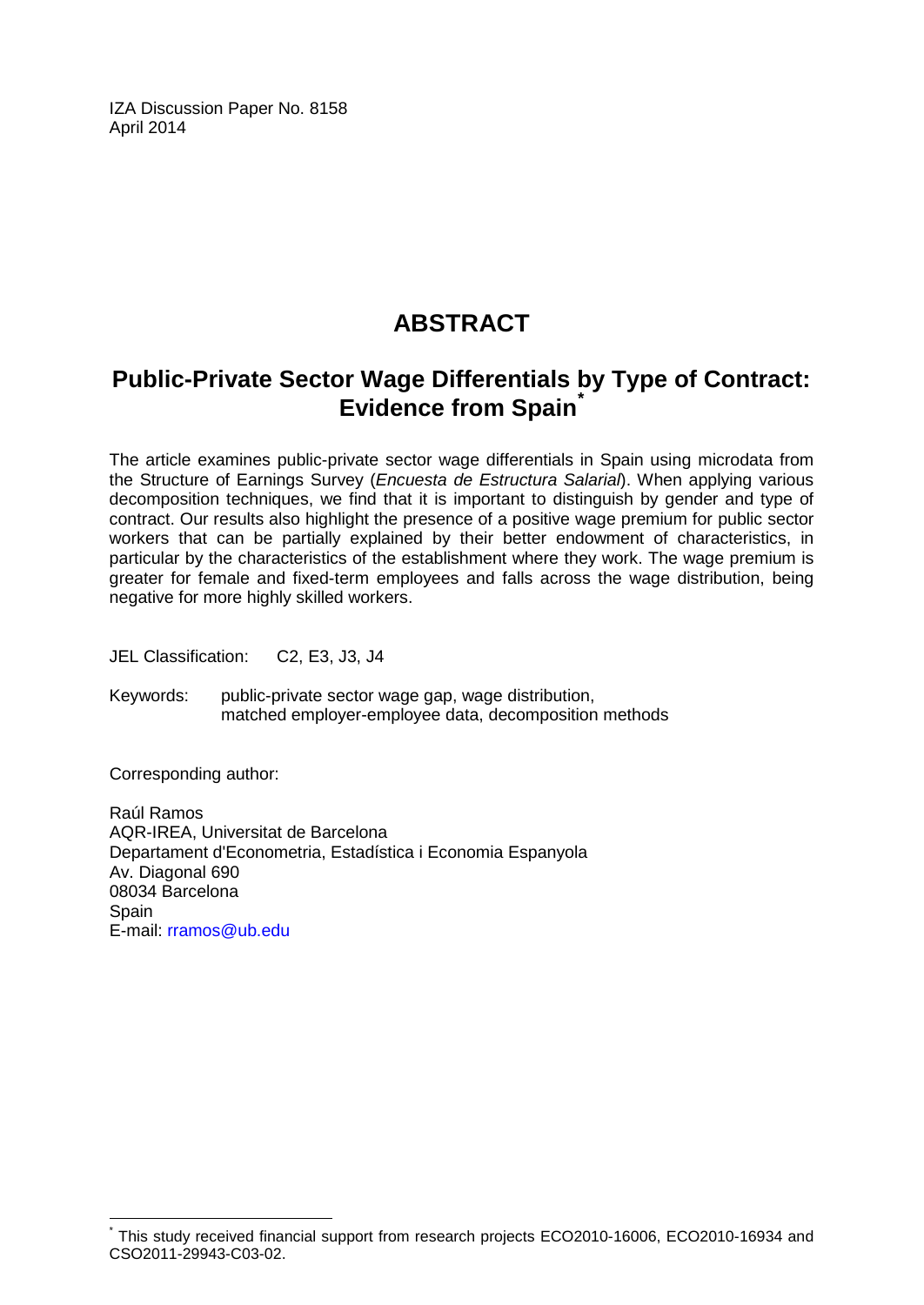#### **1. Introduction**

The existence of wage differentials between public and private sector workers and the analysis of its origin has received considerable attention over the last few decades (see, for example, Smith, 1976a, 1976b, Dustmann and van Soest, 1998 and Hartog and Oosterberck, 1993 and, among more recent contributions, Lucifora and Meurs, 2006, Cai and Liu, 2011 and Chatterji et al., 2011). There are several reasons why the wages of public sector workers might potentially differ from those of their private sector counterparts. Among these reasons, particular emphasis has been afforded to such factors as the public sector's monopoly power in its provision of public services and its potential impact on public workers' wages; the presence of compensatory wage differentials of non-pecuniary working conditions and, the greater bargaining power of public workers resulting, among other circumstances, from their higher rates of union membership (Gregory and Borland, 1999 and Bender, 1998). Among the regularities identified in the large body of empirical studies that have addressed this issue in many countries, it should be stressed the existence, with few exceptions, of a public sector wage premium when comparing workers with similar productivity-related characteristics. Moreover, this premium is usually reported as being higher for women and low-skilled workers whereas, on the other hand, wage inequality levels tend to be comparatively smaller in the public sector (Gregory and Borland, 1999).

The aim of this article is to examine wage differentials between public and private sector workers in Spain, an economy where few analyses of this type have been undertaken to date (Lassibille, 1998, Albert et al., 1999, García-Pérez and Jimeno, 2007 and Hospido and Moral, 2013). In addition to examining these differences by gender and across the whole wage distribution, a separate study is conducted for workers on permanent and fixed-term contracts, a clearly necessary analysis in the particular case of Spain's labour market and which, to the best of our knowledge, has yet to be undertaken. Indeed, there are various reasons why the Spanish case constitutes an especially appropriate framework for conducting this type of analysis. Firstly, because the public-private sector wage gap in Spain is comparatively high from an international perspective, being ranked above the EU average (De Castro et al., 2013). Secondly, because in Spain, as in other European countries, in recent years the question of fiscal consolidation has been tackled specifically by adjusting public workers' wages. Finally, because Spain presents a very high rate of fixed-term employment in both its private and public sectors [according to Eurostat, in the year covered by this study – that is, 2010, Spain had the highest rate of fixedterm employment in the public sector in Europe (24.5%) and the second highest rate in the private sector (25.1%), being ranked well above the EU average of 13.9%, in both cases]. This is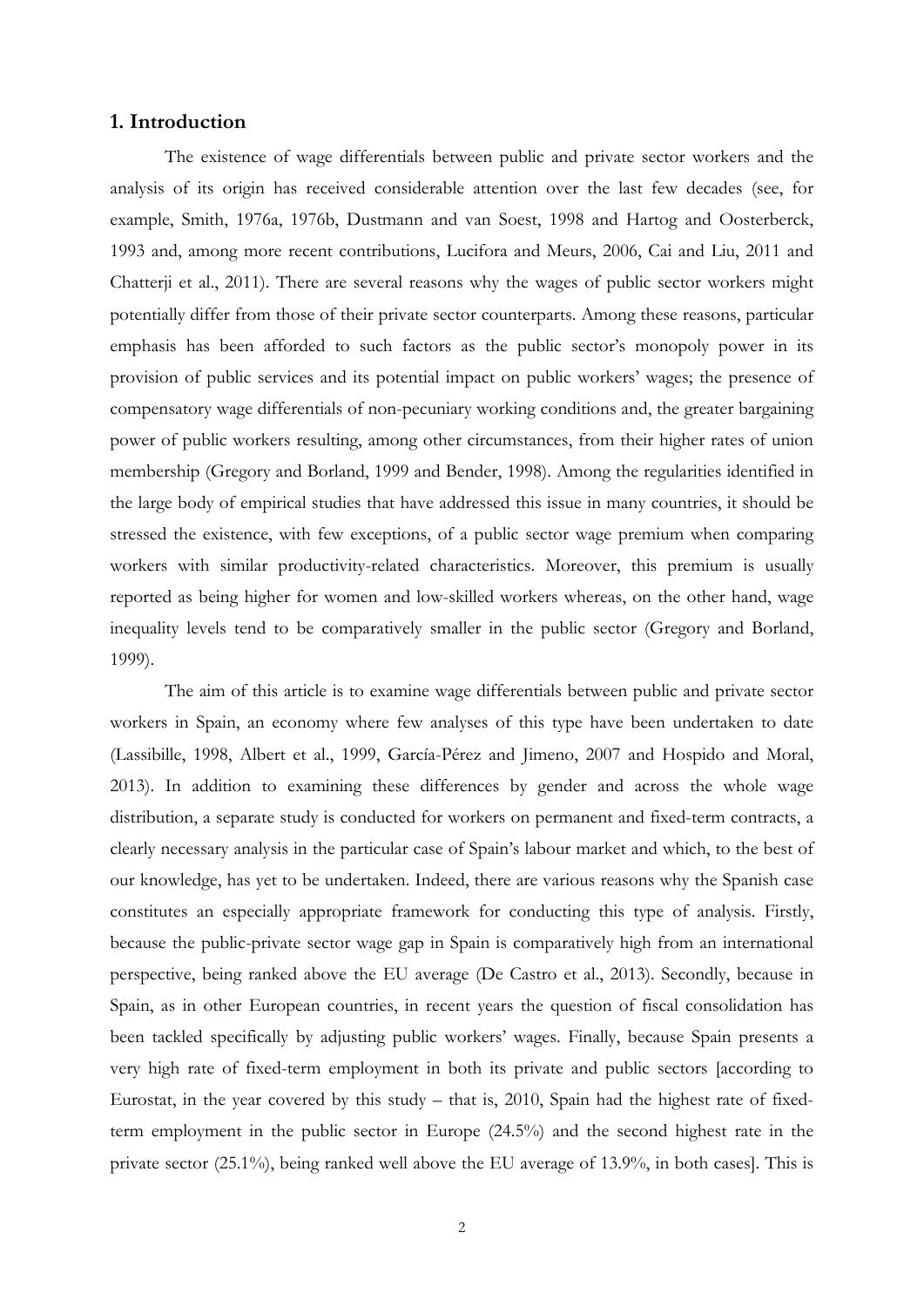due in the first instance to the very large discrepancy in the costs of terminating permanent and fixed-term contracts and to a business structure clearly geared towards low-tech production (Dolado et al., 2002 and Toharia et al., 2005) and, in the second, to elements such as budget constraints and structural weaknesses in the financing of the country's local authorities (Consejo Económico y Social, 2005).

The study employs various decomposition techniques and uses data from the 2010 wave of the Spanish Structure of Earnings Survey (*Encuesta de Estructura Salarial*), which provides the greatest public sector coverage. An additional feature of this source is that it is a matched employer-employee dataset, a type of data that has had a significant impact on wage determination analyses in general (Hamermesh, 2008 and Abowd and Kramarz, 1999) but whose use in the analysis of public-private sector wage differentials has been rare to date (among recent studies, only Chatterji, Mumford and Smith, 2011, and De Castro et al., 2013 use matched microdata). Among other advantages, the use of these data facilitates an examination of the contribution to public-private sector wage differentials of establishment characteristics, attributes that are often not given the necessary weight in this type of analysis.

The obtained results reveal a significant wage differential in Spain in favour of public sector workers, a differential that is largely explained by the differences in the endowments of the observed characteristics of public and private sector workers, especially those of male employees. Likewise, establishment characteristics are found to make a significant contribution to the differential, greater than individual or job characteristics. Other notable findings include the presence of a positive wage premium associated with working in the public sector that is not explained by the endowments of productive characteristics in the case of low skilled workers and a negative premium for high skilled workers, and lower levels of wage inequality in the public sector that cannot be attributed to differences between the characteristics of these workers and those of the private sector. Finally, the evidence obtained also confirms that there are significant differences associated with the type of contract in relation to both the size of the wage gap between the public and private sectors and to its origin. Among these, the presence of significant differences in the size of the wage premium associated with working in the public sector should be stressed, since the premium is comparatively smaller for men on fixed-term contracts and for women on permanent contracts.

The rest of the article is structured as follows. In the second section the literature examining wage differentials between the public and private sectors and by types of contract, is reviewed. The database used in the study is presented in the third section, while the fourth section focuses on the econometric methodologies used in the empirical analysis. The evidence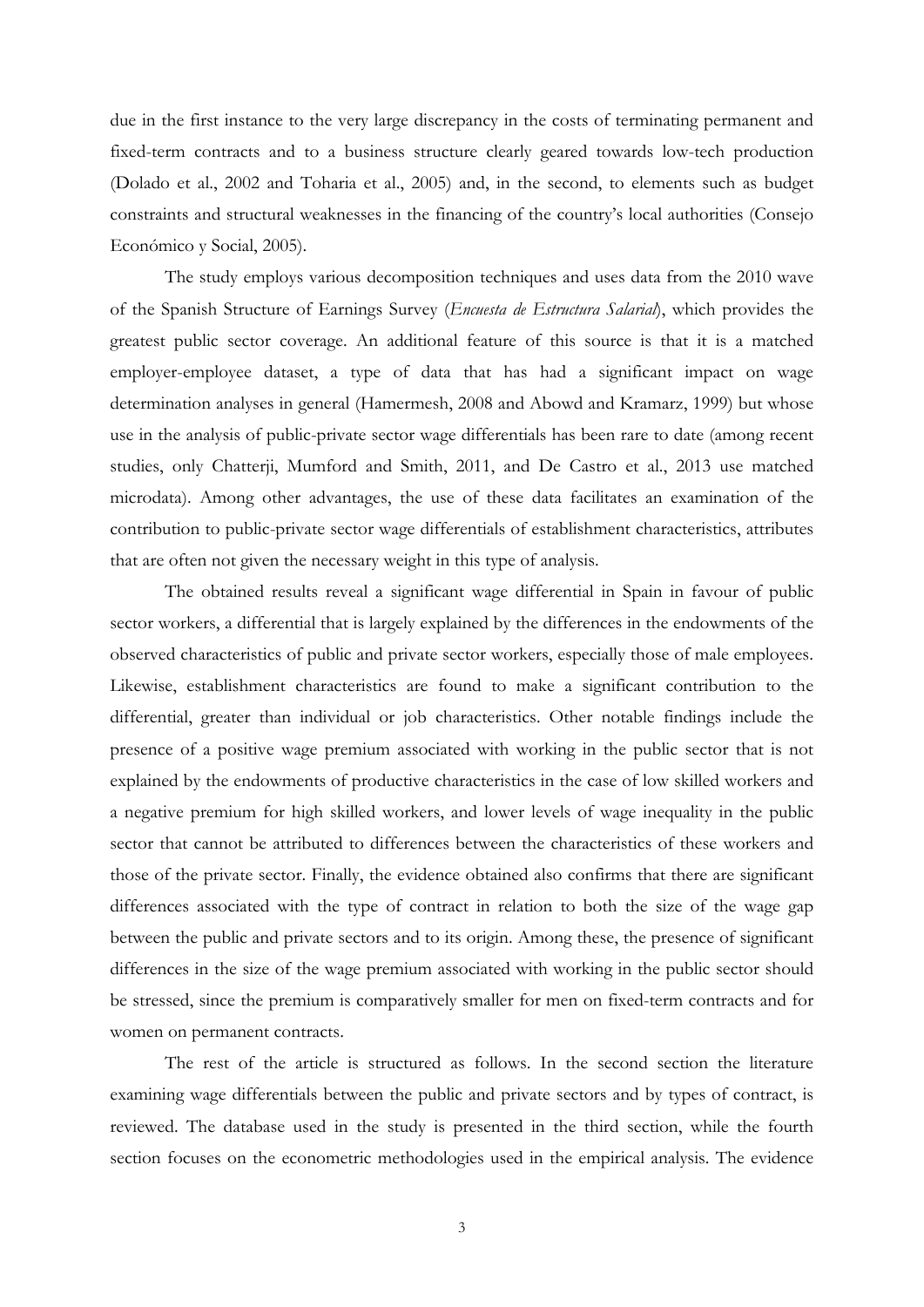obtained is presented in the fifth section and the study finishes summarising the main conclusions.

#### **2. Literature review**

The analysis conducted in this study considers two strands of the empirical literature on wage differentials: on the one hand, that which for decades has analysed the public-private sector wage gap; and, on the other, the more recent strand that addresses the study of wage differentials by type of contract.

#### *2.1 Public-private sector wage differentials*

Numerous studies have undertaken analyses of the wage gap between the public and the private sectors in a broad manner, both temporally and spatially, since the seminal analyses of Smith (1976a, 1976b) for the United States. Those former studies estimate a Mincerian wage equation, using a dummy variable identifying public sector workers, and reveal the presence of a public sector wage premium. Despite their limitations, the same methodology has been applied in many subsequent studies in the field and these, with few exceptions, estimate a positive wage premium for public sector workers, a premium that is comparatively higher for women and in less developed countries (Giordano et al., 2011 and Depalo et al., 2013). Following the methodology proposed by Oaxaca and Blinder (Oaxaca, 1973 and Blinder, 1973), an alternative line of analysis has subsequently based its analysis on the decomposition of the wage gap between sectors into the effects attributable to differences in characteristics and in the returns to these characteristics (the latter component reflecting the wage premium paid by the public sector to workers with the same productivity-related characteristics as those of workers in the private sector). The results of this approach emphasize that the differences in these characteristics normally account for most of the public-private wage gap, but also confirm the presence of a positive public sector wage premium, which is greater for women (Belman and Heywood, 1988, Gunderson, 1979 and Rees and Shah, 1995).

The presence of a possible selection bias arising from the fact that individuals who choose to work in the public sector may have unobservable characteristics that differ from those presented by private sector workers, led to the estimation of endogenous switching regression models (Hartog and Oosterbeck, 1993, Dustman and van Soest, 1998, Zweimuller and Winter-Ebmer, 1994, Adamchick and Bedi, 2000 and Christopoulou and Monastiriotis, 2013). The results of such studies, however, do not always coincide, because while for most countries it is found that when controlling for selection bias the wage premium widens, in some cases the gap is closed and, moreover, the magnitude of the selection effect differs greatly between studies. This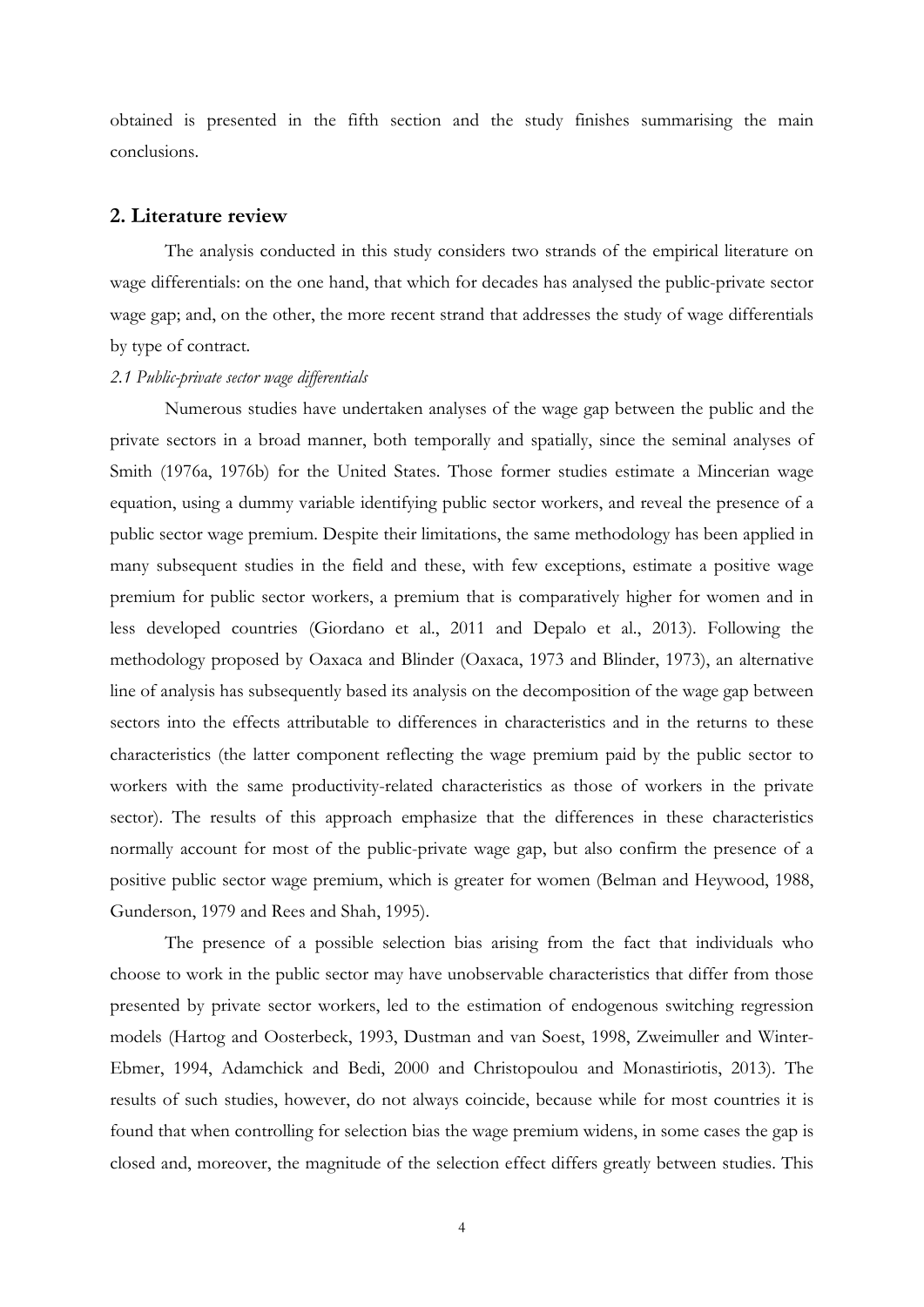may be related to the difficulty of accessing variables in the available databases that constitute credible exclusion restrictions and which allow the selection bias to be corrected (Siminski, 2013 and Budría, 2010). To overcome this difficulty, some studies present evidence from longitudinal databases that use fixed effects to control for workers' time invariant characteristics and which, at the same time, allow the researcher to work with the subsample of workers that switch sectors. The usual finding of these studies is that the size of the public sector wage premium falls considerably in relation to those obtained using cross-sectional data, to the point that the premium even disappears in some cases (Krueger, 1988, Bargain and Melly, 2008, Siminski, 2013 and Campos and Centeno, 2012).

The existence, in general, of a lower wage dispersion in the public sector implies, in turn, that the analysis of the average wage differential provides an incomplete view of the different processes of wage determination in the public and private sectors. This has led several authors to examine inter-sector wage differentials across the wage distribution using decomposition techniques of differences in wage distributions (Poterba and Rueben, 1994, Melly, 2005a, Christopoulou and Monastiriotis, 2013, Cai and Liu, 2011, Lucifora and Meurs, 2006 and Depalo et al., 2013). Their results largely coincide, confirming that, in general, the role of the characteristics varies at specific points in the wage distribution, so that the public sector wage premium is greater in the lower part of the distribution and becomes smaller in the higher quantiles, so as to at a given point the premium usually becomes negative.

Finally, recent studies highlight the need to analyse wage differentials solely in the case of workers that are strictly comparable (that is, in the case of those whose observable characteristics are present in both the public and private sectors). These studies undertake their analyses employing the matching methodology proposed by Ñopo (2008), which allows the common support of the distributions and its impact on the decomposition of wage differentials to be established between sectors, and in some cases they find that the number of fully comparable individuals between the two sectors is very small (Ramoni-Perazzi and Bellante, 2006, Gimpelson and Lukiyanova, 2009 and Mizala et al., 2011).

Compared to the vast body of international literature in this field, evidence of the publicprivate sector wage gap in Spain is comparatively small and, with few exceptions, is not very recent. Thus, Lassibille (1998), Albert et al. (1999) and García-Pérez and Jimeno (2005 and 2007) have estimated endogenous regression models for various years between 1990 and 2001, and Giordano et al. (2011), Depalo et al. (2013) and De Castro et al. (2013) have included Spain in their comparative analyses of various European countries (in the latter case using the *European Structure of Earnings Survey*). There is a general consensus in their estimates of a high public sector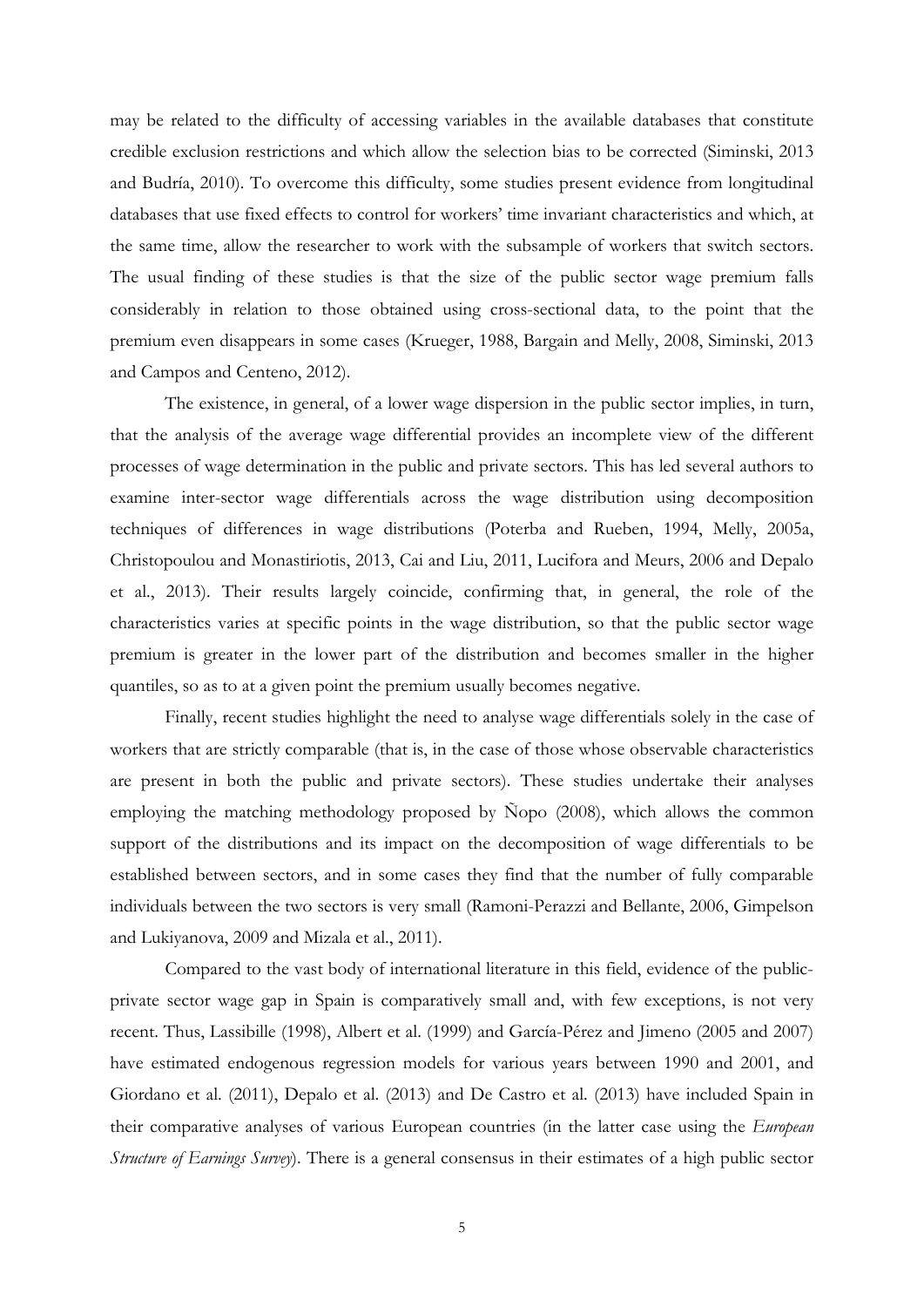wage premium, always higher for women. Hospido and Moral (2013) obtain similar results using a different data source, the *Muestra Continua de Vidas Laborales*. García-Pérez and Jimeno (2005), Depalo et al. (2013) and Hospido and Moral (2013) also estimate quantile regressions, obtaining similar results to those obtained for other countries, namely a lower wage premium in the upper part of the wage distribution. When differentiating the sample by skill level, Hospido and Moral (2013) in fact obtain a negative wage premium for high-skilled public sector workers located in the upper part of the wage distribution.

#### *2.2. Wage differentials between permanent and fixed*-*term workers*

The second line of analysis refers to wage differentials by type of contract. Studies in this field were first undertaken in the early nineties and interest has been particularly intense in recent years, focused above all in certain countries, mainly European, characterized by their high proportion of fixed-term contracts. The most commonly used methodology consists in estimating wage equations that incorporate a dummy variable to control for the type of contract and the usual finding is the presence in all economies of a wage penalty for fixed-term workers (Jimeno and Toharia, 1993, Blanchard and Landier, 2002 and Gustafsson et al., 2001). More recent studies have undertaken comparative analyses, finding that the size of the wage penalty for fixed-term workers presents a significant international heterogeneity, being of an intermediate size in the case of Spain (Brown and Sessions, 2005, Comi and Grasseni, 2009 and Boeri, 2011). Other studies that control for the selection of individuals according to contract type find that the wage penalty for fixed-term workers undergoes changes when introducing this control, albeit that the sign varies between studies (Picchio, 2006, Hagen, 2002 and Mertens et al., 2007). Finally, analyses in this line of research have been also undertaken across the entire distribution, with the finding that the wage penalty for fixed-term workers is usually greater in the lower part of the distribution (Mertens and McGinnity, 2004, Mertens et al., 2007 and Comi and Grasseni, 2009).

Given the importance of fixed-term contracts in the Spanish labour market, this is unsurprisingly one of the countries in which wage differentials by type of contract have been studied most. Thus, Jimeno and Toharia (1993) and Hernanz (2003), when estimating wage equations with dummy variables for the type of contract, identify a wage penalty for fixed-term workers. Likewise, after undertaking a decomposition exercise, De la Rica and Felgueroso (1999) conclude that much of the observed differential can be attributed to the better characteristics of the permanent workers. Similarly, Hernanz (2003), De la Rica (2004) and Davia and Hernanz (2004) estimate endogenous regression models in seeking to correct any selection bias and their results confirm that fixed-term workers do not constitute a random sample. Indeed, Davia and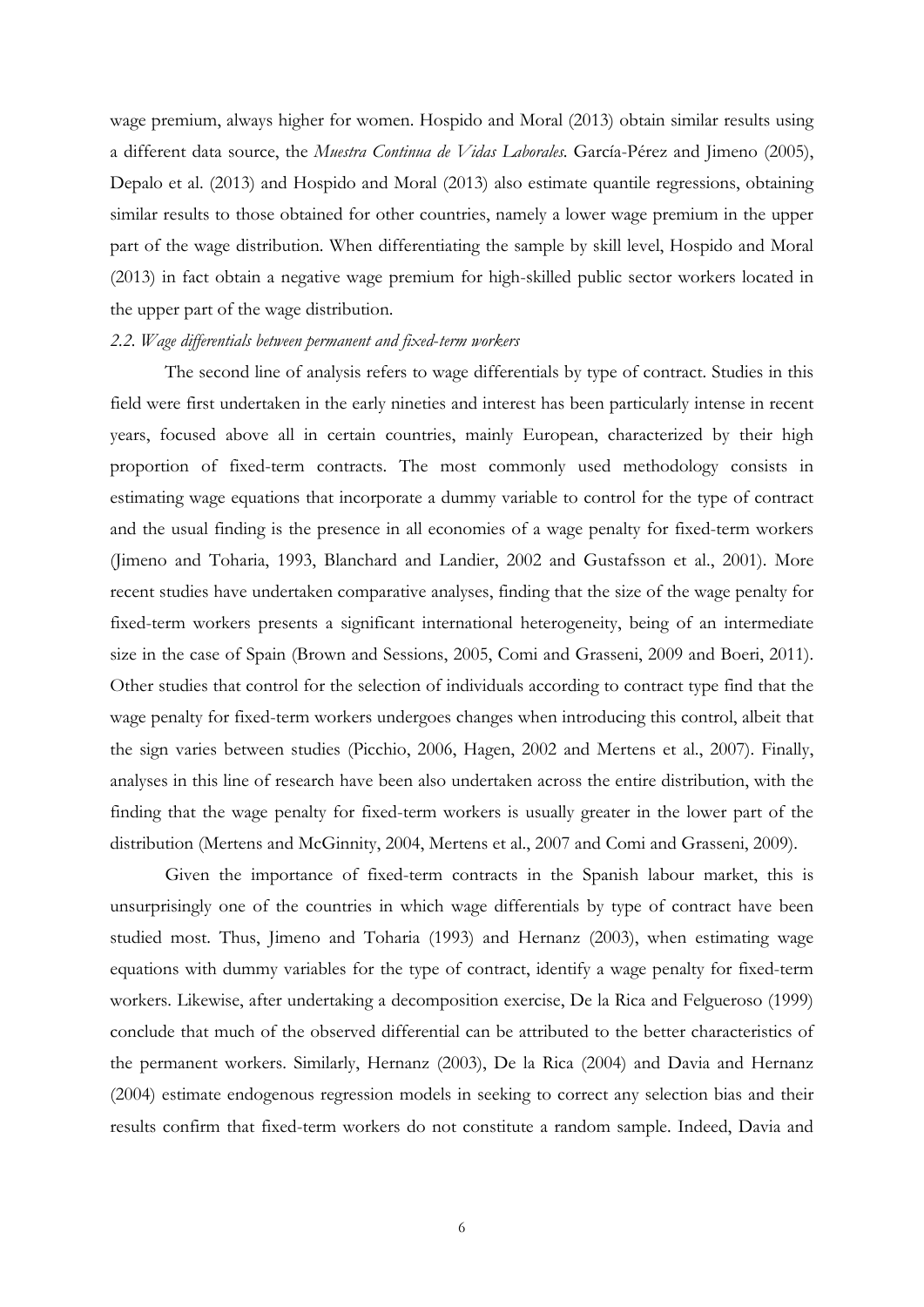Hernanz (2004) report almost no discrimination and De la Rica (2004) finds a negative premium for those on fixed-term contracts of 10%.

#### **3. Data**

1

The source from which the microdata used in this study are drawn is the 2010 wave of the Structure of Earnings Survey (*Encuesta de Estructura Salarial*, hereinafter, EES). The EES is conducted by Spain's National Statistics Institute in line with a standardised methodology for all EU countries. The survey includes wage earners that have contributed to the Social Security system throughout the whole month of October of the reference year and its design corresponds to a two-stage sampling of wage earners from the contribution accounts held by the Social Security. One of its most important features is, therefore, that it includes matched employeremployee microdata (i.e., observations for various workers employed in each establishment).

The EES consists of independent cross-sections that are produced every four years and at present four waves are available, corresponding to 1995, 2002, 2006 and 2010. The survey's coverage has expanded over this period and, for the purposes of this research, it should be stressed that in 2010 it included for the first time the branch of activity corresponding to section O of the NACE-2009 classification: Public Administration and Defence; Compulsory Social Security (so that the wave covers establishments of all sizes affiliated to the general social security system whose economic activity falls under sections B to S of the NACE-2009 classification of economic activities). This branch of activity constitutes a sizeable part of the public sector, since the only other public sector workers in other branches of activity are those employed in publicly controlled firms. Consequently, the 2010 wave of the survey provides a comprehensive coverage of the public sector and one that is greater in all circumstances than that provided by previous waves, which explains why this empirical analysis is limited to the 2010 wave. In delimiting the public and private sectors, the study considers public sector workers as those that in the dichotomous variable "Ownership or Control of the Company" are included in the category corresponding to public ownership or control (as opposed to private). This includes all individuals employed in the branch of activity of Public Administration and Defence; Compulsory Social Security, as well as those employed in public enterprises in sections of activity other than these<sup>1</sup>.

<sup>1</sup> Thus, the public workers considered in this study include all kinds of civil servants. However, note that it only includes those affiliated to the general social security system, and so it does not include, given that they do not form part of the EES, those affiliated to mutual societies or minority social security systems covering such areas as justice or the armed forces.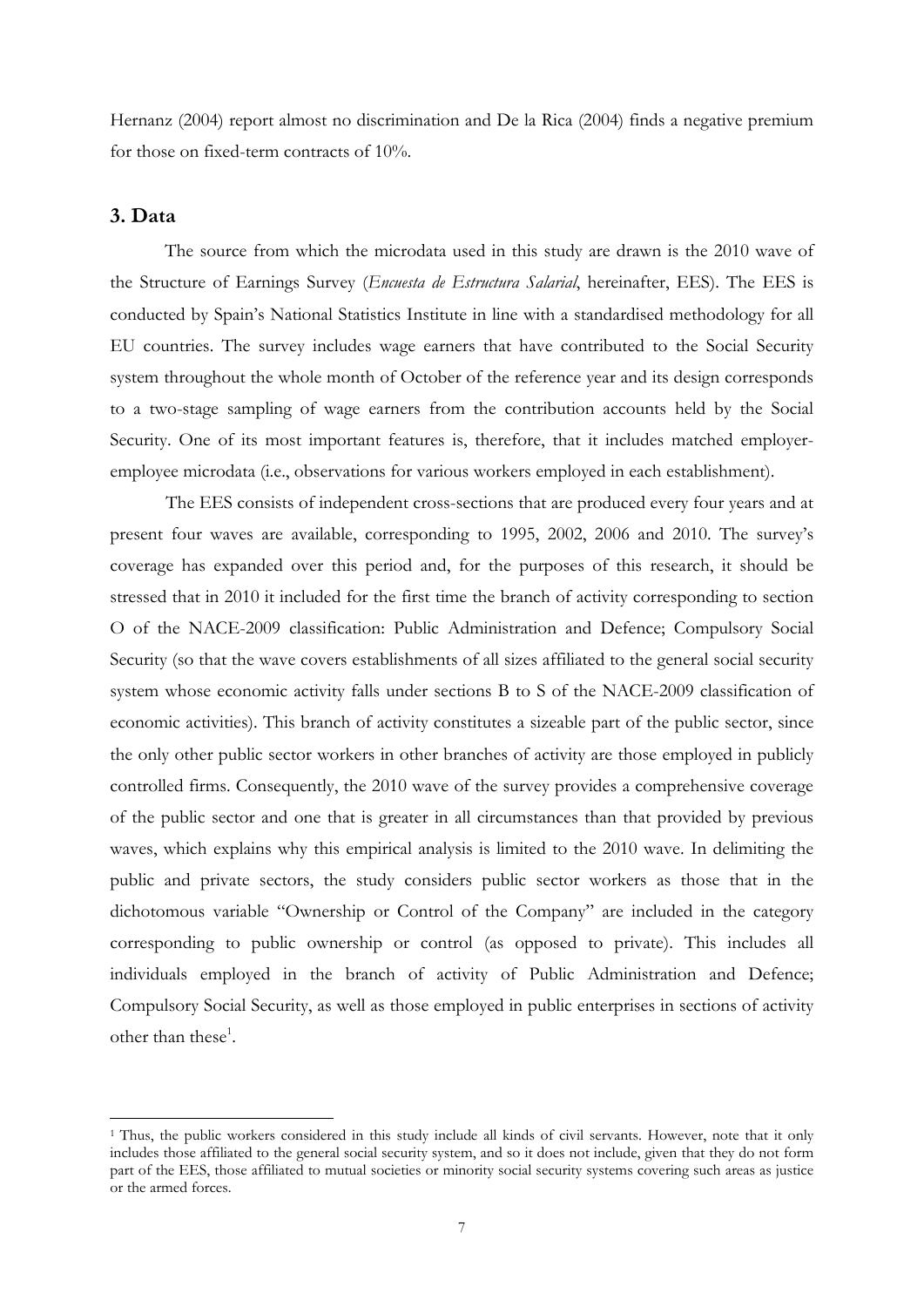The data source provides very detailed information about the workers' wages and characteristics (sex, age, education and nationality); about their jobs (occupation, tenure, type of contract, type of employment, be it part- or full-time, and the undertaking of supervisory tasks) and about the enterprises or establishments (sector of activity, size, type of collective agreement and region). Wage information includes the various components that make up the wage and covers different periods of time. The wage concept used in the empirical analysis is the gross hourly wage, calculated from the wage corresponding to the month of October, divided by the number of hours worked in that month<sup>2</sup>. Wages are expressed in gross terms and their calculation includes any payment made by the firm, including commissions, bonuses for working nightshifts or weekends, as well as overtime.

In conducting the empirical analysis certain individuals were excluded, namely, those of a nationality other than Spanish, those under the age of 16 or over the age of 65 and those with hourly wages of less than two and a half or more than two hundred euros. The final sample from the 2010 wave of the EES comprises 157,774 observations, 89,953 corresponding to men (71,428 on a permanent contract and 18,525 on a fixed-term contract) and 67,821 women (52,239 on a permanent contract and 15,582 on a fixed-term contract). Of these, 23,416 (14.8% of the total) work in the public sector  $-10,067$  men (11.2%) and 13,349 women (19.7%)<sup>3</sup>. The descriptive statistics of the sample can be consulted in Table A.1 in the Appendix.

### **4. Methodology**

1

The study employs three different techniques for the decomposition of the public-private sector wage differentials in Spain. The first, the Oaxaca-Blinder methodology (Oaxaca, 1973 and Blinder, 1973), allows a detailed decomposition of the average wage differential of individuals in both sectors. The second, a methodology proposed by Ñopo (2008), serves as a robustness check of the former, insofar as the decomposition takes into consideration the effect of the presence of individuals that share strictly the same observed characteristics. Finally, the third methodology,

<sup>&</sup>lt;sup>2</sup> October's wage is taken as the reference, since being employed in that month is the requisite that defines the survey population. The total number of hours worked in that month is calculated as the worker's normal working week in October multiplied by 4.35, plus the number of overtime hours worked. 3 In order to examine the actual coverage of the public sector of the EES, a comparison was made with the *Encuesta* 

*de Población Activa* (using information corresponding to the third quarter of 2010 in the case of the EPA). When the comparison is restricted to the sectors covered by the EES, although the survey seems to suffer from a certain underestimation of the public sector, in general the coverage is high. Thus, public sector employees constitute 14.8% of all employees according to the EES and 22.2% according to EPA data, the percentages being 11.2% and 18.5% in the case of men and 19.7% and 26.7% for women. This underestimation of the public sector by the EES can be attributed to the fact that it does not include public sector workers affiliated to mutual societies and minority social security systems.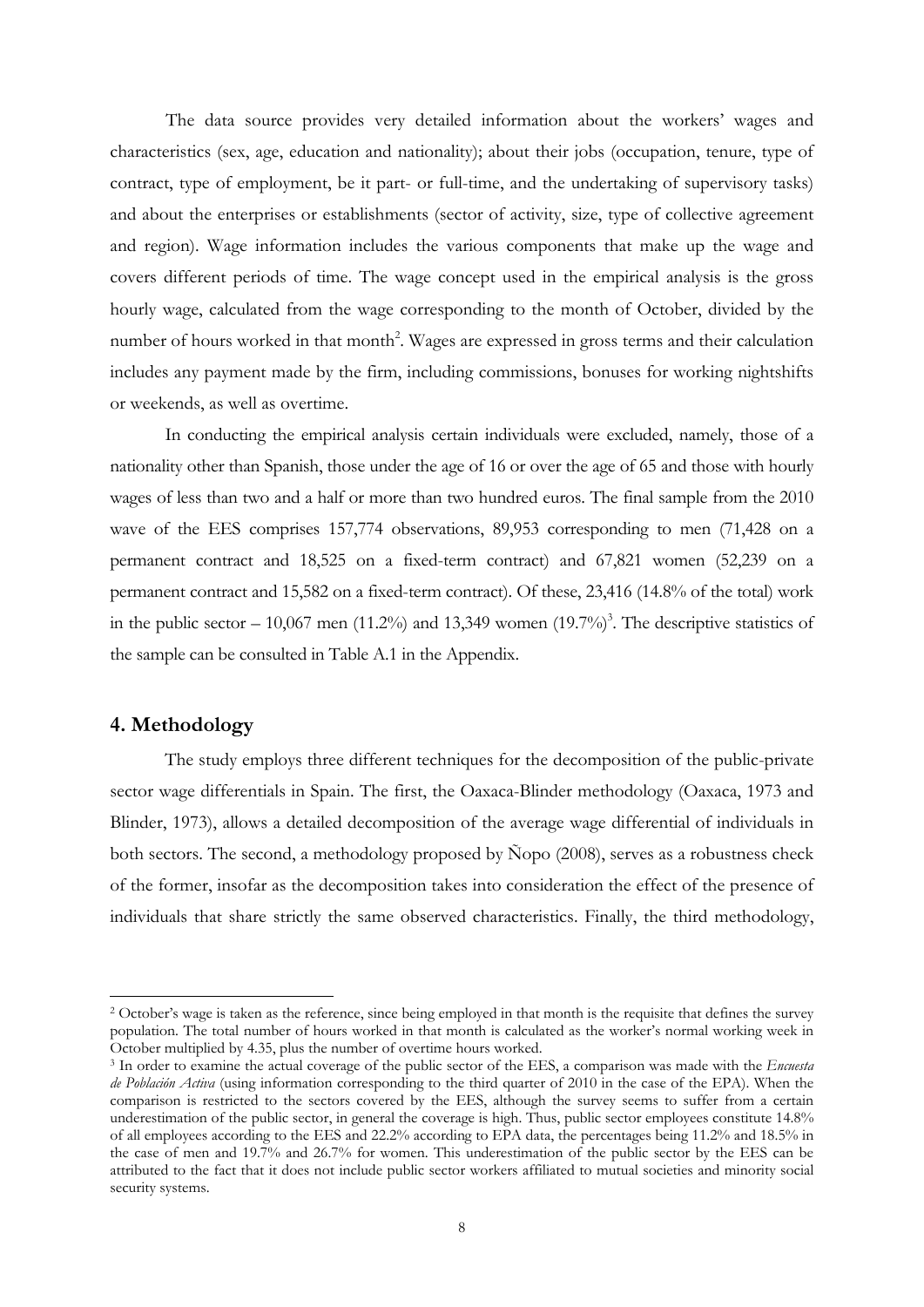developed by Fortin, Lemieux and Firpo (2011), provides a detailed decomposition of the wage differentials across the wage distribution. The three techniques are described below.

#### *4.1. Oaxaca-Blinder decomposition*

1

The Oaxaca-Blinder technique is based on the separate estimation for each group of the Mincerian type semi-logarithmic wage equation of the form:

$$
w_i = X_i \beta + \varepsilon_i \tag{1}
$$

where  $w_i$  corresponds to the logarithm of worker  $i$ 's gross hourly wage;  $X_i$  is a vector of individual explanatory variables plus a constant term;  $\beta$  is a vector of parameters and  $\varepsilon$  is a random error term.

The explanatory variables considered in the empirical analysis include individual characteristics as well as job and establishment characteristics. The former serve as controls for the highest level of education attained by an individual (distinguishing three categories: primary, secondary and tertiary education) and age (comprising three groups: under 30, between 30 and 45 and over 45). The job characteristics include occupation (three categories corresponding to low-, medium- and high-skilled jobs, respectively); years of tenure in current job (differentiating four groups: 0 to 3 years, 4 to 10, 11 to 20 and more than 20 years); the type of contract (permanent or fixed-term); the type of employment (full-time or part-time) and the performing of supervisory tasks. Finally, the establishment characteristics include size (distinguishing four categories); the region of location and the type of collective agreement (distinguishing between single-establishment, national and sub-national sector agreements).

After empirically estimating the wage structure of the labour market with the joint sample of individuals in the public and private sectors, and using the jointly estimated wage structure for the individuals of both sectors as the reference wage structure in the decomposition (see Oaxaca and Ransom, 1994 and Neumark, 1988)<sup>4</sup>, depending on the properties of the ordinary least squares estimator, the difference in the average wage of the public and private sectors  $(\Delta)$  can be decomposed as follows:

$$
\Delta = (\overline{W}^{\text{pub}} - \overline{W}^{\text{priv}}) = (\overline{X}^{\text{pub}} - \overline{X}^{\text{priv}})\hat{\beta}^* + \left\{\overline{X}^{\text{pub}}(\hat{\beta}^{\text{priv}} - \hat{\beta}^*) + \overline{X}^{\text{priv}}(\hat{\beta}^* - \hat{\beta}^{\text{pub}})\right\}
$$
(2)

where  $\overline{W}^{pub}$  and  $\overline{W}^{priv}$  are the average public and private sector wages;  $\overline{X}^{pub}$  and  $\overline{X}^{priv}$  are the average observed characteristics of the individuals in both sectors and  $\hat{\beta}^{pnb}$ ,  $\hat{\beta}^{pnb}$  and  $\hat{\beta}^*$  are the

<sup>4</sup> The estimation of the reference wage structure also includes a dummy variable for the group membership of each observation, since failure to do so can lead to a bias in the decomposition, given that the characteristics component may be overstated and the corresponding returns understated, as a result of the omission of group-specific intercepts (Elder et al., 2010).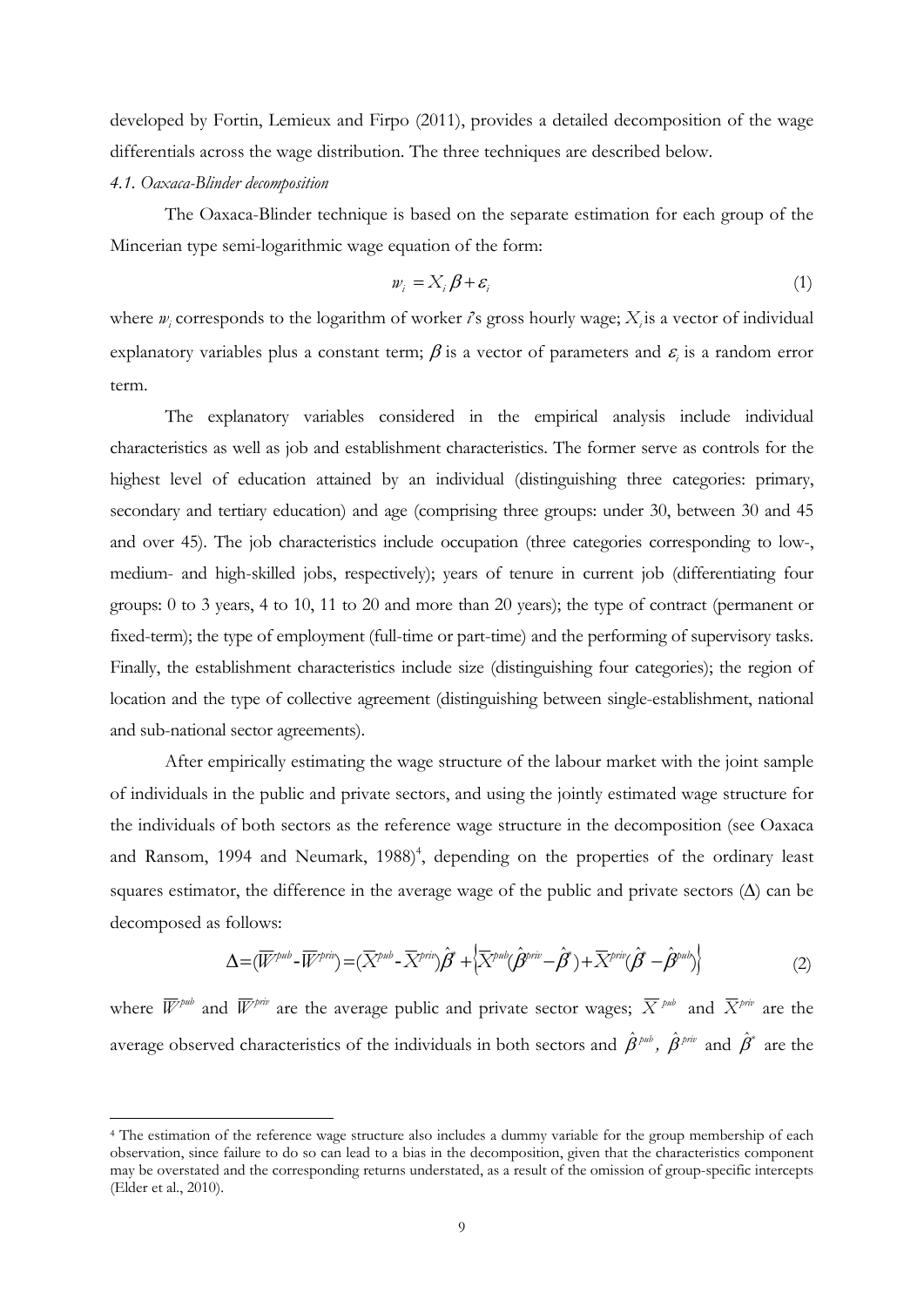coefficients estimated following the wage regression on the set of explanatory variables for the public and private sectors and the two sectors pooled, respectively.

The first component on the right-hand side of equation (2) represents the effect on the average wage differential of the differences in characteristics (or the "explained" component), while the second corresponds to the effect of the coefficients (or the "unexplained" component). It should also be noted that this procedure provides a detailed decomposition (i.e., distinguishing the contribution of each individual explanatory variable to the differential to be explained, differentiating, in turn, between the corresponding effects associated with endowments and returns). To avoid the identification problem that arises in this type of decomposition, associated with the fact that the choice of a specific reference in each group of explanatory dummy variables can in practice affect the results of the detailed decomposition through the relative contribution of each explanatory variable to the returns component (Oaxaca and Ransom, 1999), when estimating the equation the strategy of normalization of dummy variables suggested by Yun (2005) was adopted, which allows the actual contribution of each variable to the returns component of the decomposition to be estimated.

#### *4.2. Ñopo decomposition*

Ñopo (2008) proposes an alternative method to that of the Blinder-Oaxaca decomposition which, using a non-parametric approach based on matching techniques, emphasizes the differences between the groups being compared in the supports of the distributions of observable characteristics and their impact on the results of the decomposition. The assumption is that, as there may be differences in the observable characteristics of the workers in both sectors that lead to particular combinations of characteristics for which identical individuals cannot be found in both sectors, the results of the Oaxaca-Blinder decomposition could be affected. This would occur to the extent that this technique assumes that estimates of the wage equations are also valid out of the support of the observable characteristics for which they are estimated, which would ultimately lead to an overstatement of that part of the wage differential unexplained by differences in the endowments of characteristics. Accordingly, a decomposition is proposed that breaks down the differential wage to be explained into four terms, two of which are analogous to the elements of the Oaxaca-Blinder decomposition (but computed only over the common support of the distributions of characteristics), while the other two account for differences in the supports.

Thus, in line with this methodology (for more details see Ñopo, 2008), and taking as our starting point equation (2), the public-private sector wage differential can be expressed in terms of four additive elements: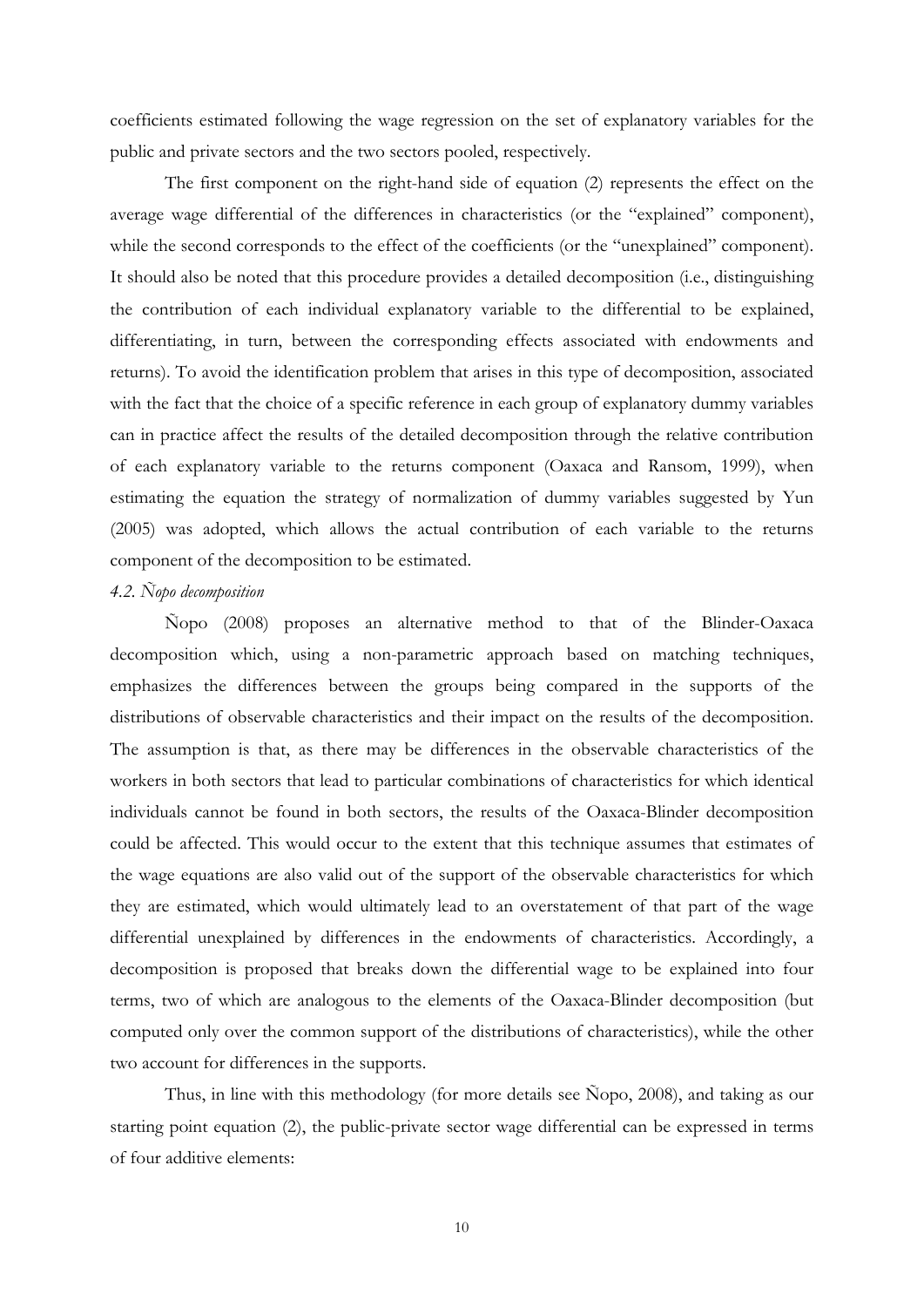#### $\Delta = (\Delta EXP + \Delta PUB + \Delta PRIV) + \Delta UNEXP$  (3)

where  $\triangle$ EXP is the part of the average public-private sector wage gap  $(\triangle)$  that can be explained by differences in the distributions of the characteristics of workers in the public and private sectors over the common support;  $\Delta$ PUB is the part of the wage gap that is explained by the existence of public sector employees that are not present in the common support of the distributions of characteristics and  $\Delta$ PRIV is the part of the wage gap that can be explained by the presence of private sector workers out of the common support. Finally, UNEXP is the unexplained part of the wage gap (i.e., that part of the difference that is attributed to unobservable characteristics or to different returns between the two groups in the observable characteristics). By analogy with the Oaxaca-Blinder decomposition, the sum of the first three elements corresponds to the component "explained" by differences in the characteristics, while the fourth term corresponds to the "unexplained" component.

To be able to apply this procedure, Ñopo (2008) proposes applying matching methods to simultaneously identify the common support (those groups of workers in the public and private sectors with similar observable characteristics) and decompose the wage differential in line with equation (3) without imposing any restrictions on the way in which the explanatory variables affect the dependent variable. A notable feature of this method is that the results of the decomposition tend to coincide with those obtained with the Oaxaca-Blinder decomposition when the common support includes all the individuals analysed (i.e., if  $\Delta \text{PUB}$  and  $\Delta \text{PRIV}$  take a null value) (Ñopo, 2008). However, its main drawback is that it can be affected by the 'curse' of high dimensionality, since the inclusion of a large number of explanatory variables for matching can substantially reduce the number of observations found in the common support.

#### *4.3. The Fortin-Lemieux-Firpo decomposition*

Fortin, Lemieux and Firpo (2011) have recently proposed a technique for empirically decomposing differences between two distributions of a variable. Ultimately, it provides a decomposition of the differences that exist between the distributions in the value of any distributional statistic, such as the value of a quantile or an inequality index, depending on the differences in observable characteristics and in the returns to these observables, respectively. It is a procedure that has a notable advantage over comparable techniques proposed in the economics literature and which also allow empirical decompositions of differences between distributions based on the construction of counterfactual distributions (DiNardo, Fortin and Lemieux, 1996, Juhn, Murphy and Pierce, 1993, Machado and Mata, 2005 and Melly, 2005b, 2006). Thus, while these techniques consist of aggregate decompositions which, with some partial exceptions, provide only the separate effects of the set of characteristics and returns, Fortin, Lemieux and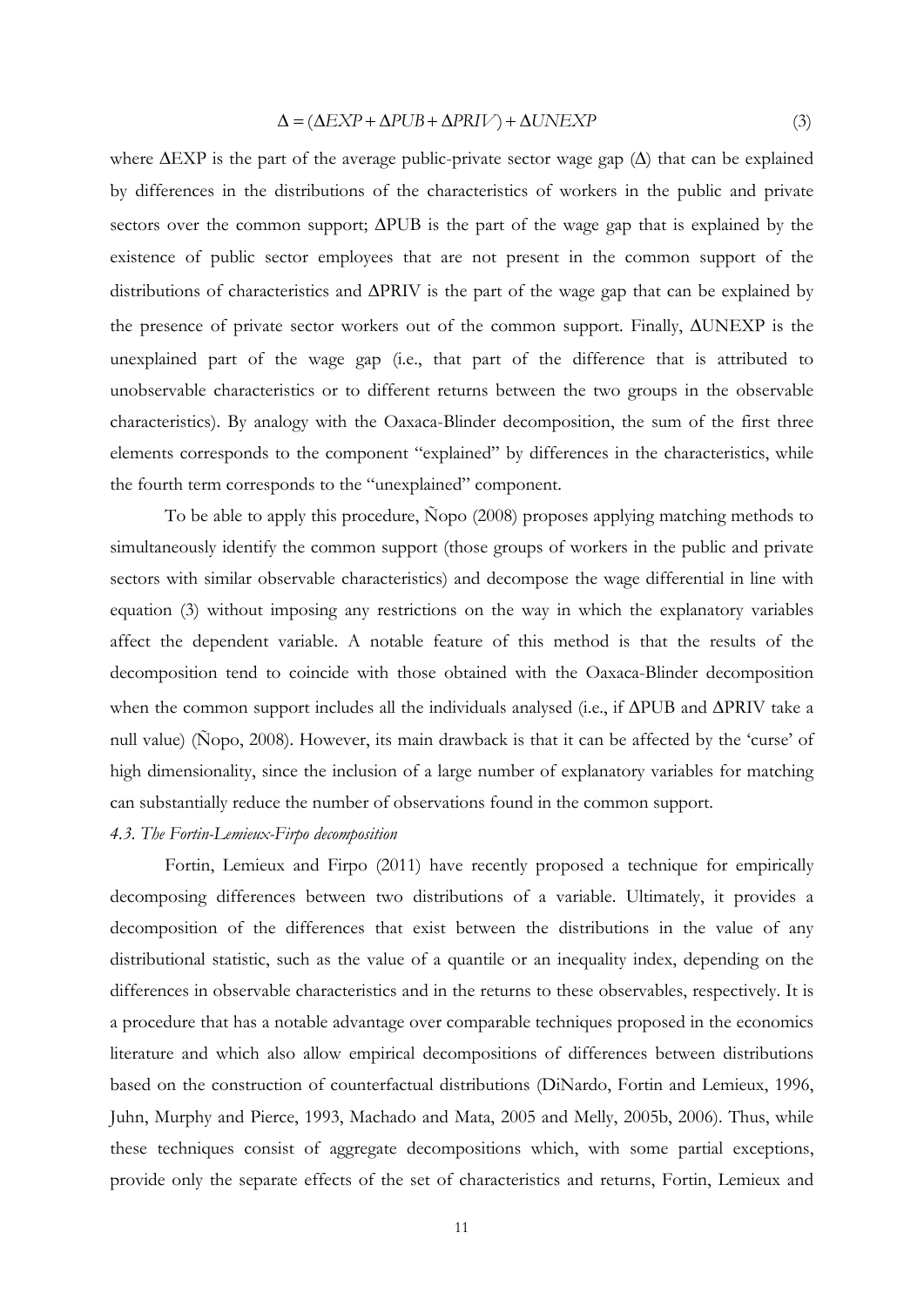Firpo's (2011) technique provides a detailed decomposition that allows, in addition, knowledge of the individual contribution of each explanatory variable considered in the analysis via the characteristics and returns components.

This technique is based on the estimation of a regression in which the independent variable (the wage) is replaced by a wage transformation, the recentered influence function (hereinafter, RIF), so as to be able to undertake a standard Oaxaca-Blinder decomposition of any distributional statistic based on the regression results (for further details, see Fortin, Lemieux and Firpo, 2011). The decomposition takes the following form:

$$
\Delta_{Q_{\theta}} = (\overline{X}^{\text{pub}} - \overline{X}^{\text{priv}}) \hat{\gamma}_{Q_{\theta}}^* + \left\{ \overline{X}^{\text{pub}} (\hat{\gamma}_{Q_{\theta}}^{\text{priv}} - \hat{\gamma}_{Q_{\theta}}^*) + \overline{X}^{\text{priv}} (\hat{\gamma}_{Q_{\theta}}^* - \hat{\gamma}_{Q_{\theta}}^{\text{pub}}) \right\} \tag{4}
$$

where  $\Delta_{\Omega}$  is the difference in the quantile  $Q_{\rho}$  (or, as stated before, in any other statistic) of the wage distributions of the public and private sectors;  $\bar{X}^{pub}$  and  $\bar{X}^{priv}$  are the average observed characteristics of the public and private sectors and  $\hat{\gamma}_{Q_b}^{pnl}$ ,  $\hat{\gamma}_{Q_b}^{pnl}$  and  $\hat{\gamma}_{Q_b}^{s}$  are the coefficients estimated after the regression of the RIF variable of the quantile *Q* on the set of explanatory variables for the public sector, private sector and the two sectors pooled, respectively<sup>5</sup>. The first component of the right-hand side of the equation represents the effect on the differential between distributions caused by differences in characteristics (the "explained" component), while the second corresponds to the effect of the coefficients (the "unexplained" component) and, as noted above, in each of them the contribution of each individual explanatory variable can be distinguished.

#### **5. Results**

1

#### *5.1. Descriptive evidence*

Table 1 and Figure 1 contain information on the wage differential observed between the public and private sectors in Spain, measured in logarithms of hourly wages and expressed in a disaggregated form for male and female workers and, within these groups, for those on permanent or fixed-term contracts. They show a highly significant differential in favour of public sector workers, and one that is substantially higher for women (0.463 log points) than it is for men (0.352 points). A similar differential is found in favour of workers on permanent contracts (with a gap of 0.377 points for men and 0.497 for women) in comparison with workers on fixedterm contracts (0.314 and 0.461, respectively). Furthermore, the wage differential between the two sectors is also found not to be homogenous across the whole wage distribution, it being

<sup>&</sup>lt;sup>5</sup> In conducting the decomposition the same methodological decisions have been taken as with the Oaxaca-Blinder decomposition with regard to such aspects as the reference wage structure and the normalisation of the dummy variables.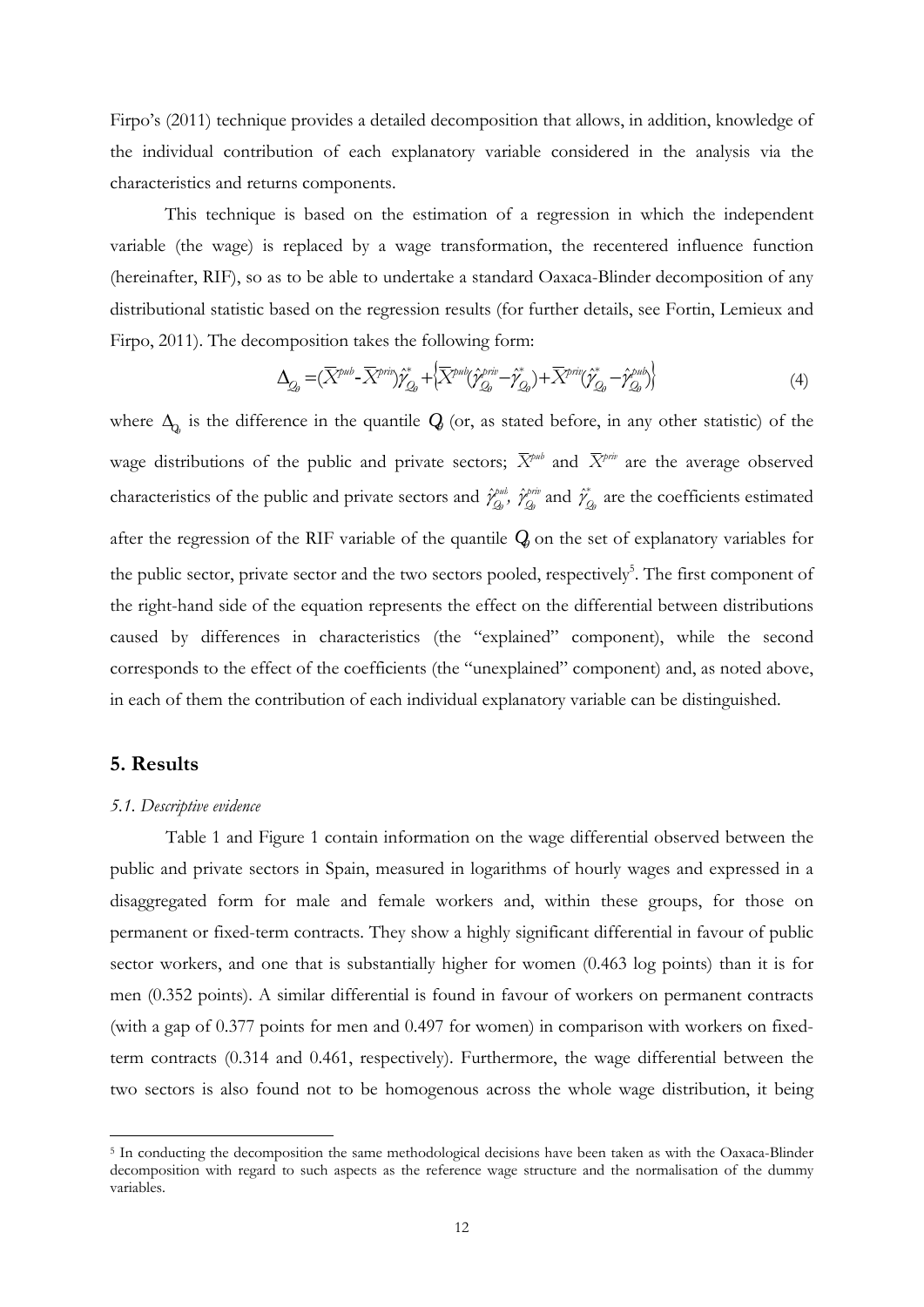relatively lower in the two tails of the distribution than in the central part. This occurs regardless of the gender of the workers but not of the type of contract, because the wage differential, unlike the rest, presents in general an increasing profile for individuals on fixed-term contracts.

Table 2 contains information on wage inequality in both sectors, measured using the Gini coefficient. The table shows that inequality levels are systematically lower in the public sector than they are in the private, regardless of the gender of the workers. This is the case, however, only of individuals on permanent contracts, since, by contrast, in the case of workers on fixedterm contracts there are no statistically significant differences in wage inequality between the two sectors at conventional levels.

Table A.1 in the appendix contains the descriptive statistics for the sample used in the analysis. These statistics reveal significant differences in the characteristics of workers employed in the public and private sectors. Without seeking to be exhaustive, the public sector workers have on average, irrespective of their sex and contract type, higher levels of education, work experience (proxied by age) and length of tenure; they are characterized by their greater presence in occupations requiring high-skill levels, in full-time work and on fixed-term contracts, and the majority work in large establishments covered by single-establishment collective agreements.

#### *5.2. Econometric decompositions: average wage differentials*

Table 3 contains the results of the decomposition of the average public-private sector wage differential obtained with the Oaxaca-Blinder technique. The information includes the size of the average wage differential, the values of the two components on the right-hand side of equation (2), and the detailed results for each of the two components (characteristics and coefficients) based on the contribution of each individual explanatory variable. A positive value for any of these components indicates that it is an element that originates a positive wage differential for individuals working in the public sector.

Based on the results of the decomposition, in the case of men, the bulk of the average public-private sector wage differential (0.352 log points) is explained by differences in the endowment of characteristics (0.312), the contribution of the unexplained component – or wage premium – being much less relevant (0.041). This holds true for employees on permanent contracts and for those on fixed-term contracts. Thus, among permanent workers in both sectors there is an average wage differential of 0.378 log points, 0.311 of which are explained by the characteristics component, so that the estimated wage premium would be 0.067 points. In the case of fixed-term workers, characteristics explain 0.281 of the 0,314 points of difference, and so in this case the public sector wage premium (0.033 points) is lower than that of the permanent workers. The results of the detailed decomposition show that although several individual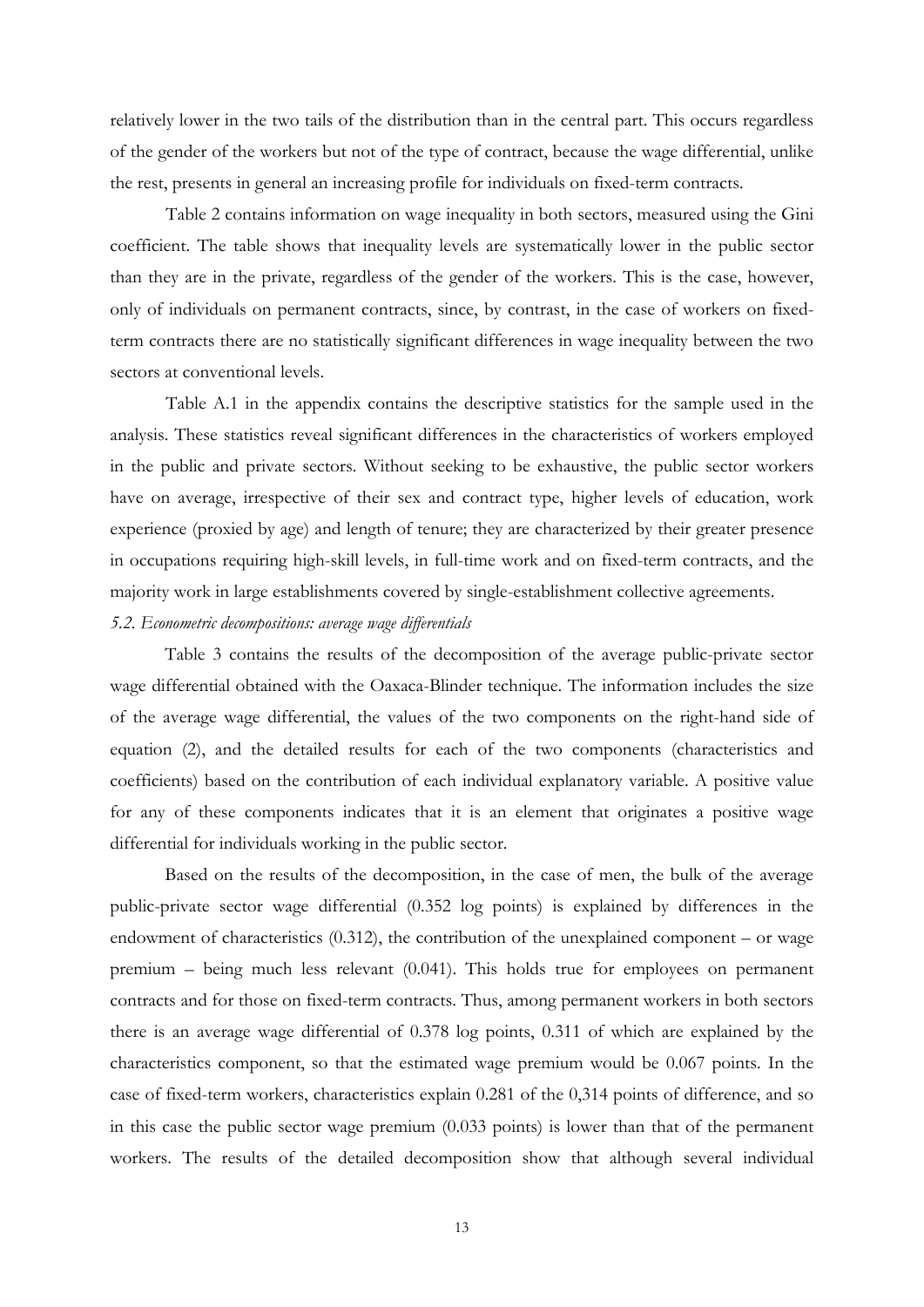variables exhibit a significant explanatory power (including the level of education<sup>6</sup>, tenure and occupation), the establishment characteristics play a prominent role. Thus, size alone explains a third of the characteristics component for all male workers (this proportion being slightly lower for men on fixed-term contracts) and, overall, the failure to consider the establishment characteristics means that the part explained by the characteristics falls from 0.312 to 0.169 log points.

The average wage differential for women (0.463 log points) can also largely be explained by differences in the endowment of characteristics (0.325). However, the wage premium in this case (0.138) is comparatively more significant than that of male workers, with a premium that more than triples that of their male counterparts. Unlike the men's, the women's wage premium is particularly high for workers on fixed-term contracts (0.214 points), and is significantly higher than that of permanent employees (0.126). Here, the individual variables with a notable explanatory power coincide with those for the male workers (most obviously education, length of tenure, occupation, and establishment size), although in this case the characteristics of the establishments have a less notable relative weight.

The results obtained up to this juncture allow us to conclude that in Spain there are significant wage differentials between workers in the public and private sectors, both for all the workers and distinguishing in terms of contract type, while the bulk of the differential can be explained by differences in observed productivity-related characteristics. However, there may be differences in the observable characteristics of the workers in the two sectors that lead to combinations for which it is not possible to find identical individuals, and this may well affect the results of the Oaxaca-Blinder decomposition. For this reason, and in order to check the robustness of the evidence obtained, Ñopo's (2008) methodology was used, the results of which are presented in Table 4 based on a consideration of different groups of characteristics. Thus, first the individual characteristics (age and education) are considered; followed by the variables related to the job (tenure, type of employment, type of contract, tasks of supervision and occupation) and, finally, those relating to the characteristics of the establishment (region, firm size and type of collective agreement). In addition to the four elements of the equation (3), Table 4 also shows the percentage of workers in the public and private sectors that form part of the common support (CSPUB and CSPRIV, respectively).

1

<sup>6</sup> The distribution of the population by level of education can affect the wage structure of an economy not only through the wage differentials between levels of education, but also through the differences in wage dispersion that occur within them, to the extent that in most countries wage dispersion tends to be higher among individuals with higher levels of education (Martins and Pereira, 2004, Buchinsky, 1994 and Gosling et al., 2000). Budría and Moro-Egido (2008) show that this situation is intensified in the specific case of Spain through educational mismatches, since they tend to increase wage inequality within each group and, moreover, their impact tends to grow significantly over time.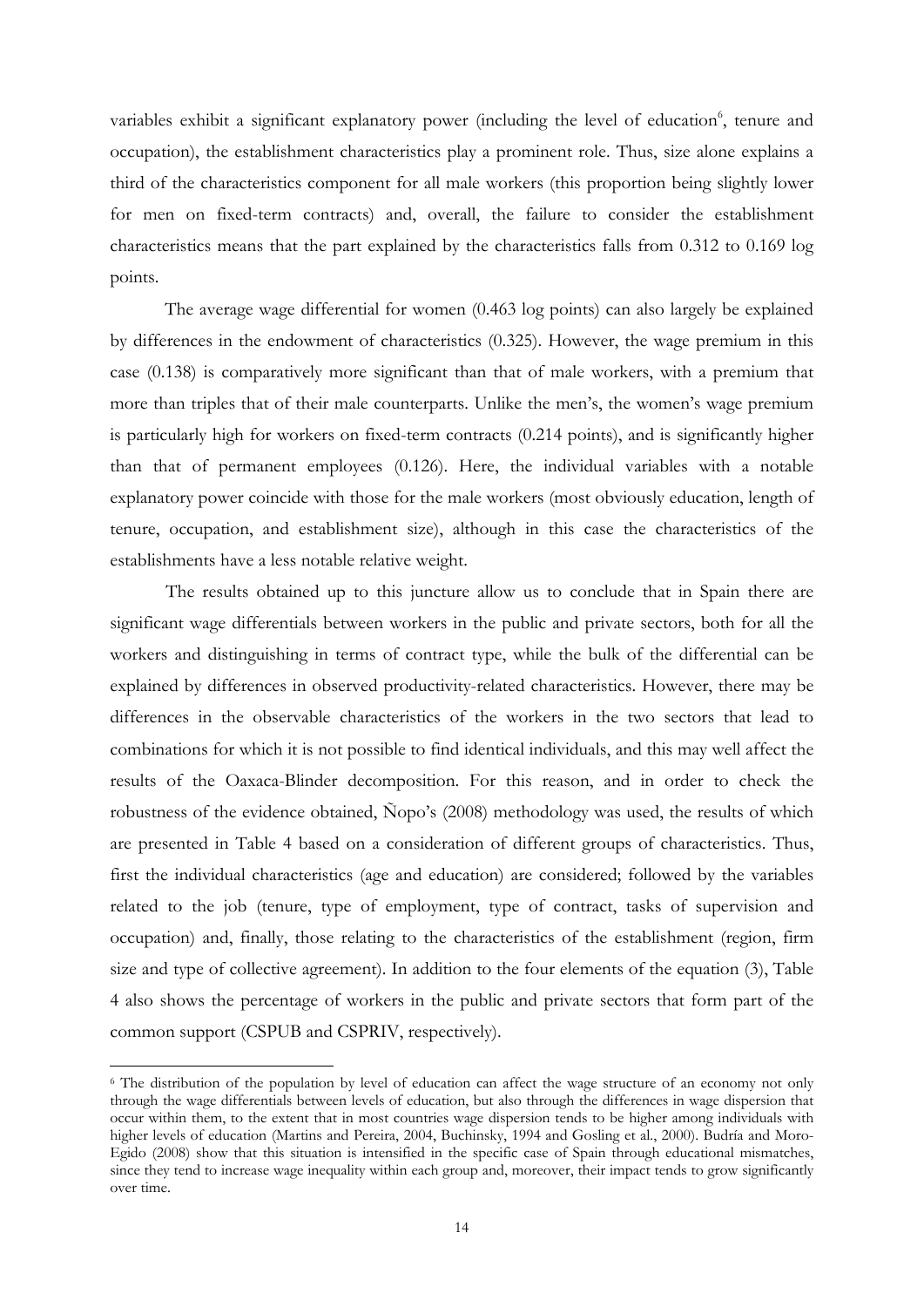It is found that the percentage of workers included under the common support remains at a high level (quite close to 1) until the characteristics of the establishments are considered, when the percentage falls substantially. The most important component of the wage differential up to this point is the unexplained portion (∆ UNEXP), which accounts for about two thirds of the total differential, but when the establishment's characteristics are considered the contribution of this component falls significantly. The wage premium attributable to the public sector is, in fact, substantially lower according to the results of this method (being almost null in the case of men and presenting a value of 0.087 points in the case of women, which contrast with the values of 0.041 and 0.138, respectively, obtained with the Oaxaca-Blinder technique). The evidence also suggests that the main explanatory component when considering the set of independent variables arises from the existence of private sector workers that remain out of the common support as they have no counterpart in the public sector  $(\Delta$  PRIV). In any case, these results serve to reinforce the consideration that the characteristics of the establishments are a noteworthy determinant of the public-private sector wage differential.

#### *5.3. Econometric decompositions: differentials across the wage distribution*

 The next step in the empirical analysis involves examining the origin of the wage differentials between sectors across the whole wage distribution. To do this, the evidence obtained after applying the methodology proposed by Fortin, Lemieux and Firpo is presented. Tables 5-7 and Figures 2-4 contain the results (shown separately for each of the groups considered in the decomposition of the public-private sector differential) for the Gini coefficient and the logarithm of the hourly wage by quantiles. To facilitate presentation, Figure 2 distinguishes only between the aggregate contribution of the characteristics and returns components, while Figures 3 and 4 show the detailed results of the individual effects of each of the explanatory variables associated with the two components. Here again, to facilitate presentation, the explanatory variables are grouped into individual characteristics (age and education), job characteristics (tenure, contract, employment type, supervision and occupation) and establishment characteristics (the remaining variables considered).

The evidence shows that the causes of the observed wage differential between all the workers of the public and private sector differ significantly across the wage distribution (the results being relatively similar for men and women). Thus, the contribution of the differences in the endowment of characteristics is relatively low on the left-hand side of the distribution, which presents a clearly upward profile, so that there is a particularly strong influence in the right tail (Figure 2). The contribution of the unexplained component, meanwhile, presents a downward profile, to the extent that it acquires negative values in the upper part of the distribution. These results suggest, therefore, that while the comparatively less-skilled individuals receive a significant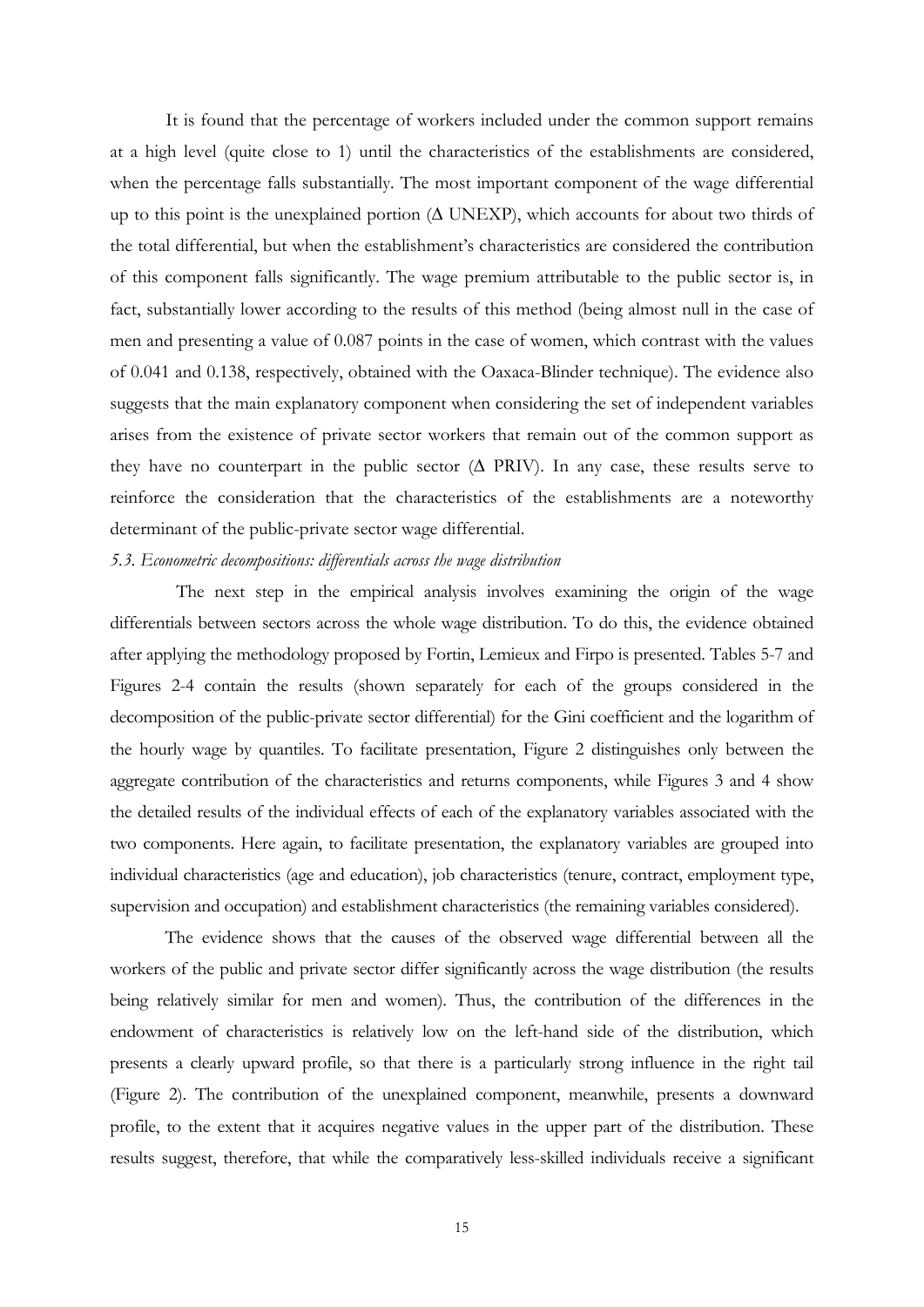positive wage premium in the public sector, the most highly skilled individuals receive a lower wage than the one they would obtain in the private sector with their observed characteristics.

When distinguishing by type of contract, however, the results are found to differ for fixedterm workers and permanent employees, albeit that the latter's results largely coincide with those of the overall analysis. These differences are particularly marked in the case of women on fixed-term contracts, for whom the contribution of both components is very similar across virtually all the distribution (with the exception of its two tails). Thus, the wage premium of fixed-term workers in the public sector is relatively homogeneous across the entire distribution (except for the first decile of the distribution, in which it is smaller). In the case of men on fixed-term contracts, the component explained by characteristics presents a growing weight across virtually the entire distribution, while the wage premium is relatively stable in the lower half of the distribution, falling thereafter to become negative in the upper quartile.

In short, in line with the evidence presented in previous studies for both Spain and other countries, the wage premium paid by the public sector is higher for low-skilled workers, and this premium decreases as we move towards higher levels in the wage distribution, becoming clearly negative for the most highly skilled employees. However, the analysis conducted here reveals a new result, as the fall in the wage premium for the high-skilled workers is not so clear in the case of those on fixed-term contracts, since among the male workers it is only recorded in the upper half of the wage distribution, and it is not observed at all for women on fixed-term contracts.

 The results of the detailed decomposition of the characteristics component (Figure 3) confirm that the establishment characteristics present a more significant contribution across the wage distribution than the respective contributions of individual or job characteristics to the publicprivate sector wage differential in the case of men, while for women their influence is relatively similar to those of the other characteristics. They also show that the upward profile observed for the whole set of the characteristics component is repeated in all the subsets of the explanatory variables. The detailed decomposition of the wage premium components (Figure 4) points to some additional issues of interest. Thus, for both sexes the wage premium associated with individual characteristics is positive for fixed-term workers, while it is negative for permanent employees. The analysis that does not differentiate by type of contract presents a result that clearly disguises a number of competing situations. The wage premium when controlling for job characteristics is positive for men and negative for women, because of the significant negative wage premium received by fixed-term workers in the public sector associated with these characteristics. Finally, the wage premium when controlling for the establishment characteristics is only slightly significant for all groups, except that of low-skilled men in stable employment.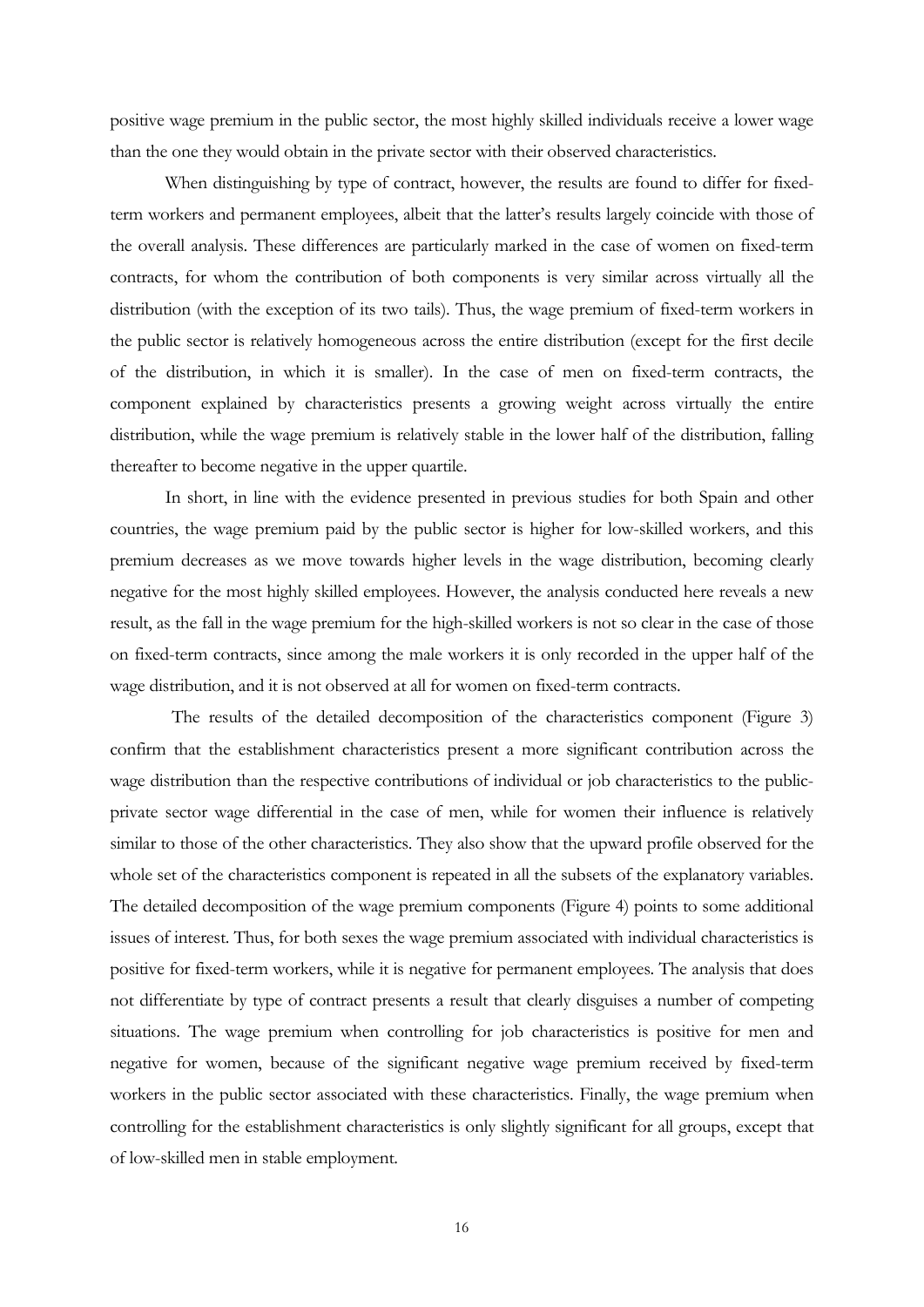Finally, evidence regarding the origin of the differences in the public-private sector wage inequality (Table 7) reveals that the lowest levels of inequality in the public sector cannot be explained by a composition effect, since the relative endowments of characteristics presented by individuals in the public sector are a factor that, *ceteris paribus*, would lead to greater wage inequality in all the groups analysed. Thus, the origin of this phenomenon is fully explained by the contribution of the returns component (again across all groups, with the exception of fixed-term female workers, for whom this component is not statistically significant). As such, this evidence suggests that the lower wage inequality in the public sector is attributable solely to the differences in the wage-setting mechanisms of the private sector.

#### **6. Conclusions**

This study has analysed public-private sector wage differentials in Spain employing matched employer-employee microdata obtained from the most recent wave of the Structure of Earnings Survey (*Encuesta de Estructura Salarial*). In addition to examining these differences separately by gender and across the wage distribution, a separate analysis is conducted here for the first time examining the wage gap between workers on permanent and fixed-term contracts in both sectors. This situation has not been studied to date, and is justified, among other factors, by the fact that the high number of fixed-term contracts in both the private and public sectors makes the Spanish labour market quite distinct in comparative terms.

The empirical analysis of the origin of the wage gap between sectors has been undertaken employing various decomposition techniques. The results of this analysis show that, in line with evidence from previous studies, the bulk of the significant wage differential observed in Spain in favour of public sector workers can be explained by their different endowments of observed characteristics, while the size of the resulting pay premium is appreciably higher in the case of women. The evidence obtained also suggests that the establishment characteristics make a greater contribution to the differential than individual or job characteristics. This is confirmed by implementing the procedure proposed by Ñopo (2008), the results of which suggest that the failure to consider the establishment characteristics most likely causes an overestimation of the public sector wage premium. It is also found that the origin of the total wage differential between the public and private sectors differs significantly across the wage distribution, increasing on the left-hand side and decreasing on the right, so that in Spain, in common with other countries, there is a positive wage premium associated with working in the public sector for low-skilled individuals, while a negative wage premium is found in the case of the high-skilled workers. Finally, the lower levels of wage inequality observed in the public sector cannot be explained by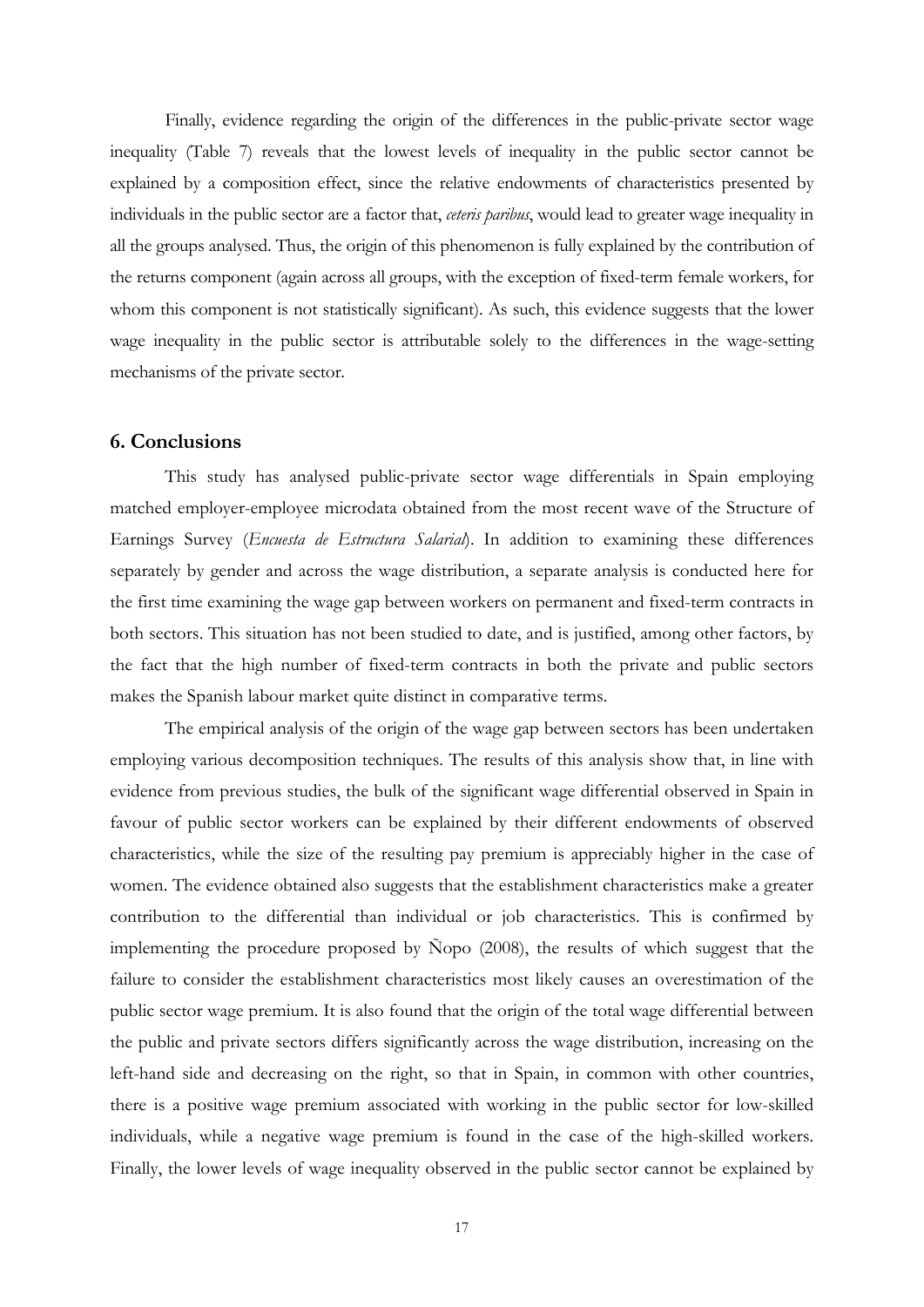differences in the characteristics of workers in the public and private sectors, but seem to be attributable to the particularities of their wage-setting mechanisms.

The evidence obtained also confirms that there are significant differences associated with the type of contract with regards to both the size of the wage gap between the public and private sectors and to its origin. Thus, in relation to the first difference, it is observed that the wage differential in favour of the public sector is comparatively higher for permanent workers; that the wage differential presents an increasing profile for individuals on fixed-term contracts but, on the contrary, is decreasing for those on a permanent contract, and that the highest levels of wage inequality in the public sector occur only in the case of individuals on a permanent contract. In relation to the second point, significant differences are found by type of contract in the size of the wage premium (the premium being comparatively lower for individuals on fixed-term contracts in the case of men and for those on permanent contracts in the case of women) and in the origin of the wage differential between sectors across the wage distribution (highlighting the relatively homogeneous wage premium across the wage distribution that is observed for women on fixed-term contracts).

The analysis inevitably suffers certain limitations that, due to the characteristics of the database used, cannot be addressed. The first concerns the possible selection bias associated with the choice of sector (public or private) made by the workers, and which stems from the possibility that this decision is related to unobserved characteristics that simultaneously affect wages. The method usually employed to correct this problem (the estimation of endogenous switching models) requires, however, the use of credible exclusion restrictions, which are always difficult to achieve and that are not actually available in the *Encuesta de Estructura Salarial*. Likewise, to the extent that this information source is composed of cross-sectional data, it is not possible to control for the unobservable heterogeneity of individuals, something that many previous studies have achieved by introducing individual fixed effects in the context of panel data, or to examine the wage impact associated with a change of sector.

To conclude, in the period following the specific year covered by this study (that is, 2010), significant changes have occurred in the Spanish economy affecting wages in both the public and private sectors. In the case of the former, public sector wages have been affected by severe adjustments implemented within a framework of fiscal consolidation. They may also have been affected by the great number of job losses – a phenomenon limited to the private sector at the beginning of the economic crisis – that have subsequently been recorded in the public sector. In the case of the latter, the intense regulatory changes in collective bargaining that constituted part of the 2012 labour reform may well have meant significant changes to wage determination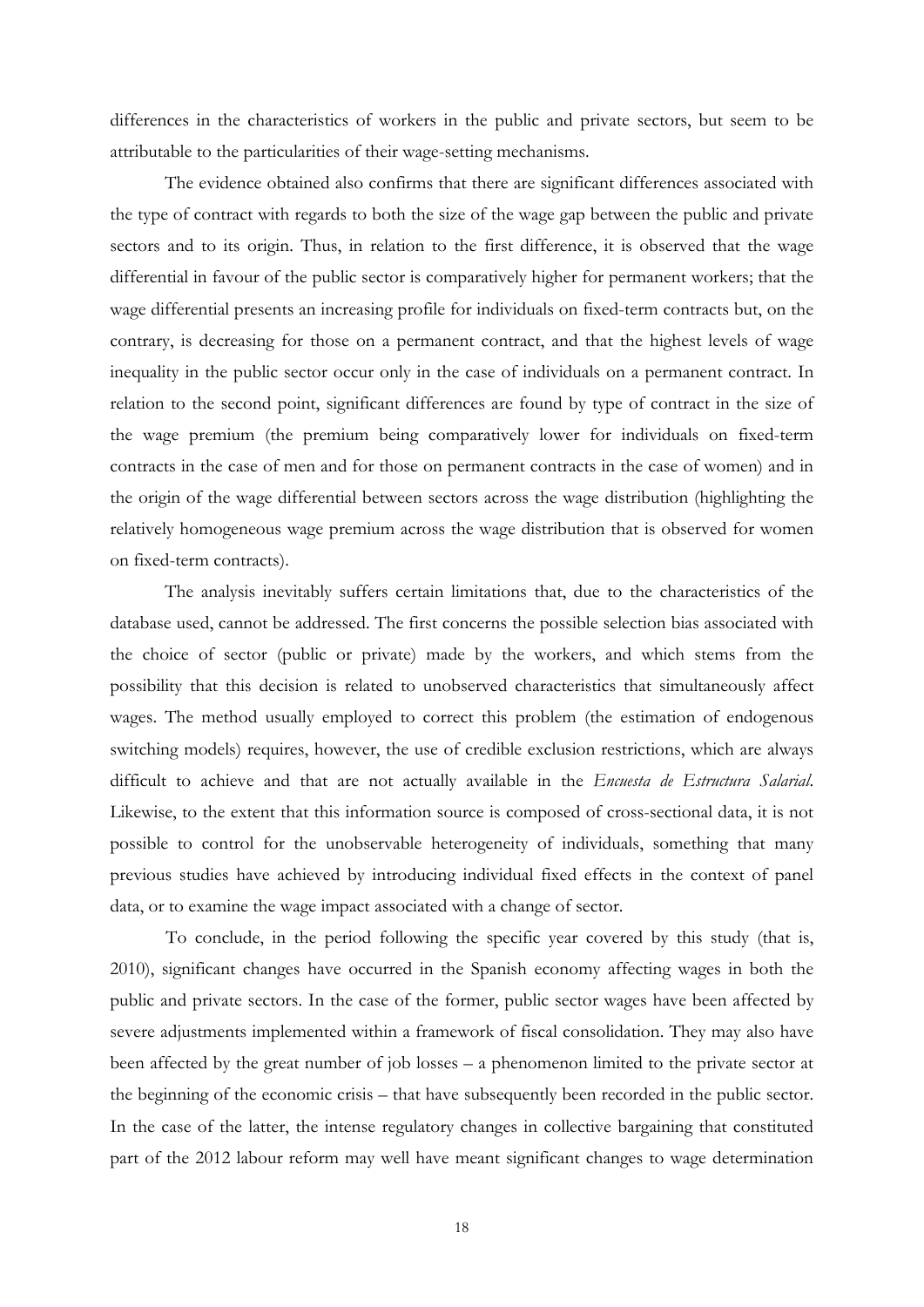processes, especially in the private but also in the public sector. As such, it would be of undoubted interest to consider in the future the evolution of public-private sector wage differentials in Spain in the period immediately following the one examined in this article.

#### **7. References**

- Abowd, J.M.; Kramarz, F. (1999): "The Analysis of Labor Markets Using Matched Employer-Employee Data", en O. Ashenfelter y D. Card (ed.) *Handbook of Labor Economics*, ed. North-Holland.
- Adamchick, V.; Bedi, A. (2000), Wage differentials between the public and the private sectors: evidence from an economy in transition", *Labour Economics*, 7, pp. 203-224.
- Albert, C.; Jimeno, J.F.; Moreno, G. (1999), "Pay Determination in the Spanish Public Sector", in Elliott, R., Lucifora, C. and Meurs, D. (eds), *Public Sector Pay Determination in the European Union*, London, Macmillan, pp. 191–239.
- Bargain, O.; Melly, B. (2008), *Public Sector Pay Gap in France: New Evidence using Panel Data*, IZA, DP 3427, April.
- Belman, D.; Heywood, J. (1988), "Public Wage Differentials and the Public Administration "Industry", *Industrial Relations*, 27 (3), pp. 385-393.
- Bender, Keith A. (1998): "The central government-private sector wage differential", *Journal of Economic Surveys*, 12(2), pp. 177-220.
- Blanchard, O.; Landier A., (2002), "The Perverse Effect of Partial Labour Market Reform: Fixed-Term Contracts in France", *Economic Journal*, 112 (June), pp. 214-244.
- Blinder, A. S. (1973): "Wage discrimination: reduced forms and structural estimates", *Journal of Human Resources*, Vol. 8, 436-55.
- Boeri, T. (2011), "Institutional Reforms and Dualism in European Labour Markets" in Ashenfelter, O. and Card, D. (dirs), *Handbook of Labour Market*, vol 4B, North-Holland, Chapter 13, pp. 1173- 1236.
- Brown, S.; Sessions, J. (2005), "Employee Attitudes, Earnings and Fixed-Term Contracts: International Evidence", *Review of World Economics*, 141 (2), pp. 296-317.
- Buchinsky, M. (1994): "Changes in the US wage structure 1963–1987: Application of quantile regression", *Econometrica*, 62, pp. 405–458.
- Budría, S.; Moro-Egido, A. I. (2008): "Education, educational mismatch and wage inequality: Evidence for Spain", *Economics of Education Review*, 27, pp. 332–341.
- Budría, S. (2010), "Schooling and the distribution of wages in the European private and public sectors", *Applied Economics*, 42, pp. 1045-1054.
- Cai, L.; Liu, A. (2011), "Public–Private Sector Wage Gap in Australia: Variation along the Distribution", *British Journal of Industrial Relations,* 49 (2), June, pp. 362–390
- Chatterji, M. Mumford, K.; Smith, P. (2011), "The public-private sector gender wage differential in Britain: evidence from matched employee-workplace data", *Applied Economics*, 43, pp. 3819-1833.
- Christopoulou, R.; Monastiriotis, V. (2013), "The Greek Public Sector Wage Premium before the Crisis: Size, Selecction and Relative Valuation of Characteristics", *British Journal of Industrial Relations*, doi: 10.1111/bjir.12023.
- Campos, M.; Centeno, M. (2012), *Public-private Wage Gaps in the Period Prior to the Adoption of the Euro: An Aplication Based on Longitudinal Data*, Banco de Portugal, WP 1/2012, January.
- Consejo Económico y Social (2005), *La temporalidad en el empleo en el sector público*, Informe 3/2004, CES, Madrid.
- Comi, S.; Grasseni, M. (2009), *Are Temporary Workers Discriminated Against? Evidence from Europe,* CHILD Working Paper 17-09.
- Davia, M. A.; Hernanz, V. (2002), "Temporary Employment and Segmentation in the Spanish Labour Market: An Empirical Analysis through the Study of Wage Differentials", *Spanish Economic Review*, 6, pp. 291-318.
- De Castro, F.; Salto, M.; Steiner, H. (2013): "The gap between public and private wages: new evidence for the EU", European Commission Economic Paper 508.
- De la Rica, S. (2004), "Wage Gaps between Workers with Indefinite and Fixed-Term Contracts: The Impact of Firm and Occupational Segregation", *Moneda y Crédito*, 219, pp. 43-69.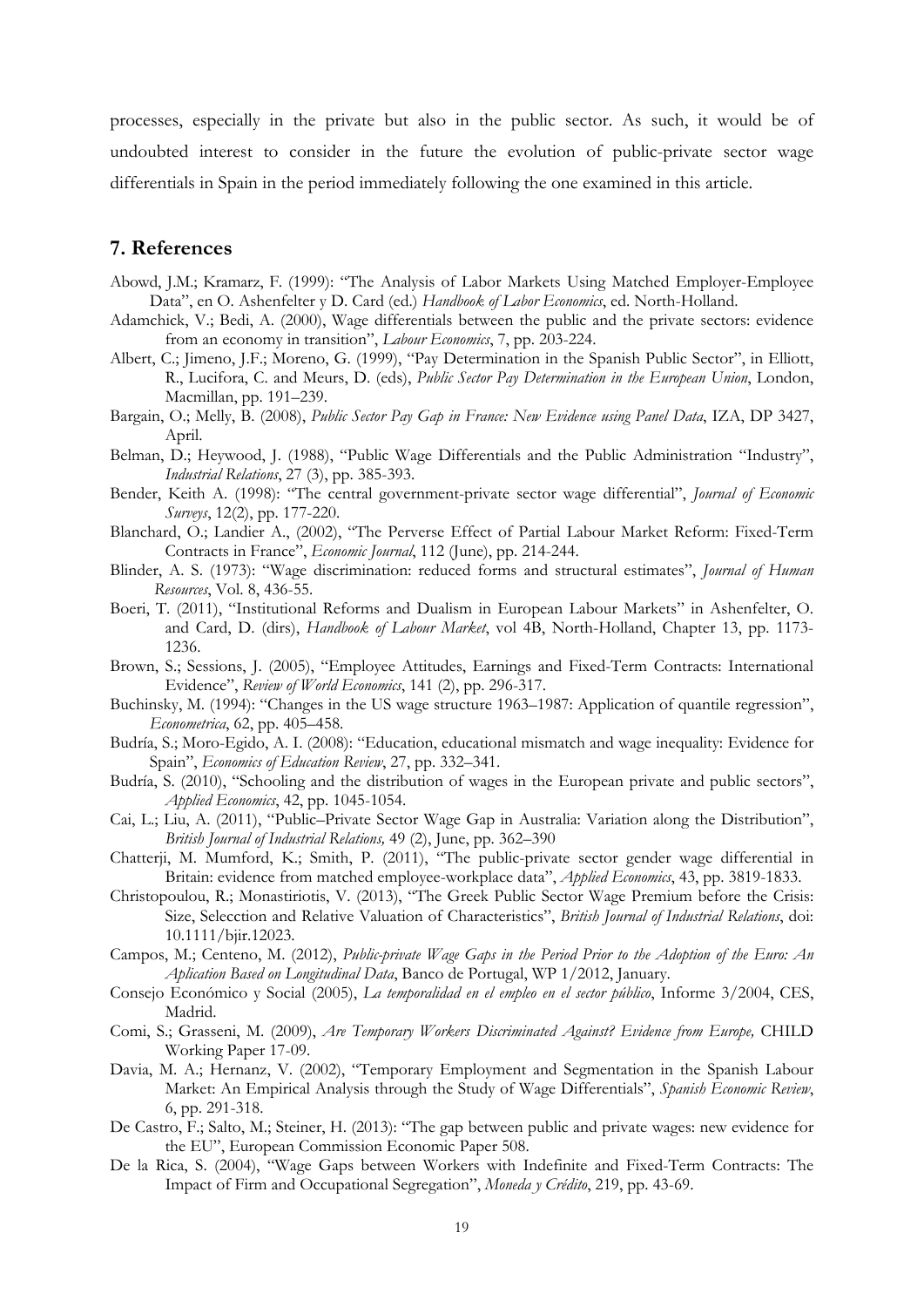- De la Rica, S.; Felgueroso, F. (1999), *Wage differentials and temporal workers: Further evidence*, Universidad del País Vasco, Bilbao, WP 2002-07.
- Depalo, D., Giordano, R.; Papapetrou, E. (2013), *Public-private wage differentials in euro área countries: evidence from quantile decomposition analysis*, Banca d'Italia, Working paper 907.
- Di Nardo, J.; Fortin, N.M.; Lemieux, T. (1996): "Labor market institutions and the distribution of wages, 1973-1992: A semi-parametric approach", *Econometrica*, 64 (5), pp. 1011-1044.
- Dolado, J.J.; García-Serrano, C.; Jimeno, J.F. (2002), "Drawing Lessons from the Boom of Temporary Jobs in Spain", *Economic Journal*, 112 (June), pp. 270-295.
- Dustman, C.; van Soest, C. (1998), "Public and private sector wages of male workers in Germany". *European Economic Review,* 42, págs.1417–1441.
- Elder, T.E.; Goddeeris, J.H.; Haider, S. J. (2010): "Unexplained gaps and Oaxaca-Blinder decompositions", *Labour Economics*, 17(1), pp. 284-290.
- Fortin, N.; Lemieux, T.; Firpo, S.; (2011): "Decomposition Methods in Economics", *Handbook of Labor Economics*, Volume 4, Chapter 1, pp. 1-102. Elsevier.
- García-Pérez, J.I.; Jimeno, J.F., (2005), *Public Sector Wage Gaps in Spanish Regions*, Banco de España, Working Paper 0526.
- García-Pérez, J.I.; Jimeno, J.F., (2007), "Public Sector Wage Gaps in Spanish Regions", *Manchester School,*  75 (4), pp. 501–531.
- Gimpelson, V.; Lukiyanova, A. (2009), *Are Public Sector Workers Underpaid in Russia? Estimating the Public-Private Wage Gap*, IZA, DP 3941, January.
- Giordano, R. et al. (2011), *The Public Sector Pay Gap in a Selection of Euro Area Countries*, ECB, Working Papers Series n.1406/December 2011.
- Gosling, A.; Machin, S.; Meghir, C. (2000): "The changing distribution of male wages in the UK", *Review of Economic Studies*, 67, pp. 635–666.
- Gregory, R.G.; Borland, J. (1999): "Recent developments in public sector labor markets", en Orsley C. Ashenfelter y David Card (eds.), *Handbook of LaborEconomics*, Vol. 3C, ed. North-Holland.
- Gunderson, M. (1979), "Earnings differentials between the public and private sectors", *Canadian Journal of Economics*, 12 (2), pp. 228-242.
- Gustafsson S.; Kenjoh E.; Wetzels, C. (2001), *Employment Choices and Pay Differences between Non-Standard and Standard Work in Britain, Germany, Netherlands and Sweden*, Tinbergen Institute, Discussion Paper No. 086/3.
- Hagen T. (2002) "Do Temporary Workers Receive Risk Premiums? Assessing the Wage Effects of Fixedterm Contracts in West Germany by a Matching Estimator Compared with Parametric Approaches", *Labour* 16 (4), pp. 667-705.
- Hamermesh, D. (2008): "Fun with matched firm-employee data: Progress and road maps", *Labour Economics*, 15(4), pp. 662-672.
- Hartog, J.; Oosterbeck, H. (1993), "Public and private sector wages in the Netherlands", *European Economic Review*, 37, pp. 97-114.
- Hernanz, V. (2003), *El trabajo temporal y la segmentación. Un estudio de las transiciones laborales*, CES, Madrid.
- Hospido, L.; Moral, E. (2013), *The Public Sector Wage Gap in Spain: Evidence from Income Tax Data*, mimeo
- Jimeno J. F.; Toharia L. (1993), "The Effects of Fixed-term Employment on Wages: Theory and Evidence from Spain", *Investigaciones Económicas,* XVII (3), pp. 475-494.
- Juhn, C.; Murphy, K.; Pierce, B., (1993), "Wage inequality and the rise in returns to skill", *Journal of Political Economy,* 101, pp. 410–442.
- Krueger, A. (1988), "Are Public Sector Workers Paid More Than Their Alternative Wage? Evidence from Longitudinal Data and Job Queues" in Freeman, R. and Ichniowski, C. (eds.), *When Public Sector Workers Unionize*, University of Chicago Press, Chicago, pp. 217-242.
- Lassibille, G. (1998), "Wage Gaps between the Public and Private Sectors in Spain", *Economics of Education Review*, 17 (1), pp. 83-92.
- Lucifora, C.; Meurs, D. (2006), The Public Sector Pay Gap in France, Great Britain and Italy, *Review of Income and Wealth*, 52 (1), March, pp. 43-59.
- Machado, J.; Mata, J.A.F. (2005): "Conterfactual decomposition of changes in wage distributions using quantile regression", *Journal of Applied Econometrics*, 20 (4), pp. 445-465.
- Martins, P.; Pereira, P. (2004): "Does education reduce wage inequality? Quantile regressions evidence from fifteen European countries", *Labour Economics*, 11(3), pp. 355–371.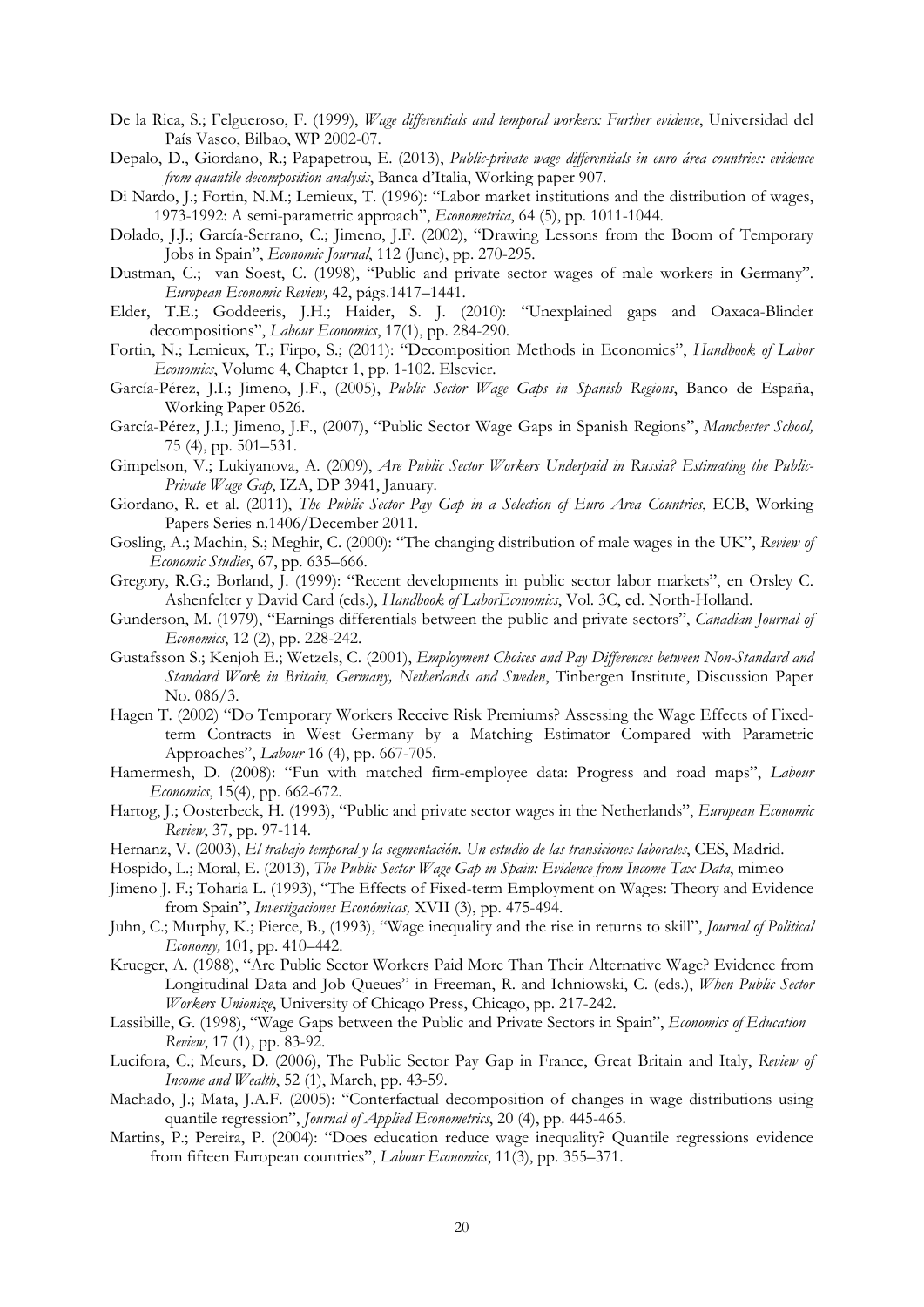- Melly, B. (2005a), "Public–Private Sector Wage Differentials in Germany: Evidence from Quantile Regression", *Empirical Economics*, 30, pp. 505-520.
- Melly, B. (2005b): "Decomposition of differences in distribution using quantile regression", *Labour Economics*, Elsevier, 12 (4), pp. 577-590.
- Melly, B. (2006): "Estimation of counterfactual distributions using quantile regression", mimeo, Swiss Institute for International Economics and Applied Economic Research, University of St. Gallen.
- Mertens, A.; McGinnity, F. (2004). "Wages and Wage Growth of Fixed-term Workers in East and West Germany", *Applied Economics Quarterly*, 50 (2), pp. 139-163.
- Mertens, A.; Gash, V.; McGinnity, F. (2007), The Cost of Flexibility at the Margin. Comparing the Wage Penalty for Fixed-term Contracts in Germany and Spain using Quantile Regression", *Labour*, 21  $(4/5)$ , pp. 637-666.
- Mizala, A.; Romaguera, P.; Gallegos, S. (2011): "Public-private wage gap in Latin America (1992-2007): A matching approach", *Labour Economics* 18 (S1), pp. S115-S131.
- Neumark, D. (1988): "Employer´s discriminatory behaviour and the estimation of wage discrimination", *Journal of Human Resources*, Vol. 23, pp. 279-295.
- Ñopo, H. (2008): "Matching as a Tool to Decompose Wage Gaps", *The Review of Economics and Statistics*, 90 (2), pp. 290-299.
- Oaxaca, R. (1973): "Male-female wage differentials in urban labour markets", *International Economic Review*, Vol. 14, pp. 693-709.
- Oaxaca, R.; Ransom, M. (1994): "On discrimination and the decomposition of wage differentials", *Journal of Econometrics*, 61, pp. 5-22.
- Oaxaca, R.; Ramson, M. (1999): "Identification in detailed wage decompositions", *The Review of Economics and Statistics*, 81(1), pp. 154-157.
- Picchio, M. (2006): *Wage Differentials between Temporal and Permanent Workers in Italy*, Working Paper 257, Università Politecnica delle Marche, Italy.
- Poterba, J.; Rueben, K. (1994), *The Distribution of Public Sector Wage Premia: New Evidence Using Quantile Regression Methods*, National Bureau of Economic Research, WP 4734, May.
- Ramoni-Perazzi, J.; Bellante, D. (2006), "Wage Differentials Between The Public And The Private Sector: How Comparable Are The Workers?", *Journal of Business & Economics Research*, 4 (5), May, pp. 43-56.
- Rees, H.; Shah, A. (1995), "Public-Private Sector Wage Differential in the UK", *Manchester School*, 63 (1), pp. 52-68.
- Smith, S. (1976a), "Pay differentials between federal government and private sector workers", *Industrial and Labor Relations*, 29, pp. 179-197.
- Smith, S. (1976b), "Government wage differentials by sex", *Journal of Human Ressources*, 11, pp. 185-199.
- Siminski, P. (2013), "Are low-skill public sector workers really overpaid? A quasi-differenced panel data analysis", *Applied Economics*, 45, pp. 1915-1929.
- Toharia, L. (dir.) (2005), *El problema de la temporalidad en España: Un diagnóstico*, Ministerio de Trabajo y Asuntos Sociales, Madrid.
- Yun, M. (2005): "A Simple Solution to the Identification Problem in Detailed Wage Decompositions", *Economic Inquiry*, Vol. 43, pp. 766-772.
- Zweimuller, J.; Winter-Ebmer, R. (1994), "Gender wage differentials in private and public sector jobs", *Journal of Population Economics*, 7 (1994), pp. 271-285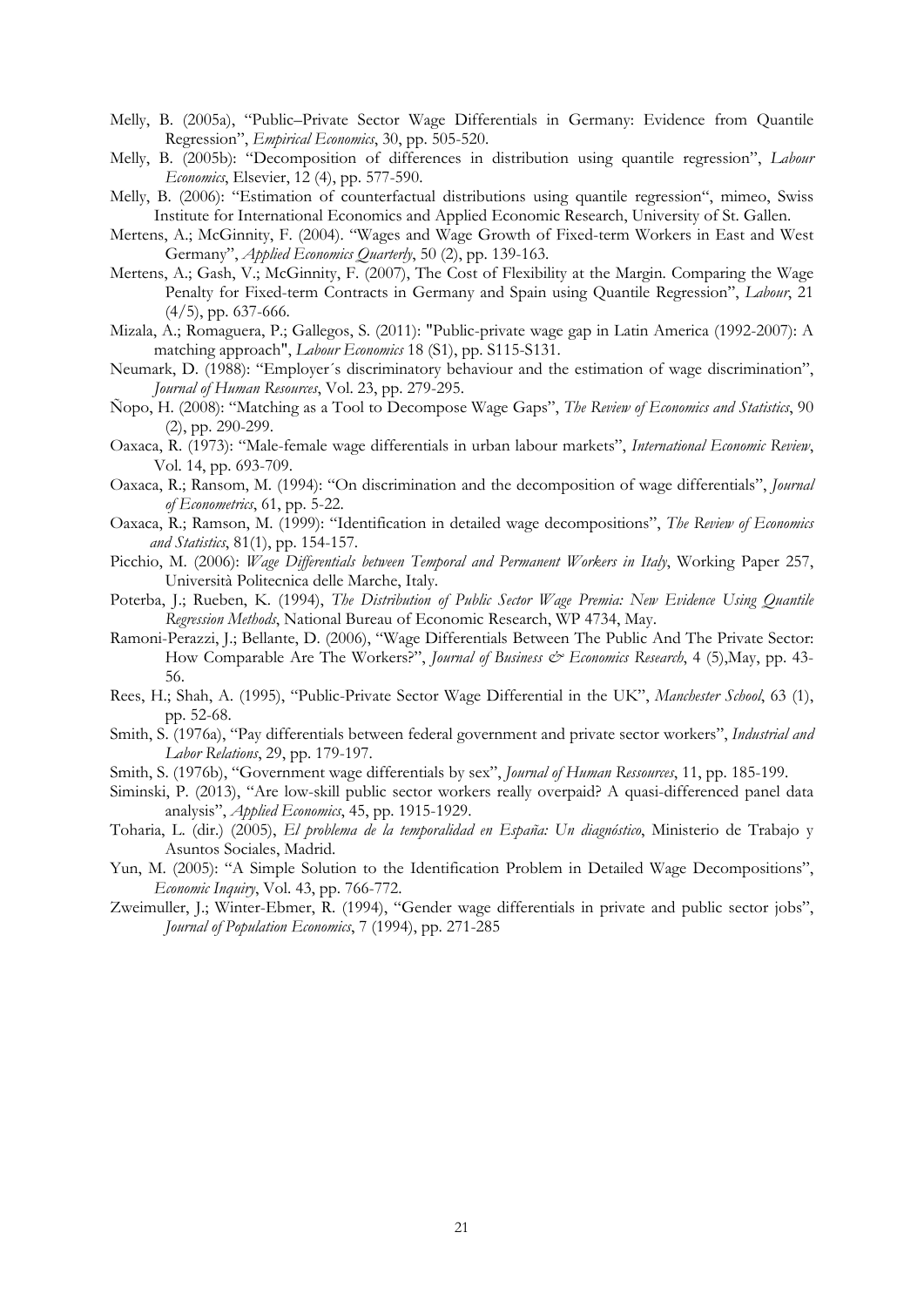## **Figures and Tables**



### **Figure 1. Public-private sector wage differentials across the wage distribution.**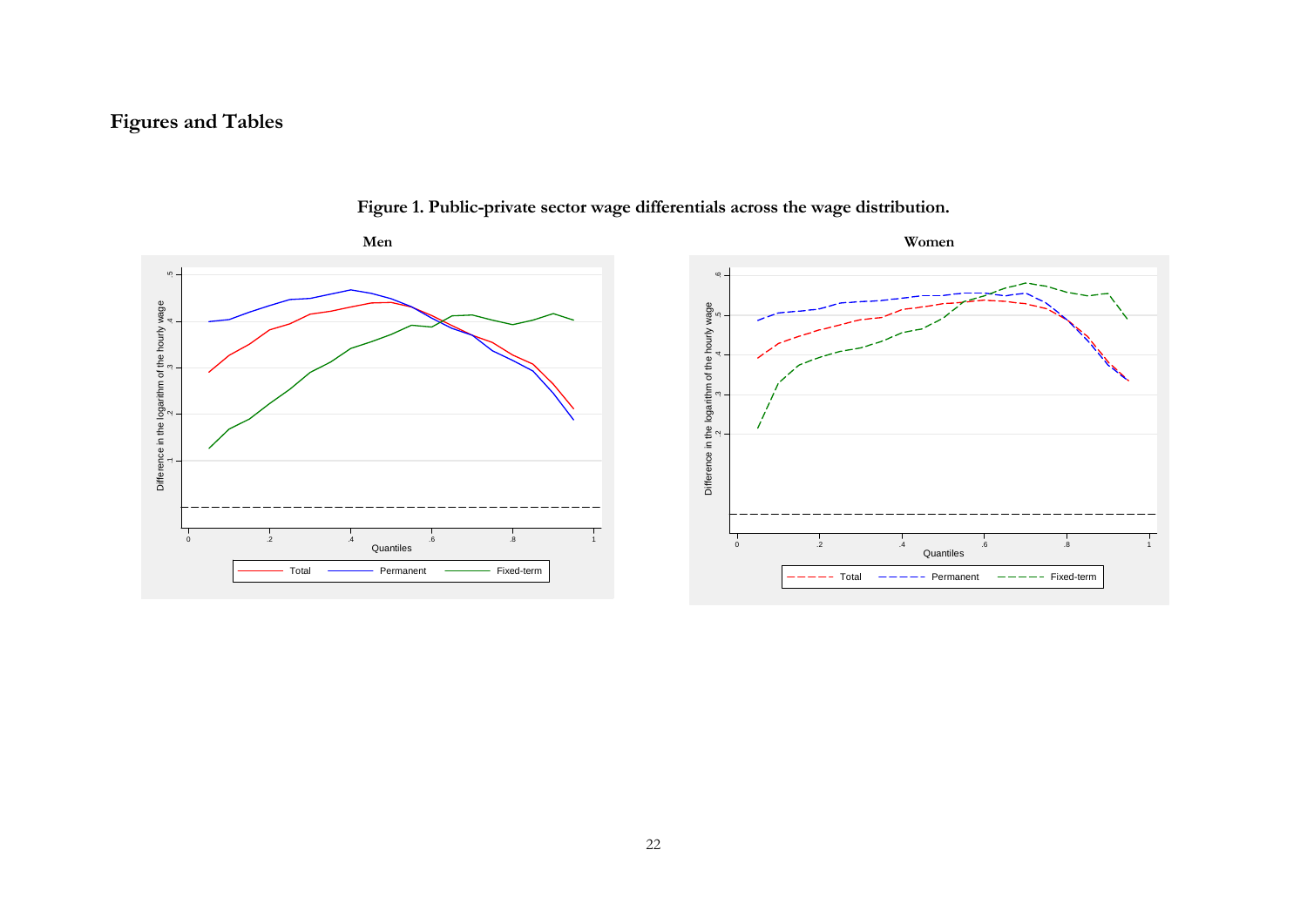

**Figure 2. Aggregate decomposition of the public-private sector wage differentials.**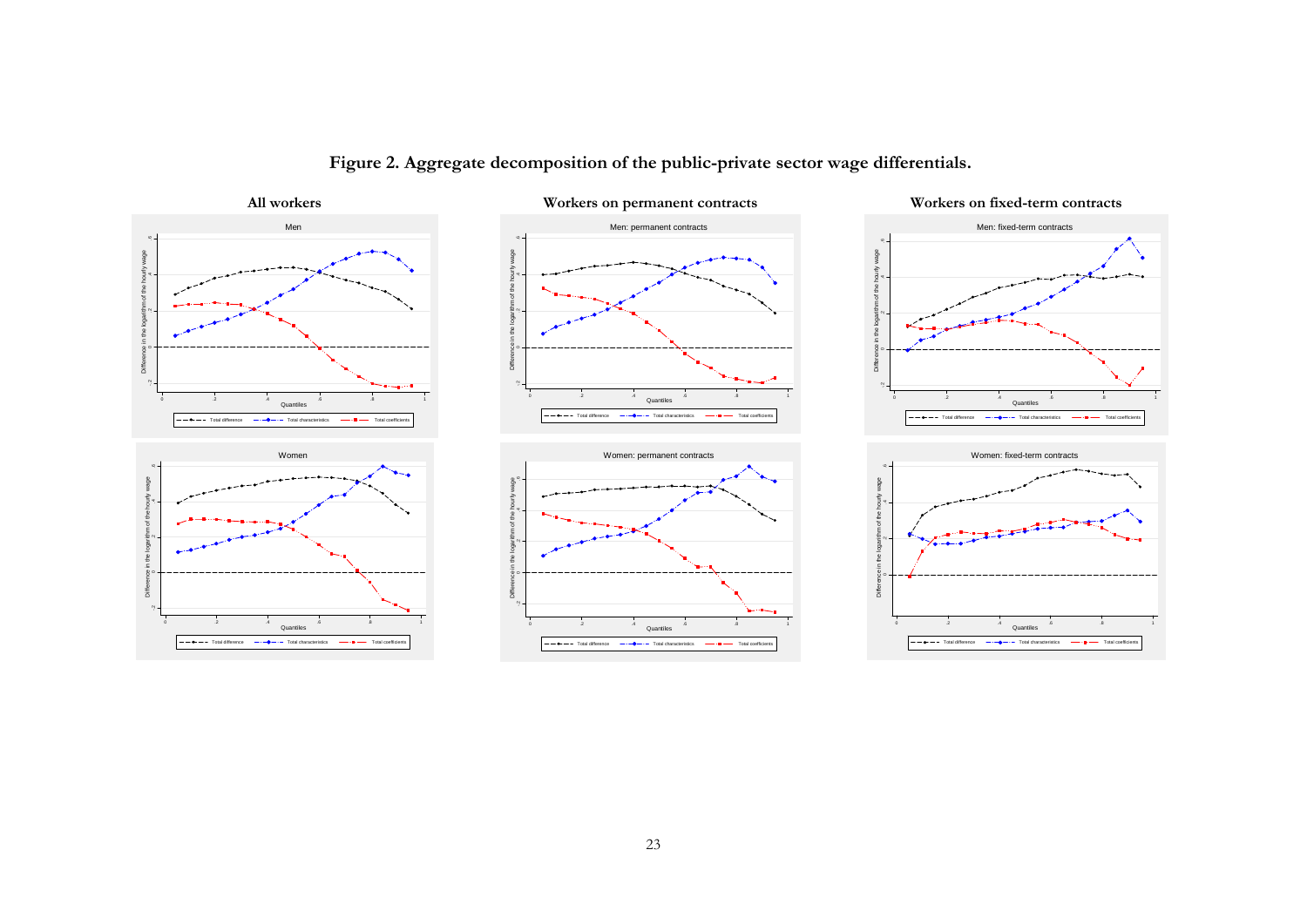

**Figure 3. Detailed decomposition of the public-private sector wage differentials. Effect of the characteristics.**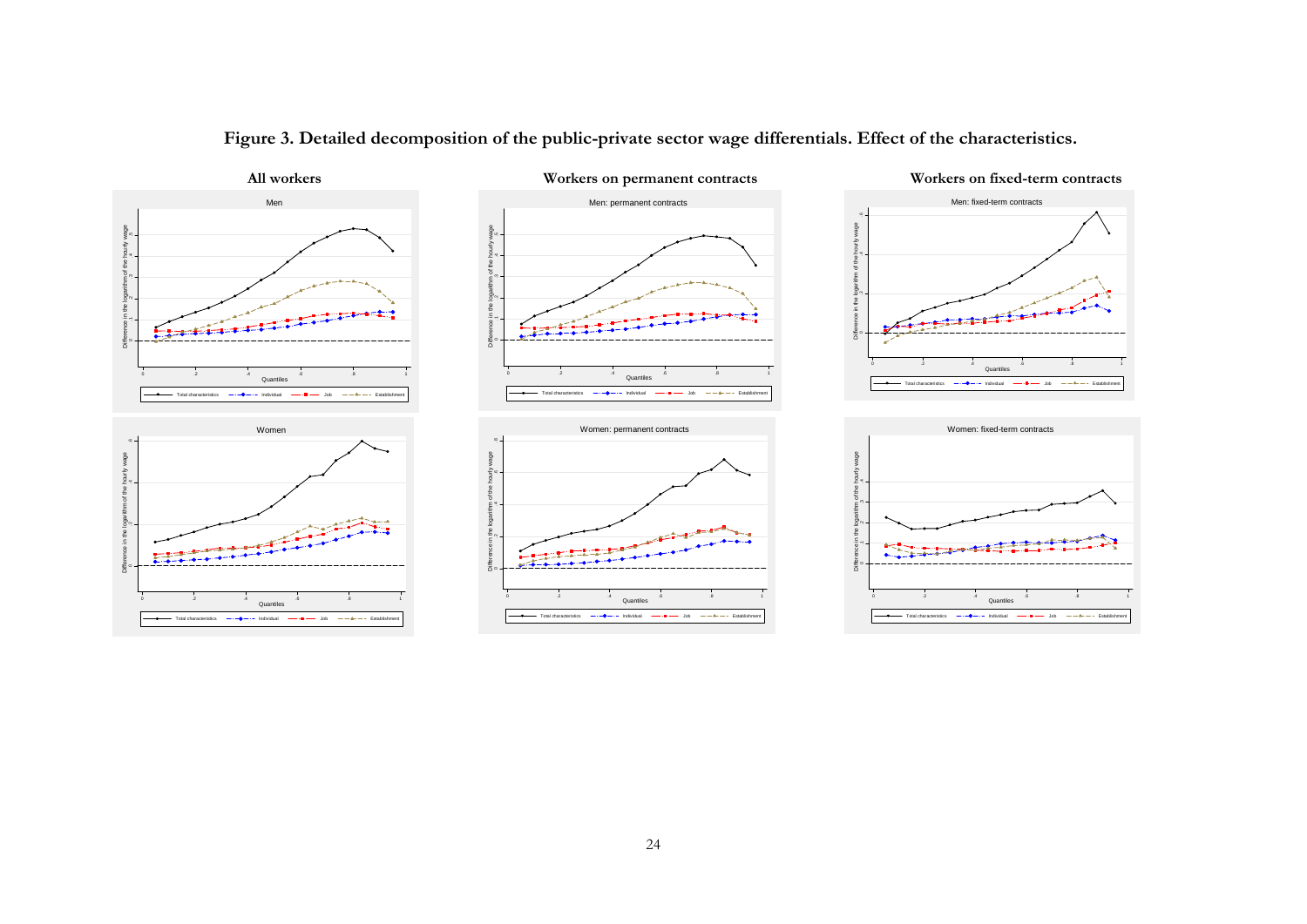

### **Figure 4. Detailed decomposition of the public-private sector wage differentials. Effect of the coefficients.**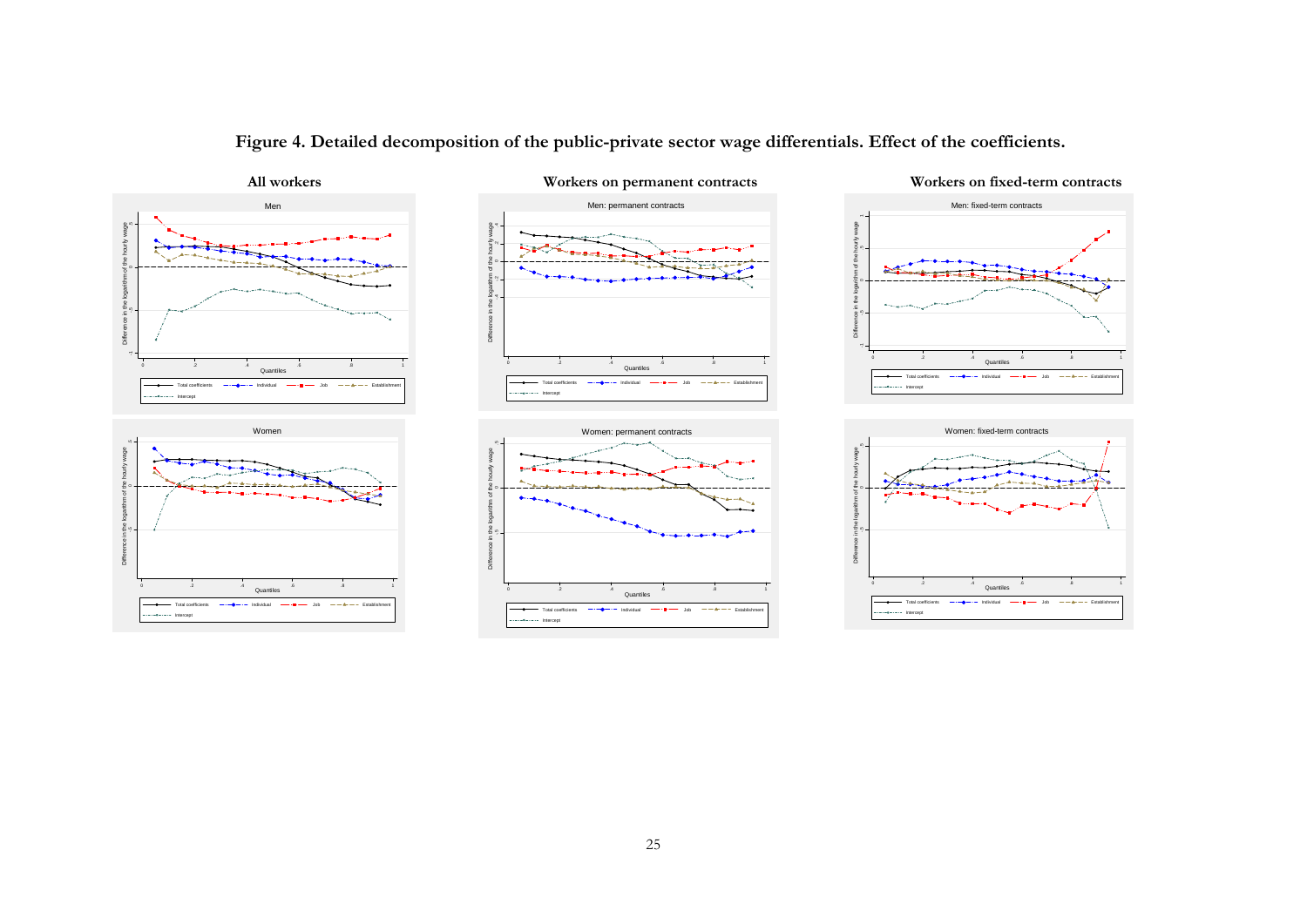|             | I applyme sector wage unicremials in opam. |           |            |       |           |            |  |  |  |  |  |  |
|-------------|--------------------------------------------|-----------|------------|-------|-----------|------------|--|--|--|--|--|--|
|             |                                            | Male      |            |       | Female    |            |  |  |  |  |  |  |
|             | All                                        | Permanent | Fixed-term | All   | Permanent | Fixed-term |  |  |  |  |  |  |
| Average     | 0.352                                      | 0.377     | 0.314      | 0.463 | 0.497     | 0.461      |  |  |  |  |  |  |
| percentiles |                                            |           |            |       |           |            |  |  |  |  |  |  |
| 10          | 0.327                                      | 0.404     | 0.168      | 0.429 | 0.506     | 0.329      |  |  |  |  |  |  |
| 20          | 0.382                                      | 0.434     | 0.223      | 0.463 | 0.516     | 0.394      |  |  |  |  |  |  |
| 30          | 0.416                                      | 0.450     | 0.290      | 0.489 | 0.534     | 0.418      |  |  |  |  |  |  |
| 40          | 0.431                                      | 0.468     | 0.342      | 0.514 | 0.543     | 0.456      |  |  |  |  |  |  |
| 50          | 0.441                                      | 0.449     | 0.372      | 0.529 | 0.550     | 0.493      |  |  |  |  |  |  |
| 60          | 0.413                                      | 0.407     | 0.388      | 0.538 | 0.556     | 0.549      |  |  |  |  |  |  |
| 70          | 0.370                                      | 0.370     | 0.414      | 0.529 | 0.556     | 0.581      |  |  |  |  |  |  |
| 80          | 0.328                                      | 0.316     | 0.393      | 0.489 | 0.489     | 0.558      |  |  |  |  |  |  |
| 90          | 0.265                                      | 0.245     | 0.417      | 0.383 | 0.375     | 0.555      |  |  |  |  |  |  |

**Table 1. Public-private sector wage differentials in Spain.** 

*Notes*: The table shows the public-private sector differential of the logarithm of the hourly wage.

| Table 2.                                                          |  |
|-------------------------------------------------------------------|--|
| Public-private sector wage inequality in Spain. Gini coefficient. |  |

|                |           | Male      |            | Female    |           |            |  |  |  |
|----------------|-----------|-----------|------------|-----------|-----------|------------|--|--|--|
|                | Αll       | Permanent | Fixed-term | All       | Permanent | Fixed-term |  |  |  |
| Public sector  | 0.089     | 0.080     | 0.104      | 0.089     | 0.081     | 0.099      |  |  |  |
| Private sector | 0.109     | 0.109     | 0.100      | 0.109     | 0.110     | 0.096      |  |  |  |
| Differential   | $-0.020*$ | $-0.029*$ | 0.004      | $-0.020*$ | $-0.029*$ | 0.003      |  |  |  |

\* Indicates that the difference between the two sectors is statistically significant at the 1% level.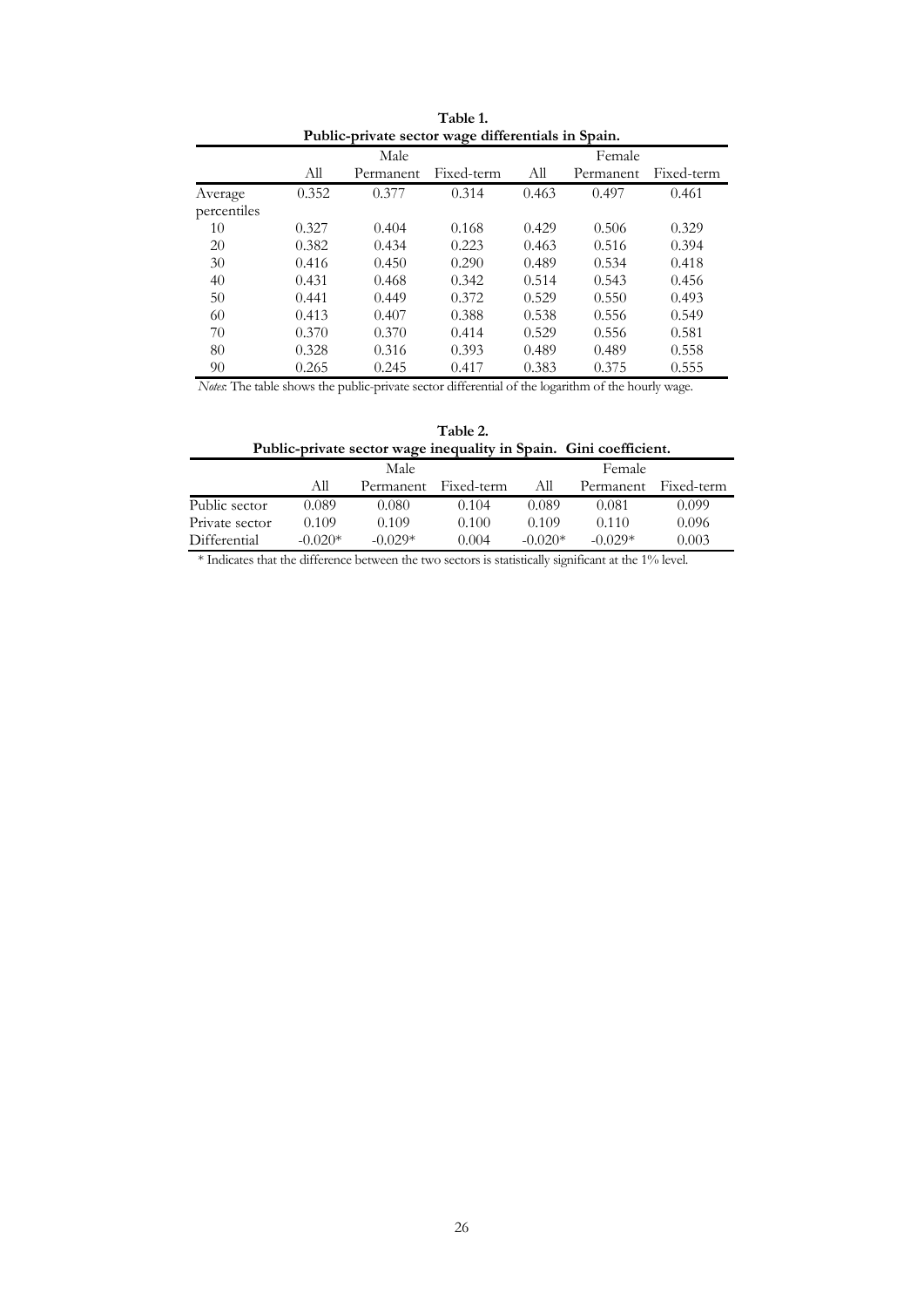|                 |                                   | Male          | Male:         | Male:         | Female        | Female:       | Female:       |
|-----------------|-----------------------------------|---------------|---------------|---------------|---------------|---------------|---------------|
|                 |                                   |               | permanent     | fixed-term    |               | permanent     | fixed-term    |
| Total           | Public sector                     | 2.659         | 2.723         | 2.462         | 2.558         | 2.620         | 2.434         |
|                 |                                   | $(0.006)$ *** | $(0.006)$ *** | $(0.012)$ *** | $(0.005)$ *** | $(0.006)$ *** | $(0.008)$ *** |
|                 | Private sector                    | 2.306         | 2.345         | 2.148         | 2.095         | 2.122         | 1.974         |
|                 |                                   | $(0.003)$ *** | $(0.003)$ *** | $(0.005)$ *** | $(0.003)$ *** | $(0.003)$ *** | $(0.007)$ *** |
|                 | Differential                      | 0.352         | 0.378         | 0.314         | 0.463         | 0.498         | 0.461         |
|                 |                                   | $(0.006)$ *** | $(0.007)$ *** | $(0.013)$ *** | $(0.006)$ *** | $(0.007)$ *** | $(0.011)$ *** |
|                 | Characteristics                   | 0.312         | 0.311         | 0.281         | 0.325         | 0.372         | 0.247         |
|                 |                                   | $(0.006)$ *** | $(0.007)$ *** | $(0.014)$ *** | $(0.006)$ *** | $(0.007)$ *** | $(0.014)$ *** |
|                 | Coefficients                      | 0.041         | 0.067         | 0.033         | 0.138         | 0.126         | 0.214         |
|                 |                                   | $(0.006)$ *** | $(0.007)$ *** | $(0.016)$ **  | $(0.006)$ *** | $(0.007)$ *** | $(0.013)$ *** |
| Characteristics | Age                               | 0.017         | 0.019         | 0.009         | 0.012         | 0.018         | 0.004         |
|                 |                                   | $(0.001)$ *** | $(0.001)$ *** | $(0.001)$ *** | $(0.001)$ *** | $(0.001)$ *** | $(0.002)*$    |
|                 | Education                         | 0.054         | 0.046         | 0.069         | 0.068         | 0.064         | 0.080         |
|                 |                                   | $(0.002)$ *** | $(0.002)$ *** | $(0.007)$ *** | $(0.002)$ *** | $(0.003)$ *** | $(0.005)$ *** |
|                 | Tenure                            | 0.057         | 0.061         | 0.043         | 0.067         | 0.088         | 0.042         |
|                 |                                   | $(0.002)$ *** | $(0.002)$ *** | $(0.005)$ *** | $(0.002)$ *** | $(0.003)$ *** | $(0.005)$ *** |
|                 | Contract                          | $-0.001$      | 0.000         | 0.000         | $-0.003$      | 0.000         | 0.000         |
|                 |                                   | $(0.000)**$   | (0.000)       | (0.000)       | $(0.001)$ *** | (0.000)       | (0.000)       |
|                 | Employment type (full-/part-time) | 0.001         | 0.004         | 0.000         | 0.003         | 0.006         | $-0.005$      |
|                 |                                   | $(0.000)**$   | $(0.000)$ *** | (0.000)       | $(0.001)*$    | $(0.001)$ *** | (0.003)       |
|                 |                                   | $-0.004$      |               |               |               |               |               |
|                 | Supervisory tasks                 |               | $-0.004$      | 0.000         | $-0.002$      | 0.000         | 0.000         |
|                 |                                   | $(0.001)$ *** | $(0.001)$ **  | (0.000)       | $(0.000)**$   | (0.001)       | (0.000)       |
|                 | Occupation                        | 0.032         | 0.026         | 0.052         | 0.051         | 0.056         | 0.038         |
|                 |                                   | $(0.001)$ *** | $(0.001)$ *** | $(0.006)$ *** | $(0.001)$ *** | $(0.002)$ *** | $(0.004)$ *** |
|                 | Region                            | $-0.007$      | $-0.009$      | $-0.002$      | $-0.008$      | $-0.010$      | $-0.001$      |
|                 |                                   | $(0.001)$ *** | $(0.001)$ *** | (0.002)       | $(0.000)$ *** | $(0.001)$ *** | (0.002)       |
|                 | Size                              | 0.104         | 0.105         | 0.086         | 0.095         | 0.107         | 0.053         |
|                 |                                   | $(0.003)$ *** | $(0.003)$ *** | $(0.007)$ *** | $(0.003)$ *** | $(0.003)$ *** | $(0.007)$ *** |
|                 | Type of collective agreement      | 0.058         | 0.062         | 0.024         | 0.042         | 0.042         | 0.036         |
|                 |                                   | $(0.003)$ *** | $(0.004)$ *** | $(0.009)$ **  | $(0.003)$ *** | $(0.004)$ *** | $(0.007)$ *** |
| Coefficients    | Age                               | 0.072         | $-0.111$      | 0.058         | 0.005         | $-0.092$      | 0.034         |
|                 |                                   | $(0.013)$ *** | $(0.009)$ *** | $(0.016)$ *** | (0.011)       | $(0.008)$ *** | $(0.019)*$    |
|                 | Education                         | 0.070         | $-0.049$      | $-0.049$      | 0.394         | 0.094         | 0.244         |
|                 |                                   | $(0.015)$ *** | $(0.011)$ *** | $(0.017)$ *** | $(0.014)$ *** | $(0.019)$ *** | $(0.013)$ *** |
|                 | Tenure                            | $-0.001$      | $-0.003$      | 0.064         | 0.010         | $-0.007$      | 0.065         |
|                 |                                   | (0.000)       | (0.002)       | $(0.019)$ *** | $(0.001)$ *** | $(0.001)$ *** | $(0.025)$ **  |
|                 | Contract                          | 0.034         | 0.000         | 0.000         | 0.009         | 0.000         | 0.000         |
|                 |                                   | $(0.004)$ *** | (0.000)       | (0.000)       | $(0.002)$ *** | (0.000)       | (0.000)       |
|                 | Employment type (full-/part-time) | 0.031         | $-0.028$      | 0.039         | 0.030         | 0.011         | 0.032         |
|                 |                                   | $(0.010)$ *** | (0.024)       | $(0.008)$ *** | $(0.006)$ *** | (0.010)       | $(0.005)$ *** |
|                 | Supervisory tasks                 | 0.022         | 0.017         | 0.007         | 0.013         | $-0.008$      | 0.059         |
|                 |                                   | $(0.010)**$   | (0.011)       | (0.032)       | (0.012)       | (0.012)       | $(0.034)*$    |
|                 | Occupation                        | $-0.008$      | $-0.016$      | 0.026         | $-0.021$      | $-0.028$      | 0.009         |
|                 |                                   | (0.004)       | $(0.006)$ **  | $(0.009)$ *** | $(0.005)$ *** | $(0.006)$ *** | (0.008)       |
|                 | Region                            | $-0.001$      | $-0.007$      | 0.019         | $-0.013$      | $-0.019$      | 0.008         |
|                 |                                   |               |               | $(0.009)*$    | $(0.005)$ **  | $(0.004)$ *** |               |
|                 |                                   | (0.004)       | (0.005)       |               |               |               | (0.013)       |
|                 | Size                              | $-0.036$      | $-0.030$      | $-0.032$      | $-0.028$      | $-0.042$      | $-0.003$      |
|                 |                                   | $(0.013)$ **  | $(0.015)*$    | (0.022)       | $(0.010)$ *** | $(0.014)$ *** | (0.013)       |
|                 | Type of collective agreement      | 0.054         | 0.054         | 0.042         | 0.040         | 0.042         | 0.032         |
|                 |                                   | $(0.007)$ *** | $(0.008)$ *** | $(0.014)$ *** | $(0.004)$ *** | $(0.005)$ *** | $(0.008)$ *** |
|                 | Constant                          | $-0.198$      | 0.241         | $-0.142$      | $-0.299$      | 0.175         | $-0.266$      |
|                 |                                   | $(0.031)$ *** | $(0.037)$ *** | $(0.057)$ **  | $(0.026)$ *** | $(0.031)$ *** | $(0.053)$ *** |
| N               |                                   | 89.953        | 71.428        | 18.525        | 67.821        | 52.239        | 15.582        |

**Table 3. Decomposition of the public-private sector wage differentials. Average wages and the Oaxaca-Blinder technique.** 

\* *p*<0.1; \*\* *p*<0.05; \*\*\* *p*<0.01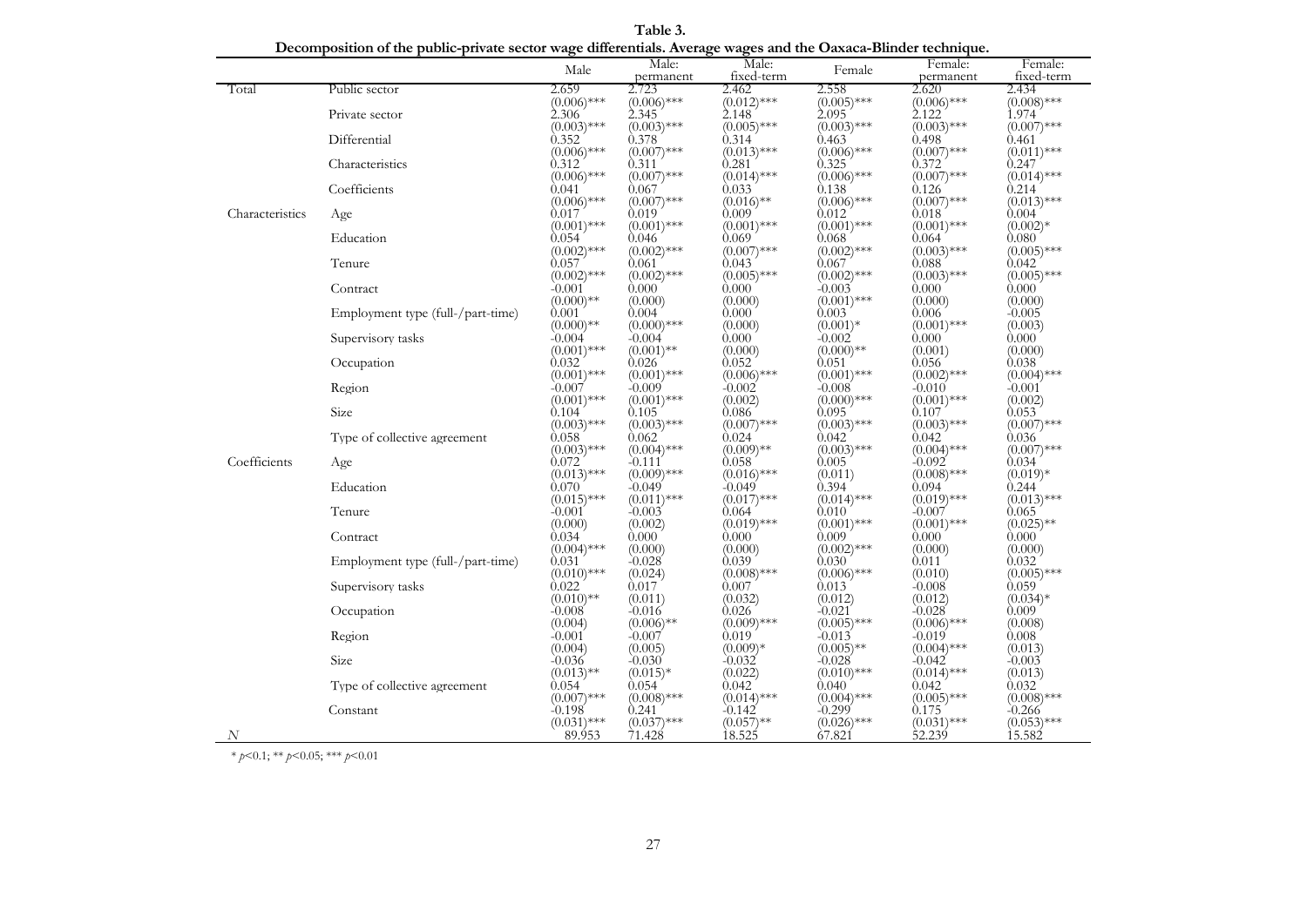|                                      |              |          |          |                |              |               | Decomposition of the public-private sector wage differentials. Average wages and the Nopo's technique. |        |          |          |                |       |               |
|--------------------------------------|--------------|----------|----------|----------------|--------------|---------------|--------------------------------------------------------------------------------------------------------|--------|----------|----------|----------------|-------|---------------|
|                                      |              | Men      |          |                |              |               |                                                                                                        |        | Women    |          |                |       |               |
| All: Differential 0.352              | ΔEXP         | A PUB-   | A PRIV   | A UNEXP        | CSPUB        | <b>CSPRIV</b> | All: Differential 0.463                                                                                | A EXP  | A PUB    | A PRIV   | Δ UNEXP        | CSPUB | <b>CSPRIV</b> |
| Individual characteristics           | 0.187        | 0.000    | 0.000    | 0.165          | 1.000        | 0.999         | Individual characteristics                                                                             | 0.224  | 0.000    | 0.000    | 0.239          | 000.1 | 1.000         |
| + Job characteristics                | 0.138        | 0.001    | 0.001    | 0.212          | 0.993        | 0.951         | + Job characteristics                                                                                  | 0.193  | 0.002    | 0.010    | 0.259          | 0.985 | 0.936         |
| + Establishment characteristics      | 0.073        | $-0.014$ | 0.291    | 0.002          | 0.769        | 0.140         | + Establishment characteristics                                                                        | 0.122  | $-0.014$ | 0.268    | 0.087          | 0.675 | 0.123         |
| <b>Permanent:</b> Differential 0.378 | A EXP        | A PUB-   | A PRIV   | $\Delta$ UNEXP | CSPUB        | CSPRIV        | <b>Permanent:</b> Differential 0.497                                                                   | A EXP- | A PUB    | A PRIV   | $\Delta$ UNEXP | CSPUB | <b>CSPRIV</b> |
| Individual characteristics           | 0.162        | 0.000    | 0.000    | 0.215          | 1.000        | 0.999         | Individual characteristics                                                                             | 0.222  | 0.000    | 0.000    | 0.275          | 1.000 | 1.000         |
| + Job characteristics                | 0.139        | 0.000    | 0.006    | 0.233          | 1.000        | 0.947         | + Job characteristics                                                                                  | 0.214  | 0.000    | 0.014    | 0.270          | 1.000 | 0.926         |
| + Establishment characteristics      | 0.095        | 0.004    | 0.287    | $-0.009$       | 0.870        | 0.154         | + Establishment characteristics                                                                        | 0.136  | 0.004    | 0.282    | 0.076          | 0.789 | 0.128         |
| Fixed-term: Differential 0.314       | $\Delta$ EXP | A PUB-   | A PRIV   | Δ UNEXP        | <b>CSPUB</b> | <b>CSPRIV</b> | Fixed-term: Differential 0.461                                                                         | А ЕХР  | A PUB    | Δ PRIV   | $\Delta$ UNEXP | CSPUB | <b>CSPRIV</b> |
| Individual characteristics           | 0.198        | 0.001    | 0.000    | 0.115          | 0.998        | 0.999         | Individual characteristics                                                                             | 0.217  | 0.000    | 0.000    | 0.244          | 0.997 | 0.999         |
| + Job characteristics                | 0.197        | 0.013    | $-0.021$ | 0.125          | 0.972        | 0.966         | + Job characteristics                                                                                  | 0.245  | 0.012    | $-0.002$ | 0.205          | 0.956 | 0.983         |
| + Establishment characteristics      | $-0.036$     | 0.058    | 0.198    | 0.093          | 0.462        | 0.085         | + Establishment characteristics                                                                        | 0.136  | 0.027    | 0.148    | 0.150          | 0.445 | 0.102         |

**Table 4.** 

Notes Individual characteristics include age and education; job characteristics include tenure, contract, type of employment, supervisory tasks and occupation; establishment characteristics include all the other variables: collective agreement type. CSPUB and CSPRIV represent, respectively, the proportion of workers in the public and private sectors that form part of the common support.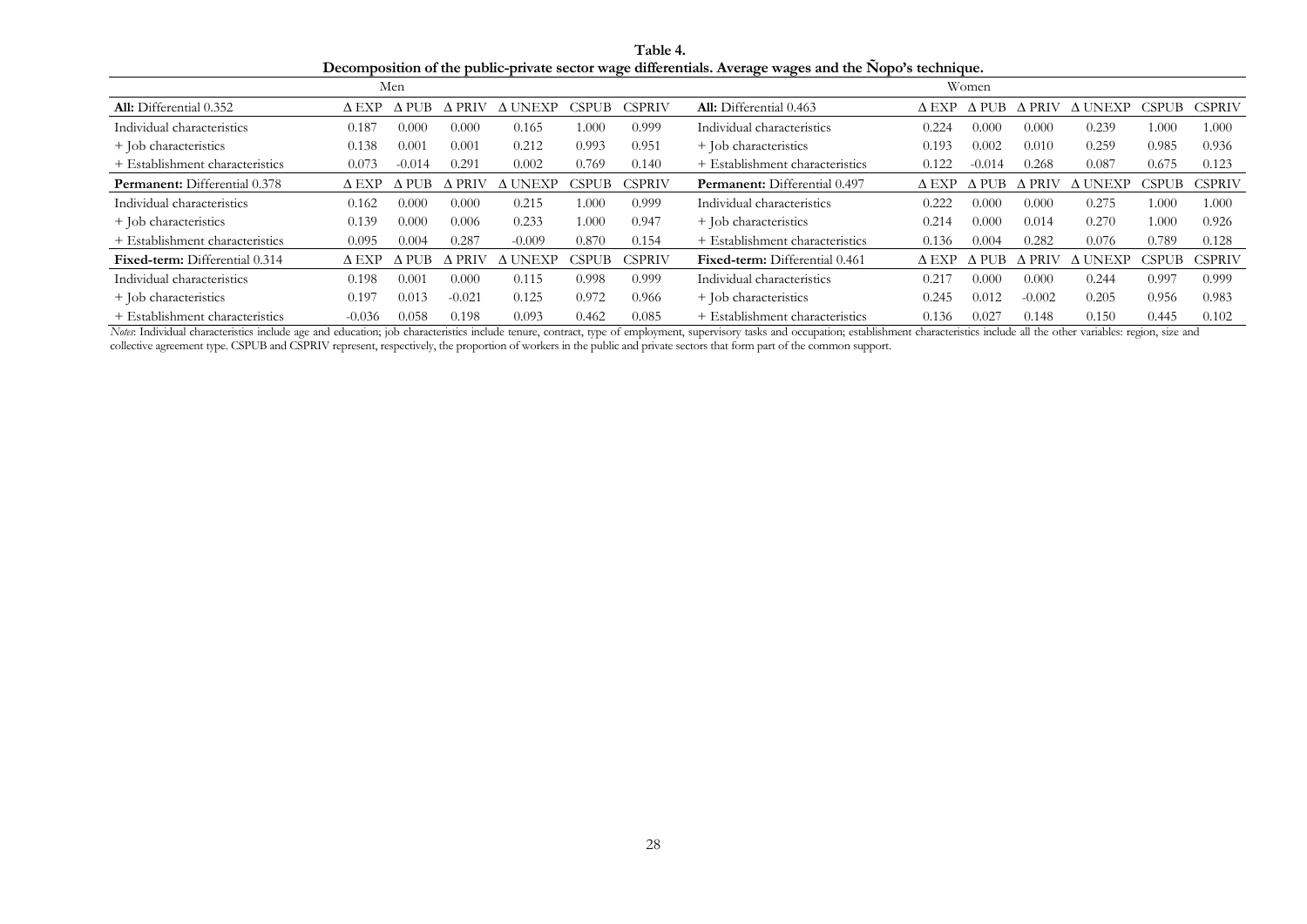**Table 5. Decomposition of the public-private sector wage differentials. Quantiles and the Fortin-Lemieux-Firpo technique. Men.** 

|                 |                              |                           | All                       |                     | Fixed-term contract holders<br>Permanent contract holders |                        |                     |                        |                     |                                   |
|-----------------|------------------------------|---------------------------|---------------------------|---------------------|-----------------------------------------------------------|------------------------|---------------------|------------------------|---------------------|-----------------------------------|
|                 |                              | 10th                      |                           | 90th                | 10th                                                      |                        | 90th                | 10th                   |                     | 90th                              |
|                 |                              | percentile                | Median                    | percentile          | percentile                                                | Median                 | percentile          | percentile             | Median              | percentile                        |
| Total           | Public sector                | 2.134                     | 2.655                     | 3.204               | 2.234                                                     | 2.715                  | 3.228               | 1.909                  | 2.433               | 3.073                             |
|                 |                              | $(0.009)$ ***             | $(0.008)$ ***             | $(0.011)$ ***       | $(0.009)$ ***                                             | $(0.008)$ ***          | $(0.013)$ ***       | $(0.016)$ ***          | $(0.014)$ ***       | $(0.025)$ ***                     |
|                 | Private sector               | 1.807                     | 2.214                     | 2.939               | 1.831                                                     | 2.265                  | 2.983               | 1.741                  | 2.061               | 2.655                             |
|                 |                              | $(0.004)$ ***             | $(0.004)$ ***             | $(0.006)$ ***       | $(0.004)$ ***                                             | $(0.004)$ ***          | $(0.007)$ ***       | $(0.006)$ ***          | $(0.005)$ ***       | $(0.014)$ ***                     |
|                 | Differential                 | 0.327                     | 0.441                     | 0.265               | 0.404                                                     | 0.449                  | 0.245               | 0.168                  | 0.372               | 0.417                             |
|                 |                              | $(0.010)$ ***             | $(0.008)$ ***             | $(0.013)$ ***       | $(0.010)$ ***                                             | $(0.009)$ ***          | $(0.014)$ ***       | $(0.018)$ ***          | $(0.015)$ ***       | $(0.029)$ ***                     |
|                 | Characteristics              | 0.090                     | 0.321                     | 0.487               | 0.113                                                     | 0.356                  | 0.440               | 0.052                  | 0.229               | 0.616                             |
|                 |                              | $(0.006)$ ***             | $(0.007)$ ***             | $(0.014)$ ***       | $(0.007)$ ***                                             | $(0.008)$ ***          | $(0.015)$ ***       | $(0.015)$ ***          | $(0.012)$ ***       | $(0.036)$ ***                     |
|                 | Coefficients                 | 0.237                     | 0.120                     | $-0.222$            | 0.291                                                     | 0.094                  | $-0.195$            | 0.116                  | 0.143               | $-0.198$                          |
|                 |                              | $(0.010)$ ***             | $(0.008)$ ***             | $(0.016)$ ***       | $(0.011)$ ***                                             | $(0.009)$ ***          | $(0.017)$ ***       | $(0.024)$ ***          | $(0.015)$ ***       | $(0.043)$ ***                     |
| Characteristics | Age                          | 0.004                     | 0.014                     | 0.033               | 0.005                                                     | 0.017                  | 0.037               | 0.006                  | 0.009               | 0.015                             |
|                 |                              | $(0.002)$ **              | $(0.001)$ ***             | $(0.002)$ ***       | $(0.002)$ **                                              | $(0.002)$ ***          | $(0.003)$ ***       | $(0.002)$ ***          | $(0.002)$ ***       | $(0.004)$ ***                     |
|                 | Education                    | 0.020                     | 0.046                     | 0.104               | 0.017                                                     | 0.042                  | 0.084               | 0.025                  | 0.072               | 0.125                             |
|                 |                              | $(0.002)$ ***             | $(0.002)$ ***             | $(0.006)$ ***       | $(0.002)$ ***                                             | $(0.003)$ ***          | $(0.006)$ ***       | $(0.006)$ ***          | $(0.006)$ ***       | $(0.020)$ ***                     |
|                 | Tenure                       | 0.036                     | 0.055                     | 0.075               | 0.039                                                     | 0.065                  | 0.075               | 0.028                  | 0.030               | 0.073                             |
|                 |                              | $(0.002)$ ***             | $(0.003)$ ***             | $(0.005)$ ***       | $(0.003)$ ***                                             | $(0.003)$ ***          | $(0.005)$ ***       | $(0.006)$ ***          | $(0.005)$ ***       | $(0.014)$ ***                     |
|                 | Contract                     | $-0.001$                  | $-0.002$                  | 0.001               | 0.000                                                     | 0.000                  | 0.000               | 0.000                  | 0.000               | 0.000                             |
|                 |                              | $(0.001)*$                | $(0.000)***$              | $(0.001)*$          | (0.000)                                                   | (0.000)                | (0.000)             | (0.000)                | (0.000)             | (0.000)                           |
|                 | Full-/part-time              | 0.005                     | 0.002                     | $-0.003$            | 0.010                                                     | 0.005                  | $-0.004$            | $-0.003$               | $-0.001$            | 0.003                             |
|                 |                              | $(0.001)$ ***             | $(0.000)$ ***             | $(0.001)$ ***       | $(0.002)$ ***                                             | $(0.001)$ ***          | $(0.002)$ ***       | (0.002)                | (0.001)             | (0.002)                           |
|                 | Supervisory tasks            | $-0.001$                  | $-0.004$                  | $-0.007$            | $-0.002$                                                  | $-0.004$               | $-0.006$            | 0.000                  | 0.000               |                                   |
|                 |                              | $(0.000)$ ***             | $(0.001)$ ***             | $(0.002)$ ***       | $(0.001)$ **                                              | $(0.001)$ **           | $(0.002)$ **        | (0.000)                | (0.001)             | (0.002)                           |
|                 | Occupation                   | 0.008                     | 0.035                     | 0.052               | 0.008                                                     | 0.032                  | 0.035               | 0.010                  | 0.030               | 0.116                             |
|                 |                              | $(0.002)$ ***             | $(0.002)$ ***             | $(0.003)$ ***       | $(0.002)$ ***                                             | $(0.002)$ ***          | $(0.003)$ ***       | (0.007)                | $(0.006)$ ***       | $(0.016)$ ***                     |
|                 | Region                       | $-0.005$                  | $-0.013$                  | 0.001               | $-0.006$                                                  | $-0.017$               | $-0.001$            | $-0.006$               | $-0.003$            | $-0.004$                          |
|                 | Size                         | $(0.001)$ ***<br>0.065    | $(0.002)$ ***<br>0.114    | (0.001)<br>0.137    | $(0.002)$ ***<br>0.064                                    | $(0.002)$ ***<br>0.127 | (0.002)<br>0.134    | $(0.003)$ **<br>0.066  | (0.003)<br>0.074    | $(0.004)$<br>0.121                |
|                 |                              | $(0.005)$ ***             | $(0.004)$ ***             | $(0.007)$ ***       | $(0.005)$ ***                                             | $(0.005)$ ***          | $(0.008)$ ***       | $(0.010)$ ***          | $(0.007)$ ***       | $(0.021)$ ***                     |
|                 | Type of collective agreement | $-0.042$                  | 0.074                     | 0.095               | $-0.023$                                                  | 0.087                  | 0.087               | $-0.075$               | 0.018               | 0.167                             |
|                 |                              | $(0.006)$ ***             | $(0.004)$ ***             | $(0.009)$ ***       | $(0.006)$ ***                                             | $(0.005)$ ***          | $(0.010)$ ***       | $(0.011)$ ***          | $(0.008)$ **        | $(0.027)$ ***                     |
| Coefficients    | Age                          | $-0.002$                  | 0.055                     | 0.164               | $-0.016$                                                  | $-0.101$               | $-0.261$            | 0.035                  | 0.093               | 0.162                             |
|                 |                              | (0.028)                   | $(0.019)$ ***             | $(0.021)$ ***       | (0.017)                                                   | $(0.013)$ ***          | $(0.021)$ ***       | (0.029)                | $(0.023)$ ***       | $(0.044)$ ***                     |
|                 | Education                    | 0.227                     | 0.068                     | $-0.141$            | $-0.106$                                                  | $-0.095$               | 0.150               | 0.174                  | 0.145               | $-0.134$                          |
|                 |                              | $(0.038)$ ***             | $(0.021)$ ***             | $(0.022)$ ***       | $(0.015)$ ***                                             | $(0.013)$ ***          | $(0.029)$ ***       | $(0.060)$ ***          | $(0.032)$ ***       | $(0.065)$ **                      |
|                 | Tenure                       | 0.255                     | 0.268                     | 0.327               | 0.088                                                     | 0.148                  | 0.191               | 0.025                  | $-0.008$            | 0.579                             |
|                 |                              | $(0.023)$ ***             | $(0.016)$ ***             | $(0.023)$ ***       | $(0.018)$ ***                                             | $(0.015)$ ***          | $(0.023)$ ***       | (0.036)                | (0.043)             | $(0.143)$ ***                     |
|                 | Contract                     | 0.050                     | 0.032                     | 0.020               | 0.000                                                     | 0.000                  | 0.000               | 0.000                  | 0.000               | 0.000                             |
|                 |                              | $(0.008)$ ***             | $(0.005)$ ***             | $(0.007)$ ***       | (0.000)                                                   | (0.000)                | (0.000)             | (0.000)                | (0.000)             | (0.000)                           |
|                 | Full-/part-time              | 0.052                     | $-0.000$                  | 0.048               | $-0.030$                                                  | $-0.047$               | 0.001               | 0.043                  | 0.016               | 0.073                             |
|                 |                              | $(0.022)$ **              | (0.012)                   | $(0.017)$ ***       | (0.049)                                                   | (0.030)                | (0.041)             | $(0.013)$ ***          | $(0.008)*$          | $(0.018)$ ***                     |
|                 | Supervisory tasks            | 0.000                     | 0.005                     | $-0.034$            | 0.018                                                     | 0.001                  | $-0.045$            | $-0.002$               | 0.001               | $-0.012$                          |
|                 |                              | (0.003)                   | (0.004)                   | $(0.008)$ ***       | $(0.004)$ ***                                             | (0.004)                | $(0.009)$ ***       | (0.005)                | (0.004)             | (0.011)                           |
|                 | Occupation                   | 0.077                     | $-0.039$                  | $-0.032$            | 0.037                                                     | $-0.046$               | $-0.017$            | 0.060                  | 0.034               |                                   |
|                 |                              | $(0.015)$ ***             | $(0.006)$ ***             | $(0.006)$ ***       | $(0.019)*$                                                | $(0.008)$ ***          | $(0.006)$ ***       | $(0.017)$ ***          | $(0.010)$ ***       | $(0.018)$<br>0.007                |
|                 | Region                       | $-0.005$                  | 0.009                     | $-0.030$            | $-0.017$                                                  | 0.011                  | $-0.032$            | 0.086                  | 0.019               |                                   |
|                 |                              | (0.008)                   | (0.006)                   | $(0.010)$ ***       | $(0.009)*0.037$                                           | (0.007)                | $(0.012)$ ***       | $(0.014)$ ***          | $(0.010)*$          | (0.032)                           |
|                 | Size                         | 0.011                     | $-0.063$                  | $-0.029$            |                                                           | $-0.073$               | $-0.024$            | 0.056                  | $-0.042$            | $-0.263$                          |
|                 |                              | (0.019)                   | $(0.019)$ ***             | (0.019)             | (0.031)                                                   | $(0.020)$ ***          | (0.022)             | (0.044)                | $(0.024)$ *         | $(0.101)$ ***                     |
|                 | Type of collective agreement | 0.068                     | 0.067                     | 0.013               | 0.126                                                     | 0.040                  | 0.022               | 0.043                  | 0.033               | $-0.050$<br>$(0.032)$<br>$-0.554$ |
|                 | Constant                     | $(0.015)$ ***<br>$-0.495$ | $(0.010)$ ***<br>$-0.281$ | (0.016)<br>$-0.528$ | $(0.019)$ ***<br>0.156                                    | $(0.011)$ ***<br>0.257 | (0.018)<br>$-0.181$ | $(0.025)*$<br>$-0.405$ | (0.020)<br>$-0.148$ |                                   |
|                 |                              | $(0.058)$ ***             | $(0.037)$ ***             | $(0.047)$ ***       | $(0.075)$ **                                              | $(0.052)$ ***          | $(0.073)$ **        | $(0.100)$ ***          | $(0.070)$ **        | $(0.202)$ ***                     |
| N               |                              | 89,953                    | 89,953                    | 89,953              | 71,428                                                    | 71,428                 | 71,428              | 18,525                 | 18,525              | 18,525                            |
|                 |                              |                           |                           |                     |                                                           |                        |                     |                        |                     |                                   |

 $*_{p<0.1;}$  \*\*  $_{p<0.05;}$  \*\*\*  $_{p<0.01}$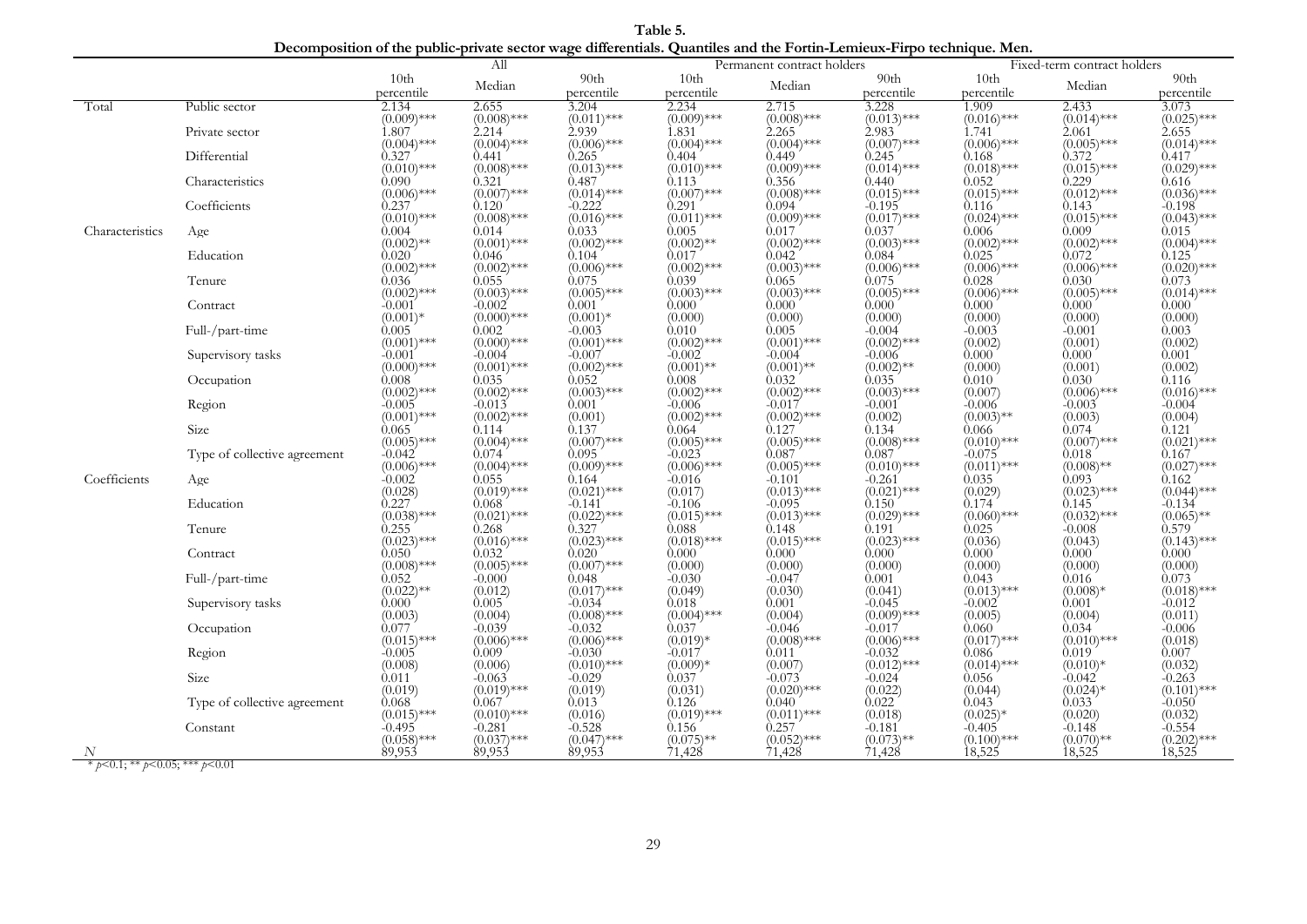**Table 6. Decomposition of the public-private sector wage differentials. Quantiles and the Fortin-Lemieux-Firpo technique. Women.** 

|                 |                              |                        | All                 |                     |                     | Fixed-term contract holders<br>Permanent contract holders |                     |                        |                        |                                  |
|-----------------|------------------------------|------------------------|---------------------|---------------------|---------------------|-----------------------------------------------------------|---------------------|------------------------|------------------------|----------------------------------|
|                 |                              | 10th                   |                     | 90 <sub>th</sub>    | 10th                |                                                           | 90th                | 10th                   |                        | 90 <sub>th</sub>                 |
|                 |                              | percentile             | Median              | percentile          | percentile          | Median                                                    | percentile          | percentile             | Median                 | percentile                       |
| Total           | Public sector                | 2.080                  | 2.526               | 3.085               | 2.168               | 2.574                                                     | 3.115               | 1.931                  | 2.399                  | 3.001                            |
|                 |                              | $(0.006)$ ***          | $(0.006)$ ***       | $(0.010)$ ***       | $(0.007)$ ***       | $(0.008)$ ***                                             | $(0.012)$ ***       | $(0.014)$ ***          | $(0.011)$ ***          | $(0.018)$ ***                    |
|                 | Private sector               | 1.651                  | 1.997               | 2.703               | 1.663               | 2.024                                                     | 2.740               | 1.602                  | 1.906                  | 2.445                            |
|                 |                              | $(0.003)$ ***          | $(0.004)$ ***       | $(0.008)$ ***       | $(0.004)$ ***       | $(0.004)$ ***                                             | $(0.009)$ ***       | $(0.008)$ ***          | $(0.007)$ ***          | $(0.023)$ ***                    |
|                 | Differential                 | 0.429                  | 0.529               | 0.383               | 0.506               | 0.550                                                     | 0.375               | 0.329                  | 0.493                  | 0.555                            |
|                 |                              | $(0.007)$ ***          | $(0.007)$ ***       | $(0.013)$ ***       | $(0.008)$ ***       | $(0.009)$ ***                                             | $(0.015)$ ***       | $(0.016)$ ***          | $(0.013)$ ***          | $(0.029)$ ***                    |
|                 | Characteristics              | 0.127                  | 0.285               | 0.564               | 0.150               | 0.344                                                     | 0.614               | 0.198                  | 0.239                  | 0.356                            |
|                 |                              | $(0.007)$ ***          | $(0.007)$ ***       | $(0.017)$ ***       | $(0.008)$ ***       | $(0.009)$ ***                                             | $(0.020)$ ***       | $(0.021)$ ***          | $(0.014)$ ***          | $(0.039)$ ***                    |
|                 | Coefficients                 | 0.301                  | 0.244               | $-0.181$            | 0.355               | 0.205                                                     | $-0.239$            | 0.131                  | 0.254                  | 0.199                            |
|                 |                              | $(0.009)$ ***          | $(0.008)$ ***       | $(0.020)$ ***       | $(0.010)$ ***       | $(0.010)$ ***                                             | $(0.023)$ ***       | $(0.028)$ ***          | $(0.015)$ ***          | $(0.036)$ ***                    |
| Characteristics | Age                          | 0.004                  | 0.004               | 0.034               | 0.007               | 0.007                                                     | 0.048               | 0.004                  | 0.000                  | 0.008                            |
|                 |                              | $(0.002)$ **           | $(0.002)$ **        | $(0.004)$ ***       | $(0.003)$ **        | $(0.003)$ ***                                             | $(0.005)$ ***       | (0.003)                | (0.002)                | (0.007)                          |
|                 | Education                    | 0.018                  | 0.064               | 0.130               | 0.016               | 0.061                                                     | 0.120               | 0.028                  | 0.098                  | 0.130                            |
|                 |                              | $(0.002)$ ***          | $(0.003)$ ***       | $(0.006)$ ***       | $(0.002)$ ***       | $(0.003)$ ***                                             | $(0.007)$ ***       | $(0.005)$ ***          | $(0.006)$ ***          | $(0.016)$ ***                    |
|                 | Tenure                       | 0.034                  | 0.054               | 0.115               | 0.046               | 0.078                                                     | 0.137               | 0.031                  | 0.029                  | 0.074                            |
|                 |                              | $(0.002)$ ***          | $(0.003)$ ***       | $(0.007)$ ***       | $(0.004)$ ***       | $(0.004)$ ***                                             | $(0.009)$ ***       | $(0.007)$ ***          | $(0.005)$ ***          | $(0.015)$ ***                    |
|                 | Contract                     | $-0.008$               | $-0.005$            | 0.007               | 0.000               | 0.000                                                     | 0.000               | 0.000                  | 0.000                  | 0.000                            |
|                 |                              | $(0.001)$ ***<br>0.007 | $(0.001)$ ***       | $(0.002)$ ***       | (0.000)             | (0.000)<br>0.008                                          | (0.000)<br>0.011    | (0.000)<br>0.033       | (0.000)<br>$-0.001$    | $(0.000)$<br>-0.037              |
|                 | Full-/part-time              | $(0.002)$ ***          | 0.003<br>$(0.002)*$ | 0.001               | 0.004               | $(0.002)$ ***                                             | $(0.004)$ ***       | $(0.005)$ ***          | (0.004)                | $(0.010)$ ***                    |
|                 | Supervisory tasks            | $-0.000$               | $-0.001$            | $(0.004)$<br>-0.003 | $(0.003)*$<br>0.000 | 0.000                                                     | 0.001               | 0.000                  | 0.000                  | 0.001                            |
|                 |                              | $(0.000)*$             | $(0.001)$ **        | $(0.002)*$          | (0.000)             | (0.001)                                                   | (0.002)             | (0.001)                | (0.001)                | (0.002)                          |
|                 | Occupation                   | 0.027                  | 0.050               | 0.068               | 0.029               | 0.057                                                     | 0.073               | 0.032                  | 0.033                  | 0.052                            |
|                 |                              | $(0.002)$ ***          | $(0.002)$ ***       | $(0.004)$ ***       | $(0.003)$ ***       | $(0.003)$ ***                                             | $(0.004)$ ***       | $(0.006)$ ***          | $(0.005)$ ***          | $(0.010)$ ***                    |
|                 | Region                       | $-0.003$               | $-0.009$            | $-0.009$            | $-0.002$            | $-0.011$                                                  | $-0.012$            | $-0.000$               | $-0.001$               | $-0.002$                         |
|                 |                              | $(0.001)$ ***          | $(0.001)$ ***       | $(0.002)$ ***       | $(0.001)*$          | $(0.001)$ ***                                             | $(0.002)$ ***       | (0.003)                | (0.003)                |                                  |
|                 | Size                         | 0.060                  | 0.082               | 0.145               | 0.057               | 0.094                                                     | 0.175               | 0.082                  | 0.058                  | $(0.005)$<br>0.023               |
|                 |                              | $(0.004)$ ***          | $(0.004)$ ***       | $(0.009)$ ***       | $(0.005)$ ***       | $(0.005)$ ***                                             | $(0.009)$ ***       | $(0.011)$ ***          | $(0.008)$ ***          |                                  |
|                 | Type of collective agreement | $-0.012$               | 0.042               | 0.075               | $-0.008$            | 0.050                                                     | 0.061               | $-0.013$               | 0.024                  | $(0.021)$<br>0.108               |
|                 |                              | $(0.005)$ ***          | $(0.004)$ ***       | $(0.011)$ ***       | (0.005)             | $(0.005)$ ***                                             | $(0.013)$ ***       | (0.014)                | $(0.009)$ ***          | $(0.020)$ ***                    |
| Coefficients    | Age                          | $-0.011$               | 0.002               | $-0.010$            | 0.004               | $-0.028$                                                  | $-0.025$            | 0.012                  | $-0.015$               | 0.130                            |
|                 |                              | (0.019)                | (0.014)             | (0.023)             | (0.011)             | $(0.012)$ **                                              | (0.023)             | (0.027)                | (0.020)                | $(0.074)*$                       |
|                 | Education                    | 0.300                  | 0.133               | $-0.141$            | $-0.124$            | $-0.399$                                                  | $-0.465$            | 0.031                  | 0.167                  | 0.023                            |
|                 |                              | $(0.043)$ ***          | $(0.020)$ ***       | $(0.030)$ ***       | $(0.016)$ ***       | $(0.014)$ ***                                             | $(0.023)$ ***       | (0.022)                | $(0.022)$ ***          | (0.090)                          |
|                 | Tenure                       | $-0.090$               | $-0.088$            | 0.016               | 0.130               | 0.184                                                     | 0.386               | $-0.175$               | $-0.280$               | $-0.006$                         |
|                 |                              | $(0.012)$ ***          | $(0.014)$ ***       | (0.032)             | $(0.015)$ ***       | $(0.016)$ ***                                             | $(0.035)$ ***       | $(0.053)$ ***          | $(0.069)$ ***          | (0.255)                          |
|                 | Contract                     | 0.018                  | 0.008               | $-0.009$            | 0.000               | 0.000                                                     | 0.000               | 0.000                  | 0.000                  | 0.000                            |
|                 |                              | $(0.004)$ ***          | $(0.003)$ ***       | (0.006)<br>$-0.005$ | (0.000)             | (0.000)                                                   | (0.000)             | (0.000)                | (0.000)                | (0.000)                          |
|                 | Full-/part-time              | 0.072<br>$(0.011)$ *** | 0.013<br>$(0.007)*$ |                     | 0.021               | 0.000<br>(0.013)                                          | $-0.017$            | 0.062<br>$(0.010)$ *** | 0.017<br>$(0.006)$ *** | 0.033<br>$(0.013)$ ***           |
|                 |                              | 0.001                  | 0.007               | (0.012)<br>$-0.011$ | (0.018)<br>0.003    | 0.014                                                     | (0.021)<br>$-0.013$ | 0.006                  | $-0.006$               | $-0.014$                         |
|                 | Supervisory tasks            | (0.002)                | $(0.002)$ ***       | $(0.006)*$          | (0.002)             | $(0.003)$ ***                                             | (0.008)             | $(0.003)$ **           | (0.004)                |                                  |
|                 | Occupation                   | 0.063                  | $-0.033$            | $-0.076$            | 0.056               | $-0.044$                                                  | $-0.078$            | 0.050                  | 0.013                  | (0.011)                          |
|                 |                              | $(0.012)$ ***          | $(0.007)$ ***       | $(0.010)$ ***       | $(0.015)$ ***       | $(0.009)$ ***                                             | $(0.009)$ ***       | $(0.017)$ ***          | (0.010)                |                                  |
|                 | Region                       | 0.004                  | $-0.014$            | $-0.028$            | $-0.015$            | $-0.024$                                                  | $-0.038$            | 0.056                  | $-0.010$               | (0.022)                          |
|                 |                              | (0.006)                | $(0.006)$ **        | $(0.013)$ **        | $(0.007)$ **        | $(0.008)$ ***                                             | $(0.012)$ ***       | $(0.011)$ ***          | (0.011)                |                                  |
|                 | Size                         | 0.007                  | $-0.004$            | $-0.095$            | $-0.002$            | $-0.019$                                                  | $-0.122$            | $-0.008$               | 0.004                  | $(0.033)$<br>0.045<br>$(0.025)*$ |
|                 |                              | (0.021)                | (0.023)             | $(0.022)$ ***       | (0.025)             | (0.021)                                                   | $(0.034)$ ***       | (0.018)                | (0.032)                |                                  |
|                 | Type of collective agreement | 0.053                  | 0.033               | 0.030               | 0.040               | 0.039                                                     | 0.037               | 0.039                  | 0.037                  | 0.043                            |
|                 |                              | $(0.010)$ ***          | $(0.006)$ ***       | $(0.011)$ ***       | $(0.010)$ ***       | $(0.008)$ ***                                             | $(0.014)$ ***       | $(0.019)$ **           | $(0.011)$ ***          | $(0.020)$ **                     |
|                 | Constant                     | $-0.115$               | 0.186               | 0.148               | 0.243               | 0.482                                                     | 0.096               | 0.058                  | 0.327                  |                                  |
|                 |                              | $(0.060)*$             | $(0.038)$ ***       | $(0.061)$ **        | $(0.048)$ ***       | $(0.039)$ ***                                             | (0.068)             | (0.083)                | $(0.083)$ ***          | (0.274)                          |
| N               |                              | 67,821                 | 67,821              | 67,821              | 52,239              | 52.239                                                    | 52,239              | 15,582                 | 15,582                 | 15,582                           |

 $*_{p<0.1;}$  \*\*  $p<0.05;$  \*\*\*  $p<0.01$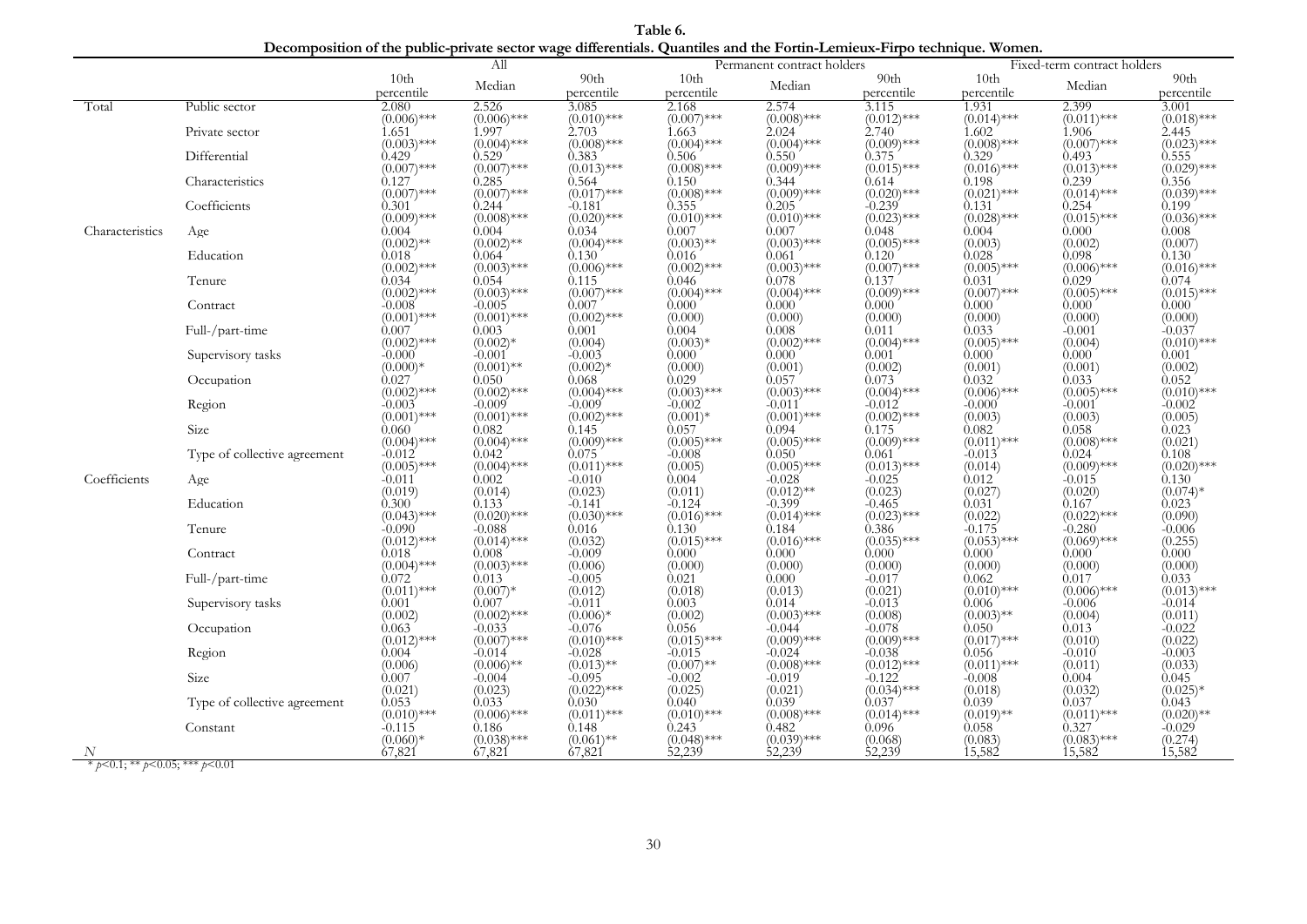|                 | Decomposition of the public-private sector wage differentials. Wage inequality (Gini coefficient) and the Fortin-Lemieux-Firpo technique. |               |               |               |               |               |               |
|-----------------|-------------------------------------------------------------------------------------------------------------------------------------------|---------------|---------------|---------------|---------------|---------------|---------------|
|                 |                                                                                                                                           | Male          | Male:         | Male:         | Female        | Female:       | Female:       |
|                 |                                                                                                                                           |               | permanent     | fixed-term    |               | permanent     | fixed-term    |
| Total           | Public sector                                                                                                                             | 0.089         | 0.080         | 0.104         | 0.089         | 0.081         | 0.099         |
|                 |                                                                                                                                           | $(0.001)$ *** | $(0.001)$ *** | $(0.002)$ *** | $(0.001)$ *** | $(0.001)$ *** | $(0.001)$ *** |
|                 | Private sector                                                                                                                            | 0.109         | 0.109         | 0.100         | 0.109         | 0.110         | 0.096         |
|                 |                                                                                                                                           | $(0.001)$ *** | $(0.001)$ *** | $(0.001)$ *** | $(0.001)$ *** | $(0.001)$ *** | $(0.002)$ *** |
|                 | Differential                                                                                                                              | $-0.020$      | $-0.029$      | 0.004         | $-0.020$      | $-0.029$      | 0.003         |
|                 |                                                                                                                                           | $(0.001)$ *** | $(0.001)$ *** | $(0.002)*$    | $(0.001)$ *** | $(0.001)$ *** | (0.002)       |
|                 | Characteristics                                                                                                                           | 0.025         | 0.016         | 0.042         | 0.028         | 0.029         | 0.008         |
|                 |                                                                                                                                           | $(0.001)$ *** | $(0.001)$ *** | $(0.004)$ *** | $(0.001)$ *** | $(0.002)$ *** | $(0.003)$ **  |
|                 | Coefficients                                                                                                                              | $-0.045$      | $-0.046$      | $-0.038$      | $-0.048$      | $-0.058$      | $-0.005$      |
|                 |                                                                                                                                           | $(0.002)$ *** | $(0.001)$ *** | $(0.005)$ *** | $(0.002)$ *** | $(0.002)$ *** | (0.004)       |
| Characteristics | Age                                                                                                                                       | 0.002         | 0.002         | 0.001         | 0.002         | 0.004         | $-0.000$      |
|                 |                                                                                                                                           | $(0.000)$ *** | $(0.000)$ *** | $(0.000)*$    | $(0.000)$ *** | $(0.000)$ *** | (0.001)       |
|                 | Education                                                                                                                                 | 0.004         | 0.003         | 0.004         | 0.007         | 0.007         | 0.005         |
|                 |                                                                                                                                           | $(0.000)$ *** | $(0.000)$ *** | $(0.002)*$    | $(0.000)$ *** | $(0.000)$ *** | $(0.001)$ *** |
|                 | Tenure                                                                                                                                    | 0.002         | 0.001         | 0.003         | 0.005         | 0.005         | 0.004         |
|                 |                                                                                                                                           | $(0.000)$ *** | $(0.000)*$    | $(0.001)$ **  | $(0.001)$ *** | $(0.001)$ *** | $(0.001)$ *** |
|                 | Contract                                                                                                                                  | 0.000         | 0.000         | 0.000         | 0.002         | 0.000         | 0.000         |
|                 |                                                                                                                                           | $(0.000)$ *** | (0.000)       | (0.000)       | $(0.000)$ *** | (0.000)       | (0.000)       |
|                 | Employment type (full-/part-time)                                                                                                         | $-0.001$      | $-0.001$      | 0.001         | $-0.001$      | 0.001         | $-0.007$      |
|                 |                                                                                                                                           | $(0.000)$ *** | $(0.000)$ *** | (0.000)       | $(0.000)$ **  | (0.000)       | $(0.001)$ *** |
|                 | Supervisory tasks                                                                                                                         | $-0.000$      | $-0.000$      | 0.000         | $-0.000$      | 0.000         | 0.000         |
|                 |                                                                                                                                           | $(0.000)$ *** | $(0.000)**$   | (0.000)       | $(0.000)*$    | (0.000)       | (0.000)       |
|                 | Occupation                                                                                                                                | 0.003         | 0.002         | 0.011         | 0.002         | 0.002         | 0.001         |
|                 |                                                                                                                                           | $(0.000)$ *** | $(0.000)***$  | $(0.002)$ *** | $(0.000)$ *** | $(0.000)$ *** | (0.001)       |
|                 | Region                                                                                                                                    | 0.000         | 0.001         | 0.001         | $-0.000$      | $-0.001$      | 0.000         |
|                 |                                                                                                                                           | $(0.000)$ *** | $(0.000)$ *** | (0.000)       | (0.000)       | $(0.000)$ *** | (0.000)       |
|                 | Size                                                                                                                                      | 0.001         | 0.000         | 0.003         | 0.004         | 0.006         | $-0.006$      |
|                 |                                                                                                                                           | $(0.001)*$    | (0.001)       | $(0.002)*$    | $(0.001)$ *** | $(0.001)$ *** | $(0.002)$ *** |
|                 | Type of collective agreement                                                                                                              | 0.012         | 0.009         | 0.019         | 0.008         | 0.006         | 0.010         |
|                 |                                                                                                                                           | $(0.001)$ *** | $(0.001)$ *** | $(0.003)$ *** | $(0.001)$ *** | $(0.001)$ *** | $(0.002)$ *** |
| Coefficients    | Age                                                                                                                                       | 0.013         | $-0.017$      | 0.012         | $-0.001$      | $-0.000$      | 0.006         |
|                 |                                                                                                                                           | $(0.003)$ *** | $(0.002)$ *** | $(0.004)$ *** | (0.002)       | (0.002)       | (0.004)       |
|                 | Education                                                                                                                                 | $-0.035$      | 0.023         | $-0.039$      | $-0.044$      | $-0.019$      | $-0.009$      |
|                 |                                                                                                                                           | $(0.003)$ *** | $(0.002)$ *** | $(0.007)$ *** | $(0.004)$ *** | $(0.002)$ *** | $(0.005)*$    |
|                 | Tenure                                                                                                                                    | 0.001         | 0.003         | 0.051         | 0.009         | 0.015         | 0.026         |
|                 |                                                                                                                                           | (0.003)       | (0.002)       | $(0.015)$ *** | $(0.002)$ *** | $(0.003)$ *** | (0.019)       |
|                 | Contract                                                                                                                                  | $-0.003$      | 0.000         | 0.000         | $-0.003$      | 0.000         | 0.000         |
|                 |                                                                                                                                           | $(0.001)$ *** | (0.000)       | (0.000)       | $(0.001)$ *** | (0.000)       | (0.000)       |
|                 | Employment type (full-/part-time)                                                                                                         | 0.000         | 0.002         | 0.002         | $-0.009$      | $-0.006$      | $-0.002$      |
|                 |                                                                                                                                           | (0.003)       | (0.005)       | (0.002)       | $(0.001)$ *** | $(0.002)$ *** | (0.001)       |
|                 | Supervisory tasks                                                                                                                         | $-0.003$      | $-0.004$      | $-0.001$      | $-0.002$      | $-0.002$      | $-0.002$      |
|                 |                                                                                                                                           | $(0.001)$ *** | $(0.001)$ *** | (0.001)       | $(0.000)$ *** | $(0.001)$ *** | $(0.001)$ *** |
|                 | Occupation                                                                                                                                | $-0.007$      | $-0.002$      | $-0.007$      | $-0.010$      | $-0.009$      | $-0.007$      |
|                 |                                                                                                                                           | $(0.001)$ *** | $(0.001)*$    | $(0.002)$ *** | $(0.001)$ *** | $(0.001)$ *** | $(0.002)$ *** |
|                 | Region                                                                                                                                    | $-0.004$      | $-0.002$      | $-0.008$      | $-0.004$      | $-0.002$      | $-0.005$      |
|                 |                                                                                                                                           | $(0.001)$ *** | $(0.001)$ **  | $(0.002)$ *** | $(0.001)$ *** | (0.001)       | (0.004)       |
|                 | Size                                                                                                                                      | $-0.006$      | $-0.002$      | $-0.011$      | $-0.007$      | $-0.009$      | 0.005         |
|                 |                                                                                                                                           | $(0.002)$ *** | (0.002)       | $(0.004)$ *** | $(0.002)$ *** | $(0.003)$ *** |               |
|                 |                                                                                                                                           |               | $-0.009$      | $-0.007$      |               | $-0.002$      | $(0.003)*$    |
|                 | Type of collective agreement                                                                                                              | $-0.009$      |               |               | $-0.003$      |               | $-0.002$      |
|                 |                                                                                                                                           | $(0.001)$ *** | $(0.002)$ *** | $(0.003)$ **  | $(0.001)$ *** | $(0.001)*$    | (0.002)       |
|                 | Constant                                                                                                                                  | 0.007         | $-0.037$      | $-0.029$      | 0.025         | $-0.023$      | $-0.014$      |
|                 |                                                                                                                                           | (0.006)       | $(0.007)$ *** | (0.019)       | $(0.007)$ *** | $(0.006)$ *** | (0.022)       |
| N               |                                                                                                                                           | 89.953        | 71.428        | 18.525        | 67,821        | 52.239        | 15.582        |

**Table 7.** 

 $\overline{\phantom{1}}$  \* *p*<0.1; \*\* *p*<0.05; \*\*\* *p*<0.01